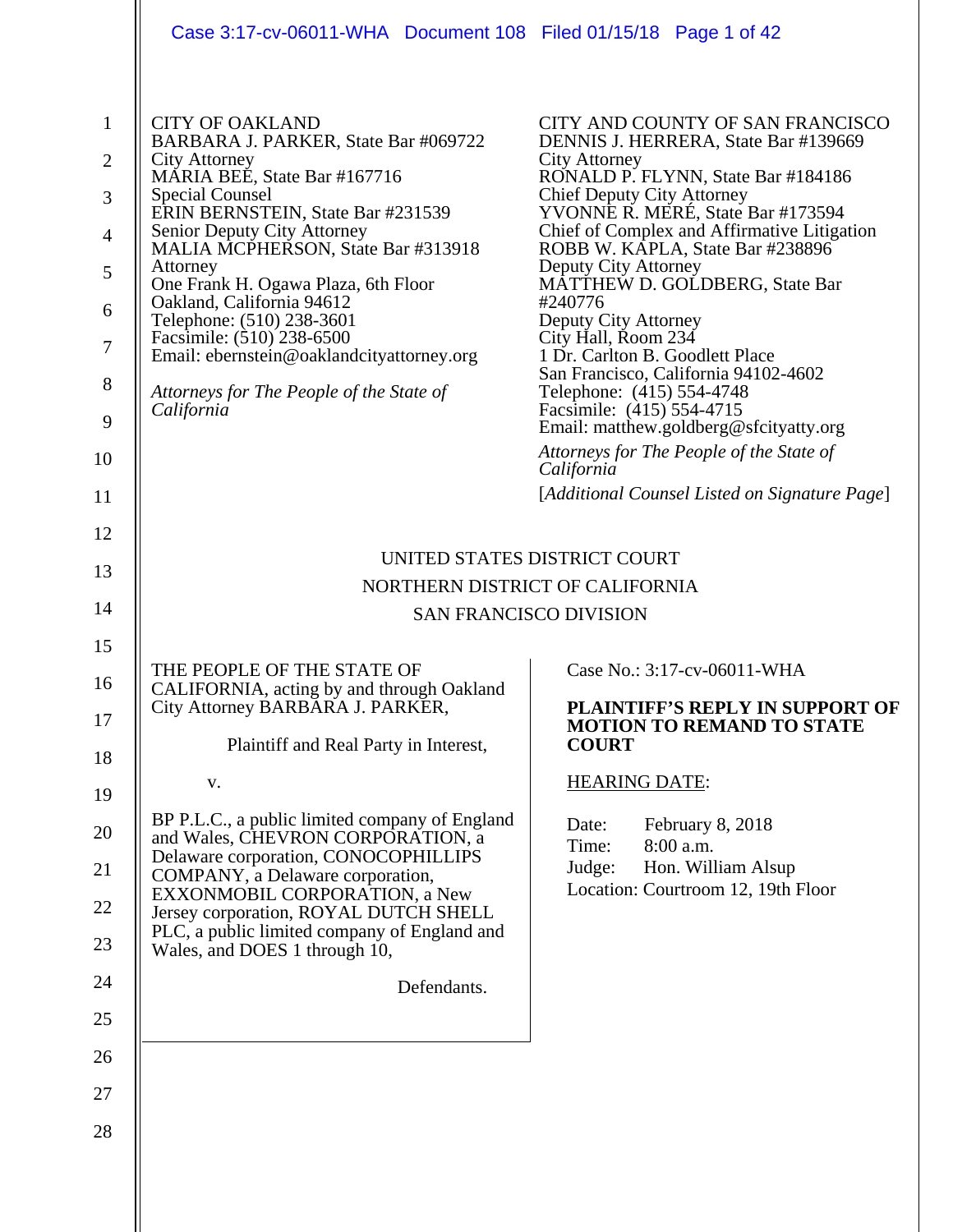|                                                                                                                                                                                                                                                | Case 3:17-cv-06011-WHA Document 108 Filed 01/15/18 Page 2 of 42                                                                                                                                                                                                                                                                                                                                                                                                                                                    |                                                                                                                                                                                                                                                                     |
|------------------------------------------------------------------------------------------------------------------------------------------------------------------------------------------------------------------------------------------------|--------------------------------------------------------------------------------------------------------------------------------------------------------------------------------------------------------------------------------------------------------------------------------------------------------------------------------------------------------------------------------------------------------------------------------------------------------------------------------------------------------------------|---------------------------------------------------------------------------------------------------------------------------------------------------------------------------------------------------------------------------------------------------------------------|
| $\mathbf{1}$<br>$\overline{2}$<br>3<br>$\overline{\mathcal{A}}$<br>5<br>6<br>7<br>8<br>9<br>10<br>11<br>12<br>13<br>14<br>15<br>16<br>$17\,$<br>$18\,$<br>19<br>$20\,$<br>$21\,$<br>$22\,$<br>23<br>$24\,$<br>25<br>$26\,$<br>$27\,$<br>$28\,$ | THE PEOPLE OF THE STATE OF<br>CALIFORNIA, acting by and through the San<br>Francisco City Attorney DENNIS J. HERRERA,<br>Plaintiff and Real Party in Interest,<br>V.<br>BP P.L.C., a public limited company of England<br>and Wales, CHEVRON CORPORATION, a<br>Delaware corporation, CONOCOPHILLIPS<br>COMPANY, a Delaware corporation, EXXON<br>MOBIL CORPORATION, a New Jersey<br>corporation, ROYAL DUTCH SHELL PLC, a<br>public limited company of England and Wales,<br>and DOES 1 through 10,<br>Defendants. | Case No.: 3:17-cv-06012-WHA<br>PLAINTIFF'S REPLY IN SUPPORT OF<br><b>MOTION TO REMAND TO STATE</b><br><b>COURT</b><br><b>HEARING DATE:</b><br>February 8, 2018<br>Date:<br>8:00 a.m.<br>Time:<br>Hon. William Alsup<br>Judge:<br>Location: Courtroom 12, 19th Floor |
|                                                                                                                                                                                                                                                |                                                                                                                                                                                                                                                                                                                                                                                                                                                                                                                    |                                                                                                                                                                                                                                                                     |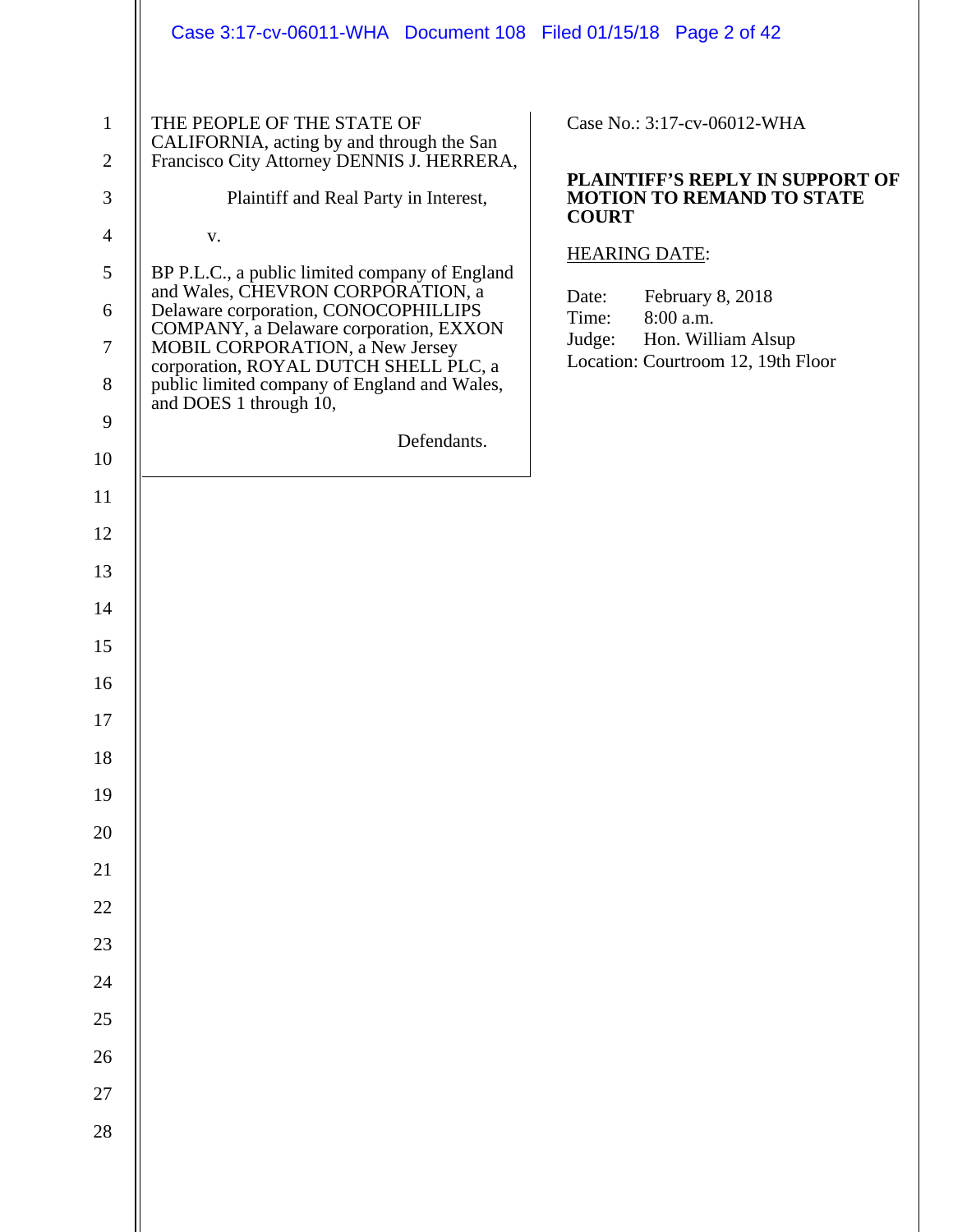|                | <b>TABLE OF CONTENTS</b>                                                                                                                                                            |
|----------------|-------------------------------------------------------------------------------------------------------------------------------------------------------------------------------------|
|                |                                                                                                                                                                                     |
|                |                                                                                                                                                                                     |
| $\mathbf{I}$ . | Federal common law does not confer federal jurisdiction over the                                                                                                                    |
|                | A. Federal common law does not apply to defendants' production                                                                                                                      |
|                | B. Congress' displacement of federal common law leaves only an<br>ordinary preemption of state law question, which cannot<br>stand y precincion of state faw question, which cannot |
|                | C. AEP and Kivalina did not hold that federal common law                                                                                                                            |
| II.            |                                                                                                                                                                                     |
|                | A. There are no federal issues "necessarily raised" by the                                                                                                                          |
|                | Conflicts with U.S. foreign policy do not create jurisdiction 10<br>1.                                                                                                              |
|                | 2.<br>Conflicts with "federal cost-benefit analyses" do not create jurisdiction.11                                                                                                  |
|                | The People's claim is not a "collateral attack" on a federal agency's<br>3.                                                                                                         |
|                | The People's claim is not based on deceptions of federal regulators 16<br>4.                                                                                                        |
|                |                                                                                                                                                                                     |
| III.           | The Clean Air Act does not "completely preempt" the People's                                                                                                                        |
| IV.            | OCSLA does not confer federal jurisdiction over the People's                                                                                                                        |
| V.             | No enclave jurisdiction exists; the People disavow relief for                                                                                                                       |
| VI.            |                                                                                                                                                                                     |
| VII.           |                                                                                                                                                                                     |
|                |                                                                                                                                                                                     |

 $\mathop{\textstyle\prod}$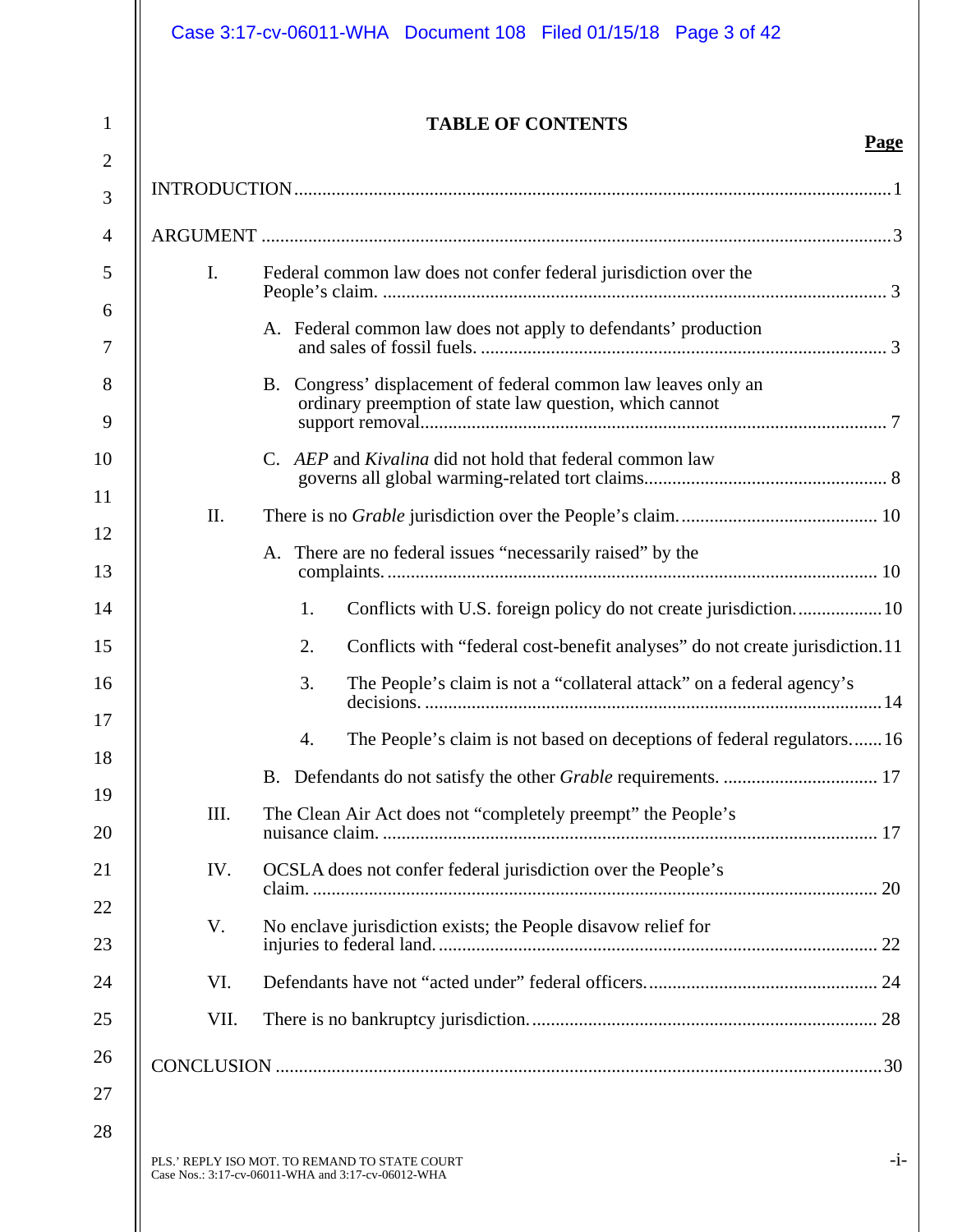|                                | Case 3:17-cv-06011-WHA Document 108 Filed 01/15/18 Page 4 of 42                                                |
|--------------------------------|----------------------------------------------------------------------------------------------------------------|
| $\mathbf{1}$<br>$\overline{2}$ | <b>TABLE OF AUTHORITIES</b><br>Page(s)                                                                         |
| $\mathfrak{Z}$                 | <b>Cases</b>                                                                                                   |
| $\overline{4}$                 | Aetna Health Inc. v. Davila,                                                                                   |
| 5                              |                                                                                                                |
| 6<br>7                         | In re Agent Orange Product Liab. Litig.,                                                                       |
| 8                              | Am. Petroleum Inst. v. Costle,                                                                                 |
| 9<br>10                        | Am. Electric Power Co. v. Connecticut,                                                                         |
| 11                             | Am. Insurance Ass'n v. Garamendi,                                                                              |
| 12<br>13                       | Amoco Production Co. v. Sea Robin Pipeline Co.,                                                                |
| 14<br>15                       | ARCO Envtl. Remediation v. Dep't of Health & Envtl. Quality of Mont.,                                          |
| 16                             | Arness v. Boeing N. Am., Inc.,                                                                                 |
| 17<br>18                       | In re Asbestos Litig.,                                                                                         |
| 19<br>20                       | Azhocar v. Coastal Marine Servs., Inc.,                                                                        |
| 21                             | Babcock Servs. v. CH2M Hill Plateau Remediation Co.,                                                           |
| 22<br>23                       | Bader Farms v. Monsanto Co.,                                                                                   |
| 24<br>25                       | Ballard v. Ameron Int'l Corp.,                                                                                 |
| 26                             | Bd. of Comm'rs of the Se. La. Flood Prot. Auth.-E. v. Tenn. Gas Pipeline,                                      |
| 27<br>28                       | Bell v. Cheswick Generating Station,                                                                           |
|                                | $-i$ i-<br>PLS.' REPLY ISO MOT. TO REMAND TO STATE COURT<br>Case Nos.: 3:17-cv-06011-WHA and 3:17-cv-06012-WHA |
|                                |                                                                                                                |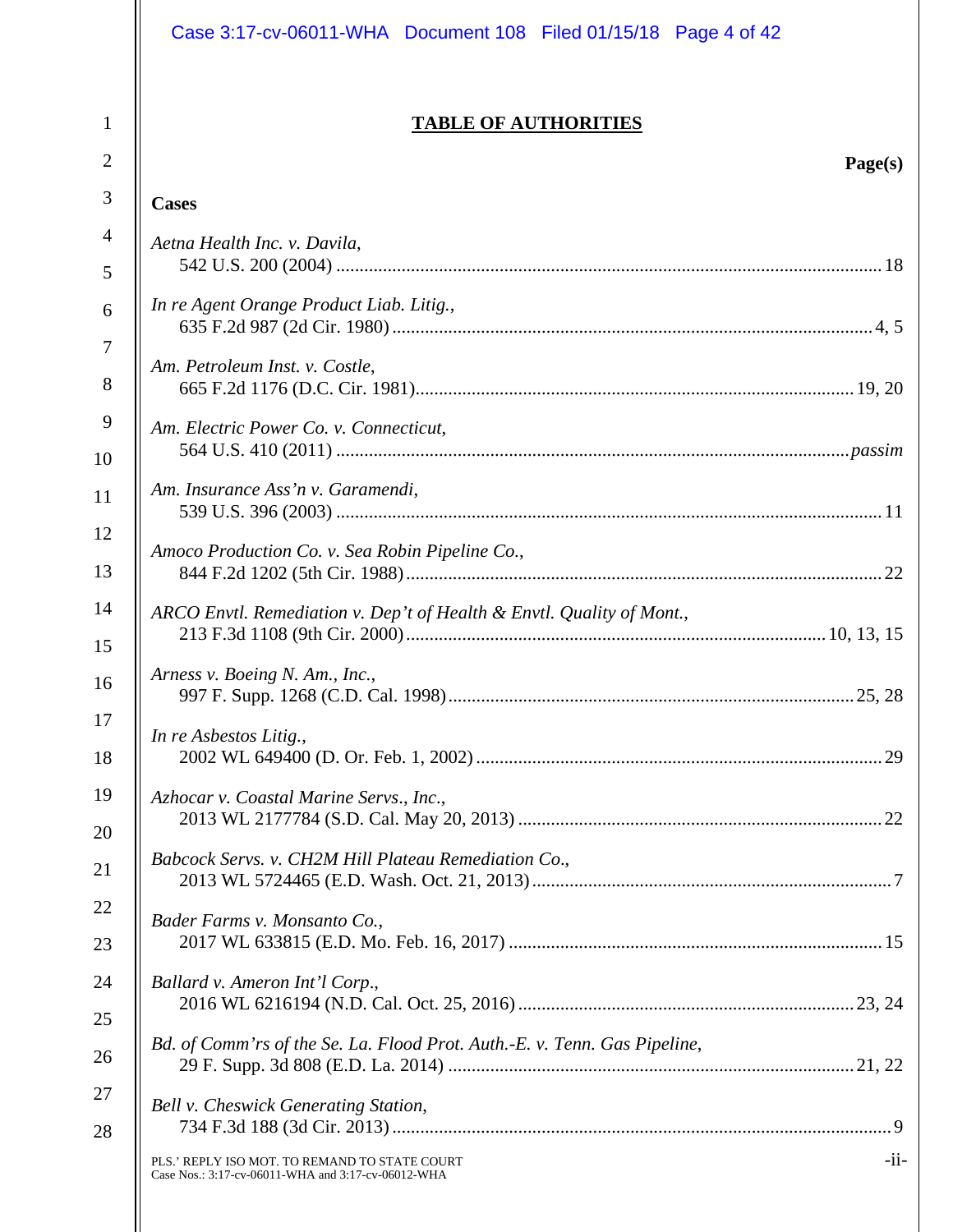|                | Case 3:17-cv-06011-WHA Document 108 Filed 01/15/18 Page 5 of 42                                                |
|----------------|----------------------------------------------------------------------------------------------------------------|
| $\mathbf{1}$   | Beneficial Nat'l Bank v. Anderson,                                                                             |
| $\overline{2}$ |                                                                                                                |
| 3              | Benson v. Russell's Cuthand Creek Ranch, Ltd.,                                                                 |
| $\overline{4}$ | Board of Commissioners v. Tennessee Gas Pipeline,                                                              |
| 5              |                                                                                                                |
| 6              | Botsford v. Blue Cross & Blue Shield of Mont., Inc.,                                                           |
| $\overline{7}$ | Brown-Forman Corp. v. Miller,                                                                                  |
| 8              |                                                                                                                |
| 9              | Cabalce v. Thomas E. Blanchard & Assocs., Inc.,                                                                |
| 10             |                                                                                                                |
| 11             | California Dump Truck Owners Ass'n v. Nichols,                                                                 |
| 12             | California Shock Trauma Air Rescue v. State Comp. Ins. Fund,                                                   |
| 13             |                                                                                                                |
| 14             | Cent. Valley Chrysler-Jeep v. Goldstene,                                                                       |
| 15             |                                                                                                                |
| 16             | Chevron U.S.A., Inc. v. United States,                                                                         |
| 17             | City of Harrisonville v. W. S. Dickey Clay Mfg.,                                                               |
| 18             |                                                                                                                |
| 19             | City of Milwaukee v. Illinois,                                                                                 |
| 20             | City of Modesto v. Dow Chem.,                                                                                  |
| 21             |                                                                                                                |
| 22             | Colorado v. Symes,                                                                                             |
| 23             |                                                                                                                |
| 24             | North Carolina ex rel. Cooper v. Tennessee Valley Auth.,                                                       |
| 25             | Crosby v. Nat'l Foreign Trade Council,                                                                         |
| 26             |                                                                                                                |
| 27             | In re Deepwater Horizon,                                                                                       |
| 28             |                                                                                                                |
|                | $-iii-$<br>PLS.' REPLY ISO MOT. TO REMAND TO STATE COURT<br>Case Nos.: 3:17-cv-06011-WHA and 3:17-cv-06012-WHA |
|                |                                                                                                                |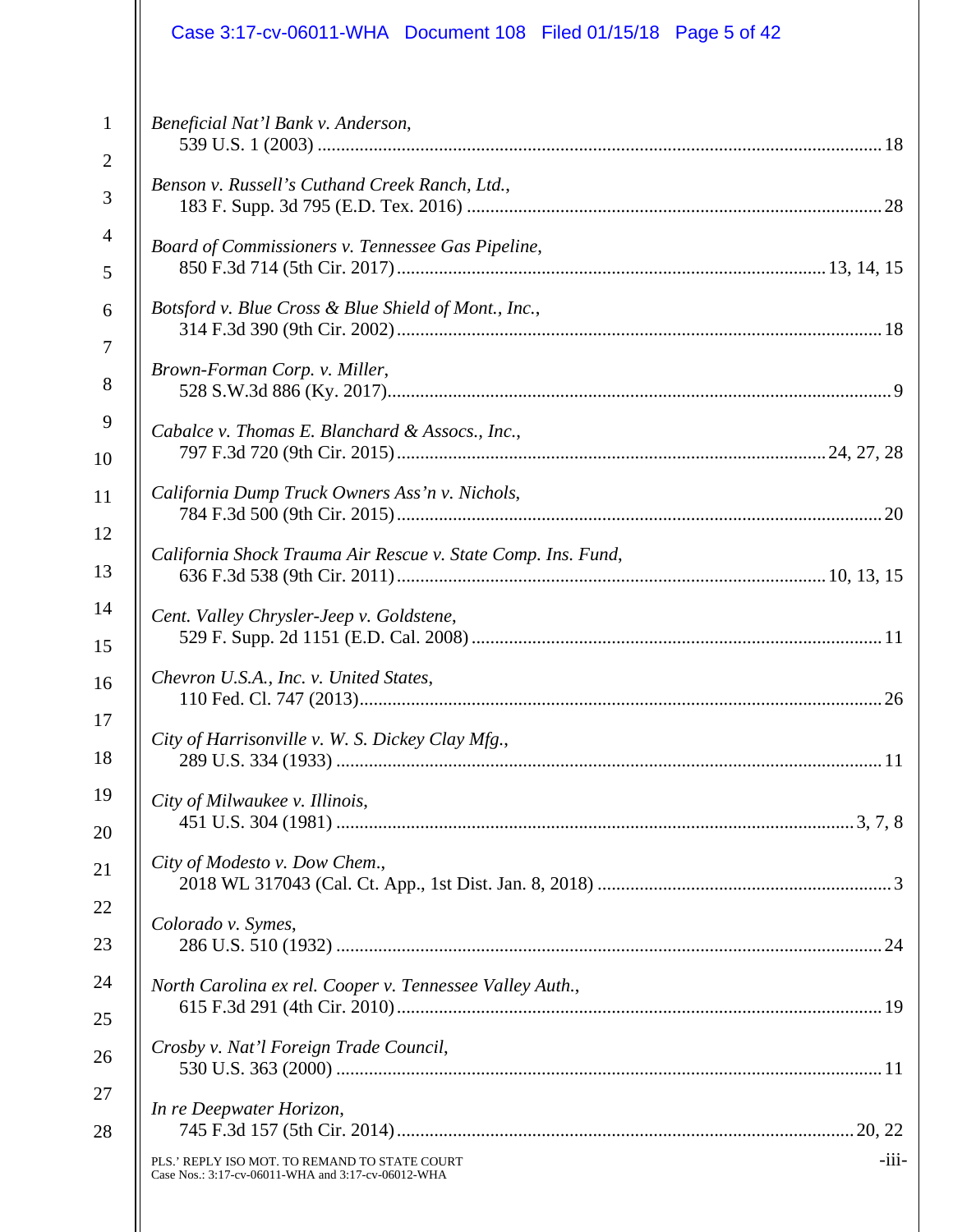|                | Case 3:17-cv-06011-WHA Document 108 Filed 01/15/18 Page 6 of 42                                               |
|----------------|---------------------------------------------------------------------------------------------------------------|
| $\mathbf{1}$   | Dennis v. Hart,                                                                                               |
| $\overline{2}$ |                                                                                                               |
| 3              | Durham v. Lockheed Martin Corp.,                                                                              |
| $\overline{4}$ | Empire Healthchoice Assur. v. McVeigh,                                                                        |
| 5              |                                                                                                               |
| 6              | Friends of H Street v. City of Sacramento,                                                                    |
| $\overline{7}$ |                                                                                                               |
| 8              | Furrer v. Talent Irrigation Dist.,                                                                            |
| 9              | Goncalves By & Through Goncalves v. Rady Children's Hosp. San Diego,                                          |
| 10             |                                                                                                               |
| 11             | Greater Westchester Homeowners Assn. v. City of Los Angeles,                                                  |
| 12             | Green Mountain Chrysler Plymouth Dodge Jeep v. Crombie,                                                       |
| 13             |                                                                                                               |
| 14             | Gunn v. Minton,                                                                                               |
| 15             |                                                                                                               |
| 16             | Haining v. Boeing Co.,                                                                                        |
| 17             | Hassell v. San Francisco,                                                                                     |
| 18             |                                                                                                               |
| 19             | In re High-Tech Emp. Antitrust Litig.,                                                                        |
| 20             |                                                                                                               |
| 21             | Hughes v. Emerald Mines Corp.,                                                                                |
| 22             | Ileto v. Glock Inc.,                                                                                          |
| 23             |                                                                                                               |
| 24             | Jackson v. Johns-Manville Sales Corp.,                                                                        |
| 25             |                                                                                                               |
| 26             | Jost v. Dairyland Power Coop.,                                                                                |
| 27             | Klausner v. Lucas Film Entm't Co., Ltd.,                                                                      |
| 28             |                                                                                                               |
|                | $-iv-$<br>PLS.' REPLY ISO MOT. TO REMAND TO STATE COURT<br>Case Nos.: 3:17-cv-06011-WHA and 3:17-cv-06012-WHA |
|                |                                                                                                               |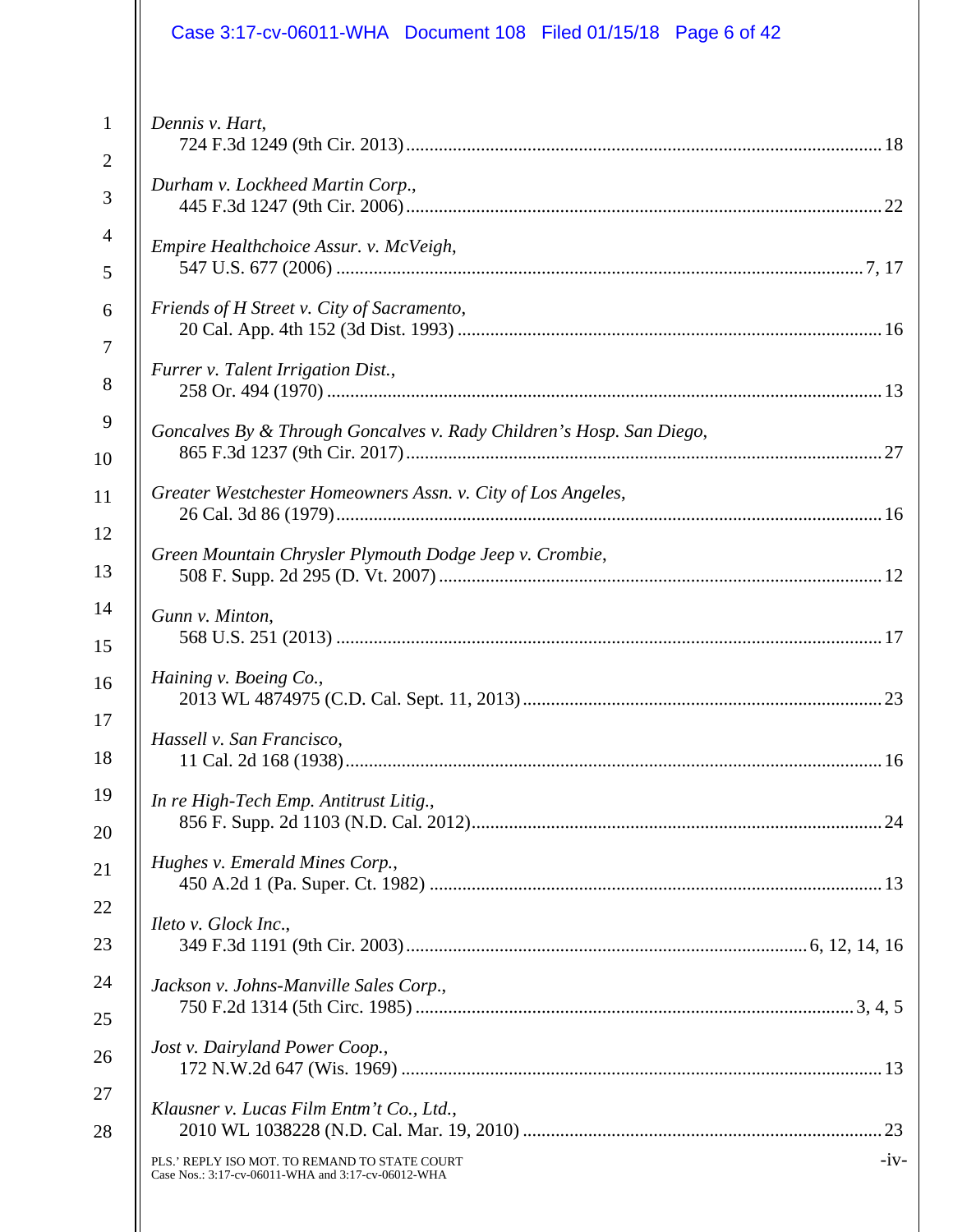|                                | Case 3:17-cv-06011-WHA  Document 108  Filed 01/15/18  Page 7 of 42                                           |
|--------------------------------|--------------------------------------------------------------------------------------------------------------|
| $\mathbf{1}$<br>$\overline{c}$ | L'Garde, Inc. v. Raytheon Space & Airborne Sys.,                                                             |
| 3                              | Leite v. Crane Co.,                                                                                          |
| 4<br>5                         | Cal. ex rel. Lockyer v. Dynegy, Inc.,                                                                        |
| 6<br>7                         | Lockyer v. Mirant Corp.,                                                                                     |
| 8                              | Cal. ex rel. Lockyer v. Powerex Corp.,                                                                       |
| 10                             | Marin Gen. Hosp. v. Modesto & Empire Traction Co.,                                                           |
|                                | MBIA Ins. Corp. v. Indymac ABS, Inc.,                                                                        |
| 12<br>13                       | McKay v. City & Cty. of San Francisco,                                                                       |
|                                | Merrick v. Diageo Americas Supply, Inc.,                                                                     |
|                                | In re Methyl Tertiary Butyl Ether ("MTBE") Prods. Liab. Litig.,<br>4.9.28<br>725 F.3d 65 (2d Cir. 2013)      |
|                                | In re Methyl Tertiary Butyl Ether Prod. Liab. Litig.,                                                        |
|                                | Nat'l Credit Reporting Ass'n, v. Experian Info. Sols,                                                        |
|                                | Nat. Res. Def. Council, Inc. v. Hodel,                                                                       |
|                                | Native Village of Kivalina v. ExxonMobil Corp.,                                                              |
|                                | Nevada v. Bank of America,                                                                                   |
|                                | New England Legal Found. v. Costle,                                                                          |
|                                | New SD, Inc. v. Rockwell Int'l Corp.,                                                                        |
|                                | PLS.' REPLY ISO MOT. TO REMAND TO STATE COURT<br>$-V-$<br>Case Nos.: 3:17-cv-06011-WHA and 3:17-cv-06012-WHA |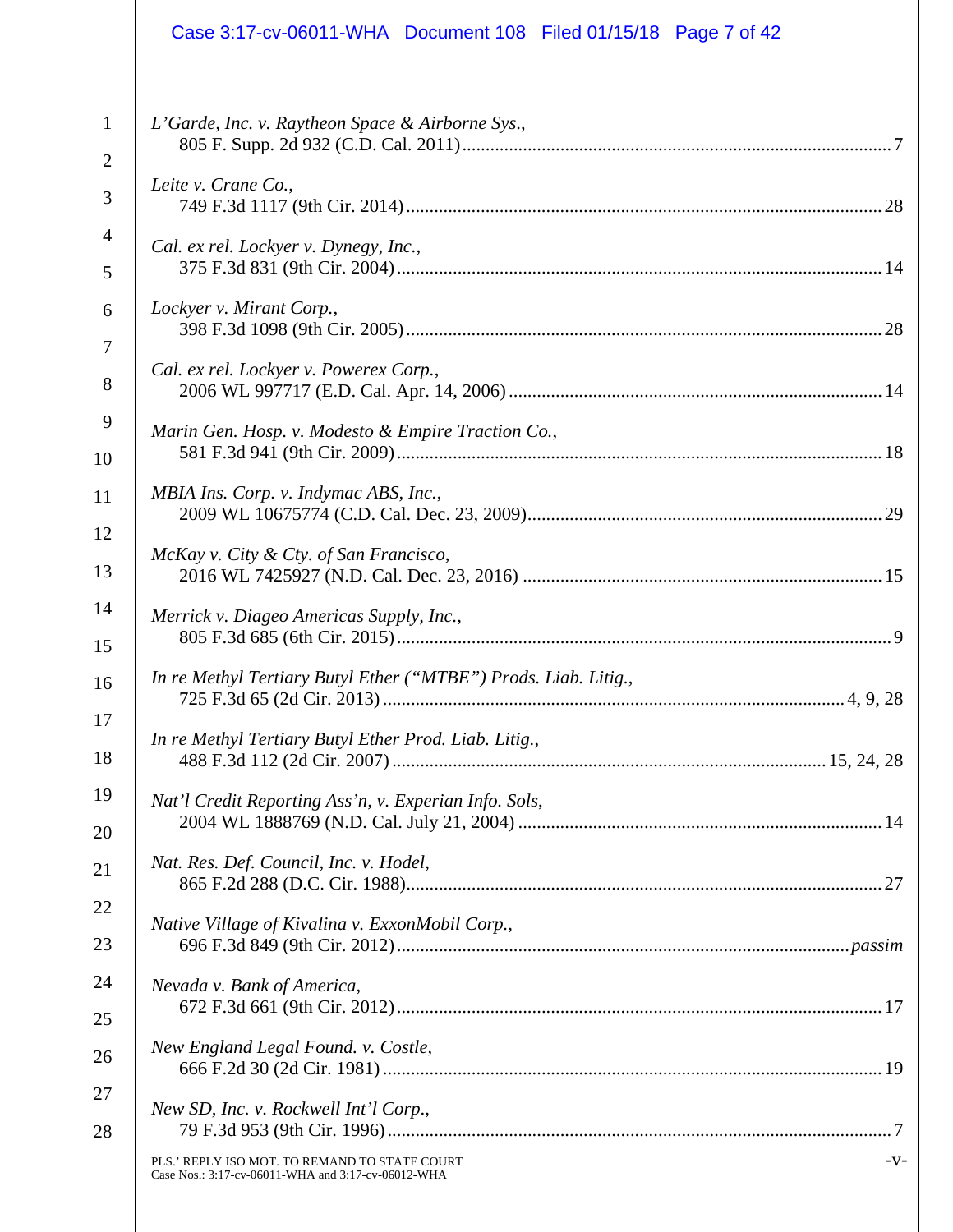|                | Case 3:17-cv-06011-WHA Document 108 Filed 01/15/18 Page 8 of 42                                               |
|----------------|---------------------------------------------------------------------------------------------------------------|
| $\mathbf{1}$   | Parke v. Cardsystems Solutions, Inc.,                                                                         |
| $\overline{2}$ |                                                                                                               |
| 3              | Patrickson v. Dole Food Co.,                                                                                  |
| $\overline{4}$ | Pendergrast v. Aiken,                                                                                         |
| 5              |                                                                                                               |
| 6              | People of State of California v. Gen. Motors Corp.,                                                           |
| $\overline{7}$ | People v. Gold Run Ditch & Mining Co.,                                                                        |
| 8              |                                                                                                               |
| 9              | Pet Quarters, Inc. v. Depository Tr. & Clearing Corp.,                                                        |
| 10             |                                                                                                               |
| 11             | Pinole Point Props., Inc. v. Bethlehem Steel Corp.,                                                           |
| 12             | Plains Gas Sols. v. Tenn. Gas Pipeline,                                                                       |
| 13             |                                                                                                               |
| 14             | Provincial Gov't of Marinduque v. Placer Dome,                                                                |
| 15             |                                                                                                               |
| 16             | Raytheon Co. v. Alliant Techsystems, Inc.,                                                                    |
| 17             | Retail Prop. Tr. v. United Bhd. of Carpenters & Joiners,                                                      |
| 18             |                                                                                                               |
| 19             | Rivet v. Regions Bank of Louisiana,                                                                           |
| 20             |                                                                                                               |
| 21             | Rocky Mountain Farmers Union v. Corey,                                                                        |
| 22             | Ronquille v. Aminoil Inc.,                                                                                    |
| 23             |                                                                                                               |
| 24             | Rosseter v. Indus. Light & Magic,                                                                             |
| 25             |                                                                                                               |
| 26             | Ruppel v. CBS Corp.,                                                                                          |
| 27             | Sam L. Majors Jewelers v. ABX, Inc.,                                                                          |
| 28             |                                                                                                               |
|                | $-vi-$<br>PLS.' REPLY ISO MOT. TO REMAND TO STATE COURT<br>Case Nos.: 3:17-cv-06011-WHA and 3:17-cv-06012-WHA |
|                |                                                                                                               |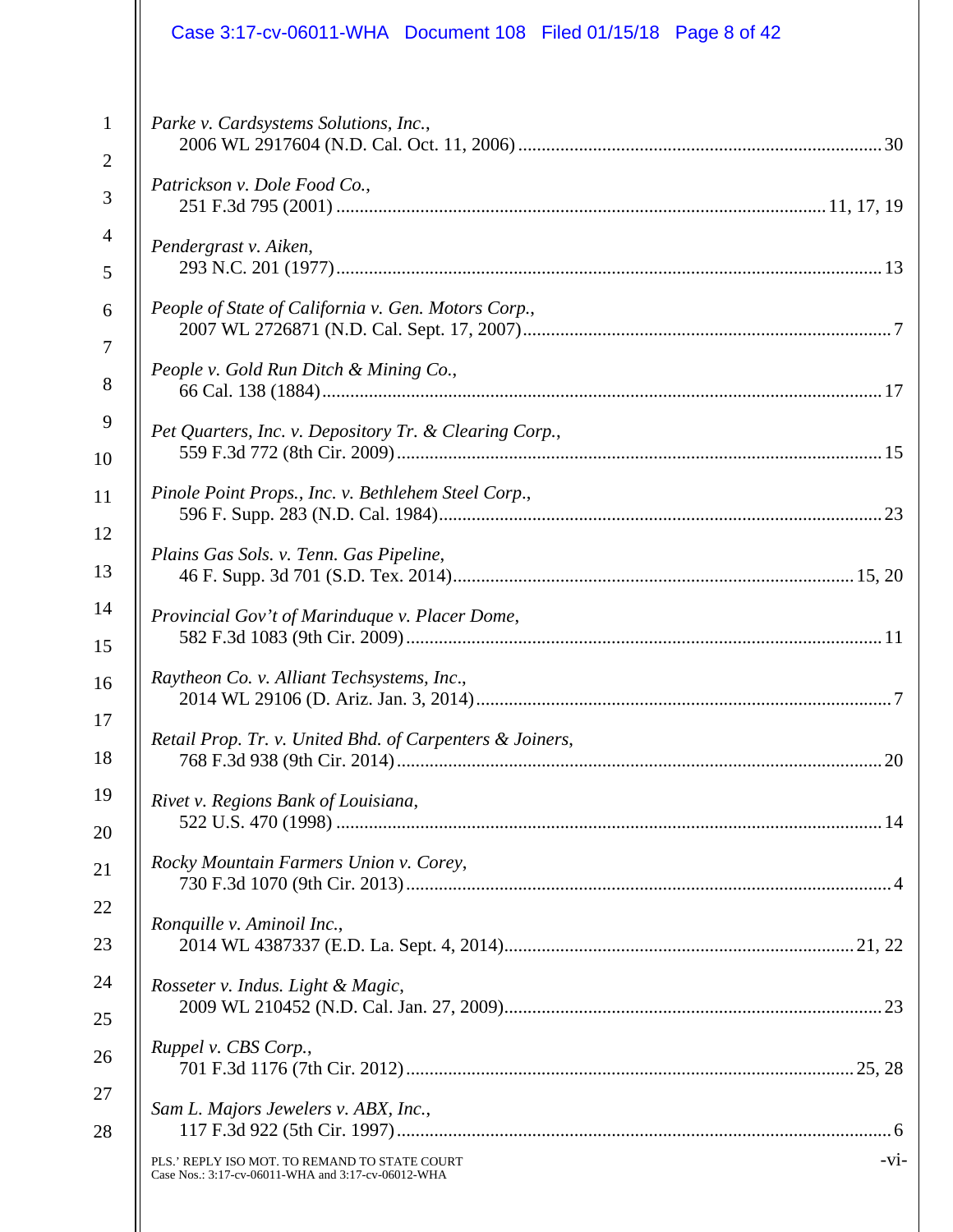|                                | Case 3:17-cv-06011-WHA Document 108 Filed 01/15/18 Page 9 of 42                                     |       |
|--------------------------------|-----------------------------------------------------------------------------------------------------|-------|
| $\mathbf{1}$<br>$\overline{2}$ | In re Schwartz,                                                                                     |       |
| 3                              | Sederquist v. Court,                                                                                |       |
| $\overline{4}$<br>5            | Snow v. Bechtel Constr., Inc.,                                                                      |       |
| 6                              | Sprint Communications, Inc. v. Jacobs,                                                              |       |
| $\overline{7}$<br>8            | State of New Hampshire v. Exxon Mobil Corp.,                                                        |       |
| 9<br>10                        | Steel Co. v. Citizens for a Better Env't,                                                           |       |
| 11                             | Stiefel v. Bechtel Corp.,                                                                           |       |
| 12<br>13                       | Stream Pollution Control Bd. v. United States Steel Corp.,                                          |       |
| 14<br>15                       | Stutes v. Gulfport Energy Corp.,                                                                    |       |
| 16                             | Texas Industries v. Radcliff Materials, Inc.,                                                       |       |
| 17<br>18                       | United States v. Guillen-Cervantes,                                                                 |       |
| 19<br>20                       | United States v. Standard Oil Co.,                                                                  |       |
| 21                             | United States v. Standard Oil Co.,                                                                  |       |
| 22<br>23                       | Watson v. Philip Morris Cos., Inc.,                                                                 |       |
| 24<br>25                       | Wayne v. DHL Worldwide Express,                                                                     |       |
| 26                             | Wigfall v. Hamlet,                                                                                  |       |
| 27<br>28                       | In re Wilshire Courtyard,                                                                           |       |
|                                | PLS.' REPLY ISO MOT. TO REMAND TO STATE COURT<br>Case Nos.: 3:17-cv-06011-WHA and 3:17-cv-06012-WHA | -vii- |
|                                |                                                                                                     |       |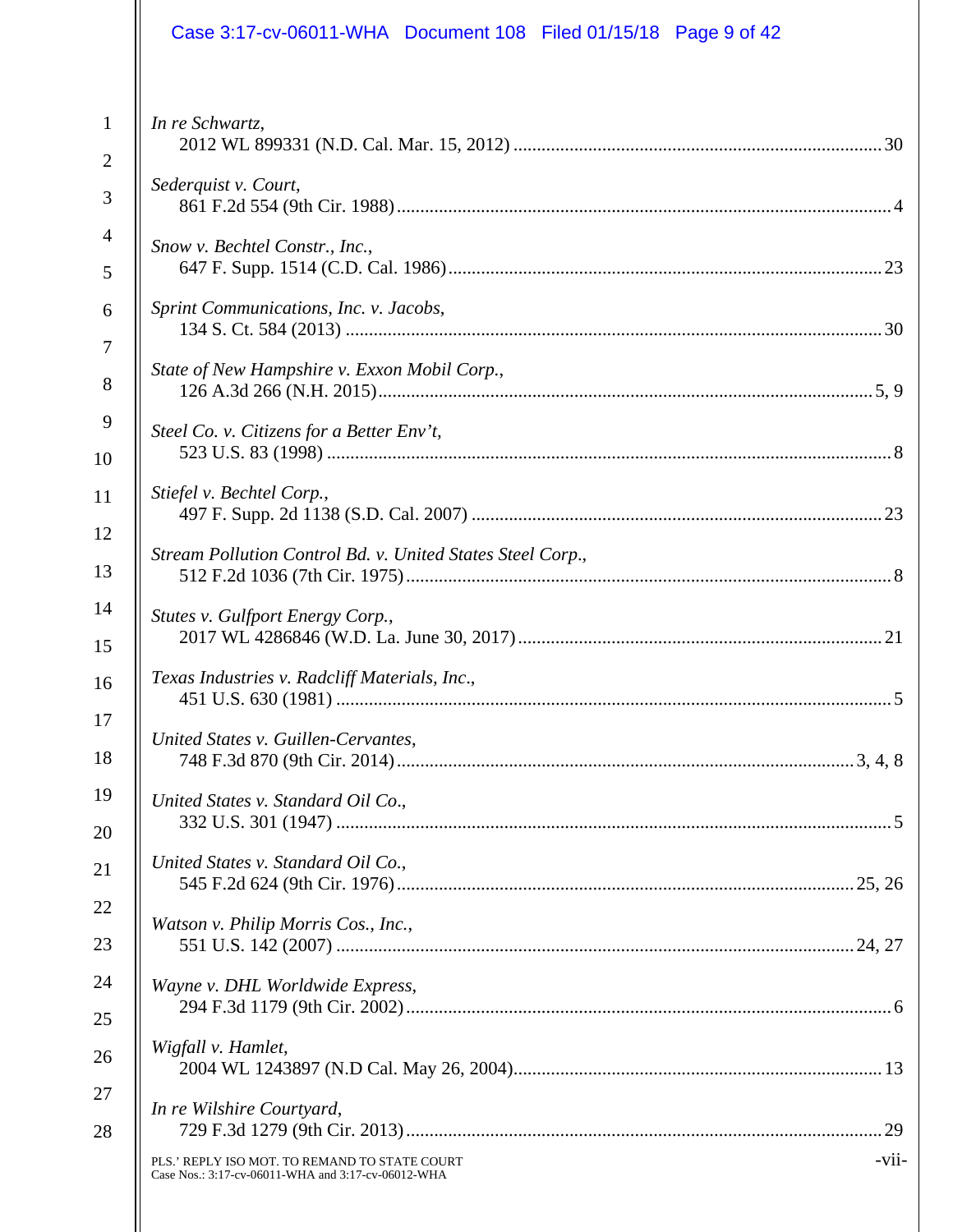|                                                  | Case 3:17-cv-06011-WHA Document 108 Filed 01/15/18 Page 10 of 42                                              |
|--------------------------------------------------|---------------------------------------------------------------------------------------------------------------|
| $\mathbf{1}$<br>$\overline{2}$<br>$\overline{3}$ | Wilson v. S. Cal. Edison Co.,<br>Zuniga v. Chugach Maint. Servs.,                                             |
| $\overline{4}$                                   | <b>Statutes</b>                                                                                               |
| 5                                                |                                                                                                               |
| 6                                                |                                                                                                               |
| $\overline{7}$                                   |                                                                                                               |
| 8                                                |                                                                                                               |
| 9                                                |                                                                                                               |
| 10<br>11                                         | <b>Other Authorities</b>                                                                                      |
| 12                                               |                                                                                                               |
| 13                                               |                                                                                                               |
| 14                                               |                                                                                                               |
| 15                                               |                                                                                                               |
| 16                                               |                                                                                                               |
| 17                                               |                                                                                                               |
| 18                                               |                                                                                                               |
| 19                                               |                                                                                                               |
| 20                                               |                                                                                                               |
| 21                                               |                                                                                                               |
| 22                                               |                                                                                                               |
| 23                                               |                                                                                                               |
| 24                                               |                                                                                                               |
| 25                                               |                                                                                                               |
| 26<br>27                                         |                                                                                                               |
| 28                                               |                                                                                                               |
|                                                  | -viii-<br>PLS.' REPLY ISO MOT. TO REMAND TO STATE COURT<br>Case Nos.: 3:17-cv-06011-WHA and 3:17-cv-06012-WHA |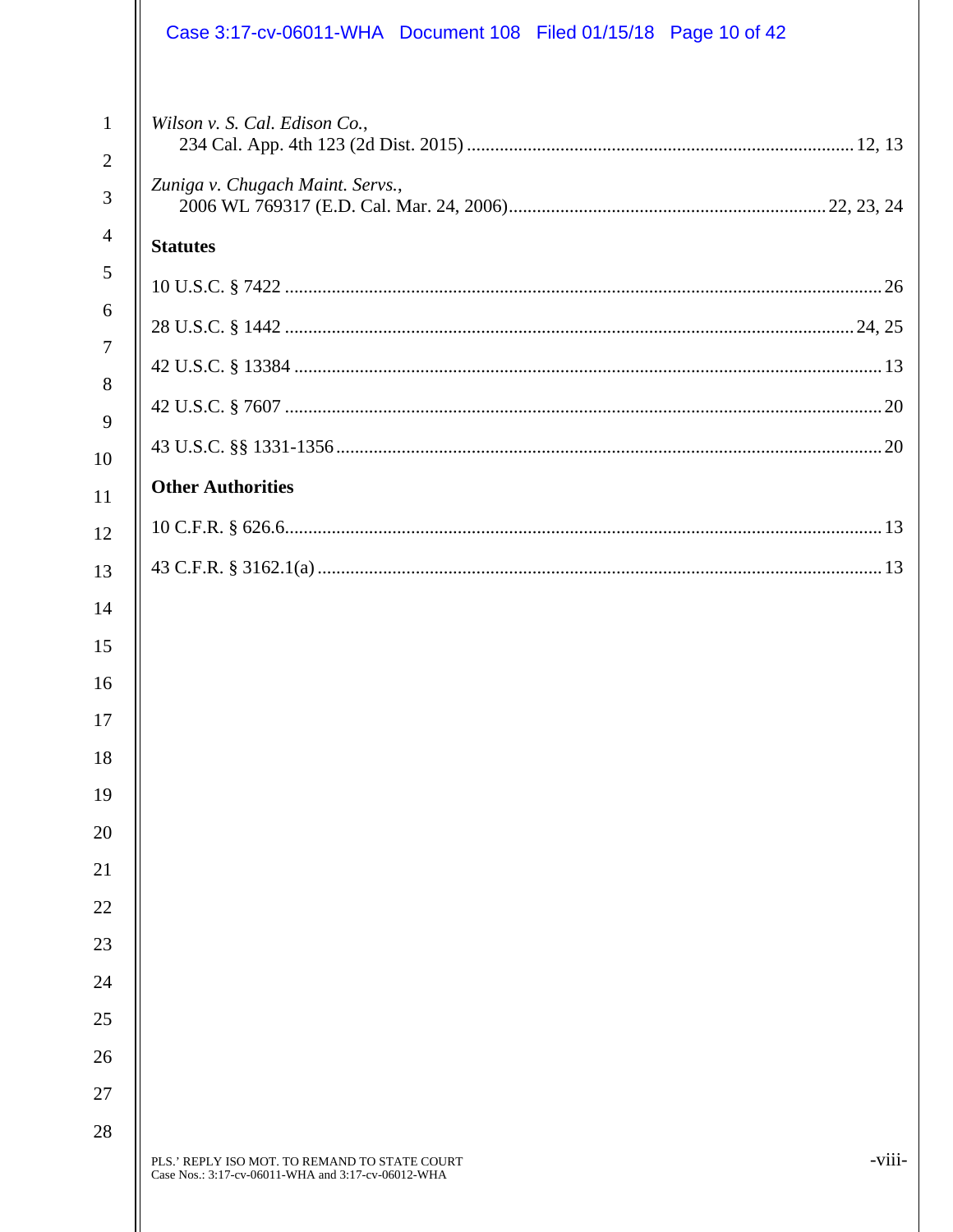1

2

3

4

5

6

7

8

9

10

11

12

13

14

15

16

17

18

19

20

21

22

23

24

25

26

27

28

### **INTRODUCTION**

These cases belong in state court. Defendants' creative and manifold attempts to manufacture federal jurisdiction are based upon mischaracterizations of the People's complaints, misstatements of California public nuisance law, and novel jurisdictional theories so overbroad that, if accepted, they would federalize vast areas of traditional state law.

The People have pleaded a purely state law claim of public nuisance that seeks as its *only* remedy an abatement fund, *i.e.,* to shift the costs of adapting to global warming-induced sea level rise from the public to five major fossil fuel companies that have contributed, and continue to contribute, to global warming through their production and promotion of fossil fuels in massive, dangerous quantities despite knowing that they were, and are, altering the atmosphere with potentially catastrophic consequences. The complaints do not seek to limit anyone's emissions. On the contrary, the complaints allege that high levels of fossil fuel production and greenhouse gas emissions are likely to continue, and that abatement will be necessary even if emissions were to cease immediately. Defendants' contention that their profit-making conduct as private companies somehow makes them instruments of "the Nation's longstanding economic and foreign policies" that this case would somehow "reshape," Opp. 1:4, $\frac{1}{1}$  is pure hyperbole. These cases simply seek to make defendants pay to abate the harm they have caused and are continuing to cause.

Defendants' arguments that these cases arise under federal law all suffer from a fatal defect: they depend upon ordinary preemption doctrines, as evidenced by defendants' ever-repeated invocations of express, conflict, field, and foreign affairs preemption case law throughout their federal question arguments.2 Defendants even *admit* that that they are relying on "field and conflict preemption principles." Opp. 29:6. Yet it is black letter law that ordinary preemption does not

<sup>&</sup>lt;sup>1</sup> "Opp." refers to Defendants' Corrected Joint Opposition to Motion to Remand, filed Dec. 19, 2017.

<sup>2</sup> *See* Opp. 2:1; 10:8-21; 11 n.7; 12:28-13:2; 14:11-12; 15:15-28; 24:1-2; 23:22; 24:6-7; 25:19; 27:15-28.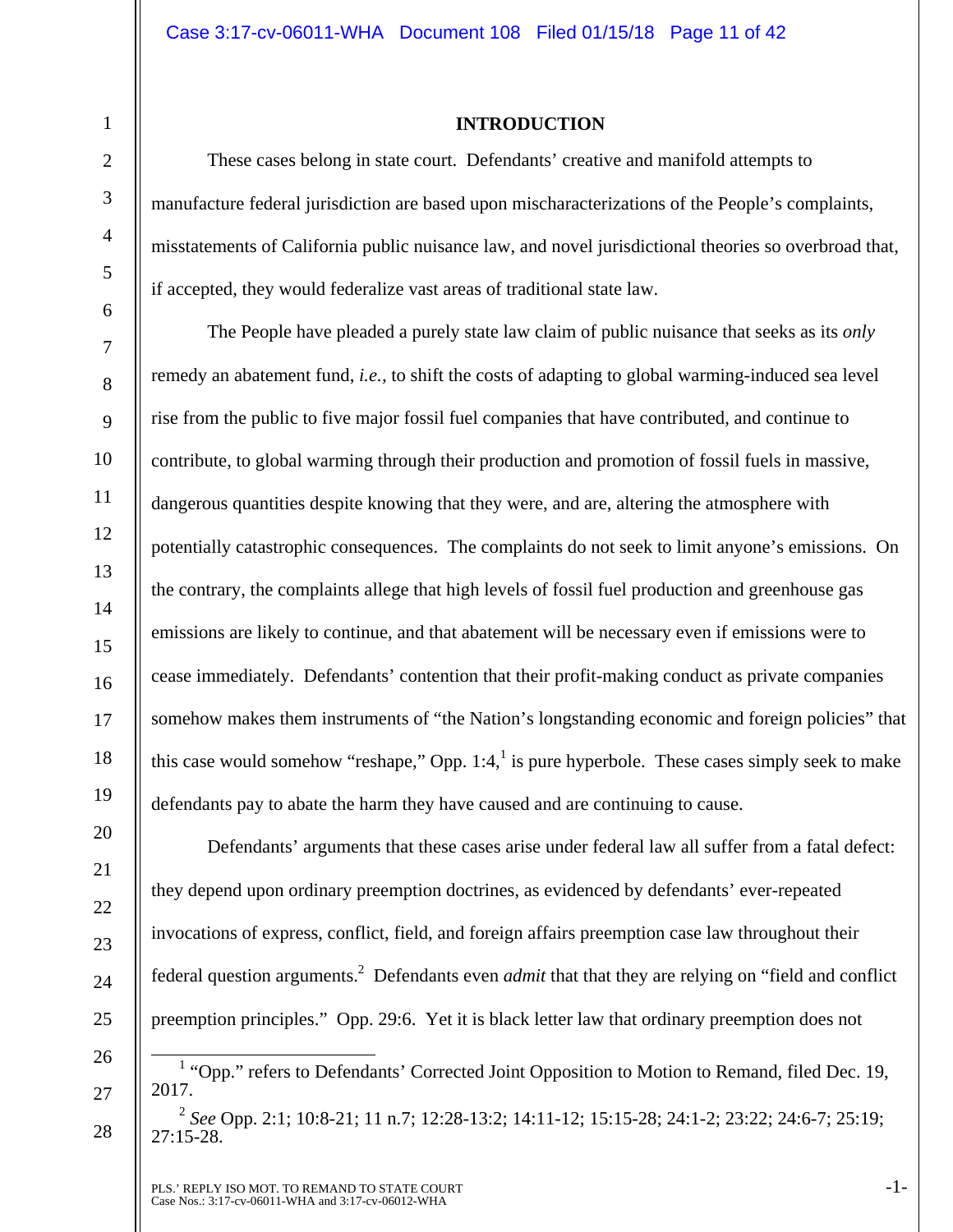permit removal. *ARCO Envtl. Remediation v. Dep't of Health & Envtl. Quality of Mont.*, 213 F.3d 1108, 1114 (9th Cir. 2000). Each of these arguments also suffers additional defects.

Defendants' invocation of the federal common law of public nuisance is inapt. Unlike state nuisance law, which authorizes a public nuisance claim against a seller of products, *see People v. ConAgra Grocery Products*, 17 Cal.App.5th 51 (6th Dist. 2017), the federal common law of interstate pollution has only been applied to direct dischargers of transboundary pollution and the courts have declined to extend the doctrine to sellers of products. Even assuming for argument's sake that this case against product sellers were no different from a case against dischargers of interstate pollution, the Clean Air Act displaces the federal common law of interstate pollution. Defendants' argument that federal common law continues to govern even after Congress has displaced it cannot be reconciled with *International Paper Co. v. Ouellette*, 479 U.S. 481 (1987). The further question under *International Paper* of which state's law may apply in a transboundary pollution case is an issue of ordinary preemption and thus does not permit removal.

Defendants' argument for removal under *Grable & Sons Metal Products, Inc. v. Darue Engineering & Manufacturing*, 545 U.S. 308 (2005), wrongly asserts that California public nuisance law requires a balancing of the utility of defendants' conduct against the harm caused, and that this somehow conflicts with a litany of federal laws. On the contrary, California public nuisance law follows the Restatement (Second) of Torts in permitting a plaintiff to establish its claim without any such balancing. *E.g., Ileto v. Glock Inc*., 349 F.3d 1191, 1210-11 (9th Cir. 2003). And any arguable conflict is, again, a matter of ordinary preemption. With respect to complete preemption, defendants' argument not only contradicts the case law uniformly rejecting complete preemption under the Clean Air Act, but it would federalize all tort cases against polluters in contradiction of decades of case law.

27

1

2

3

4

5

6

7

8

9

10

11

12

13

14

15

16

17

18

19

20

21

22

23

24

25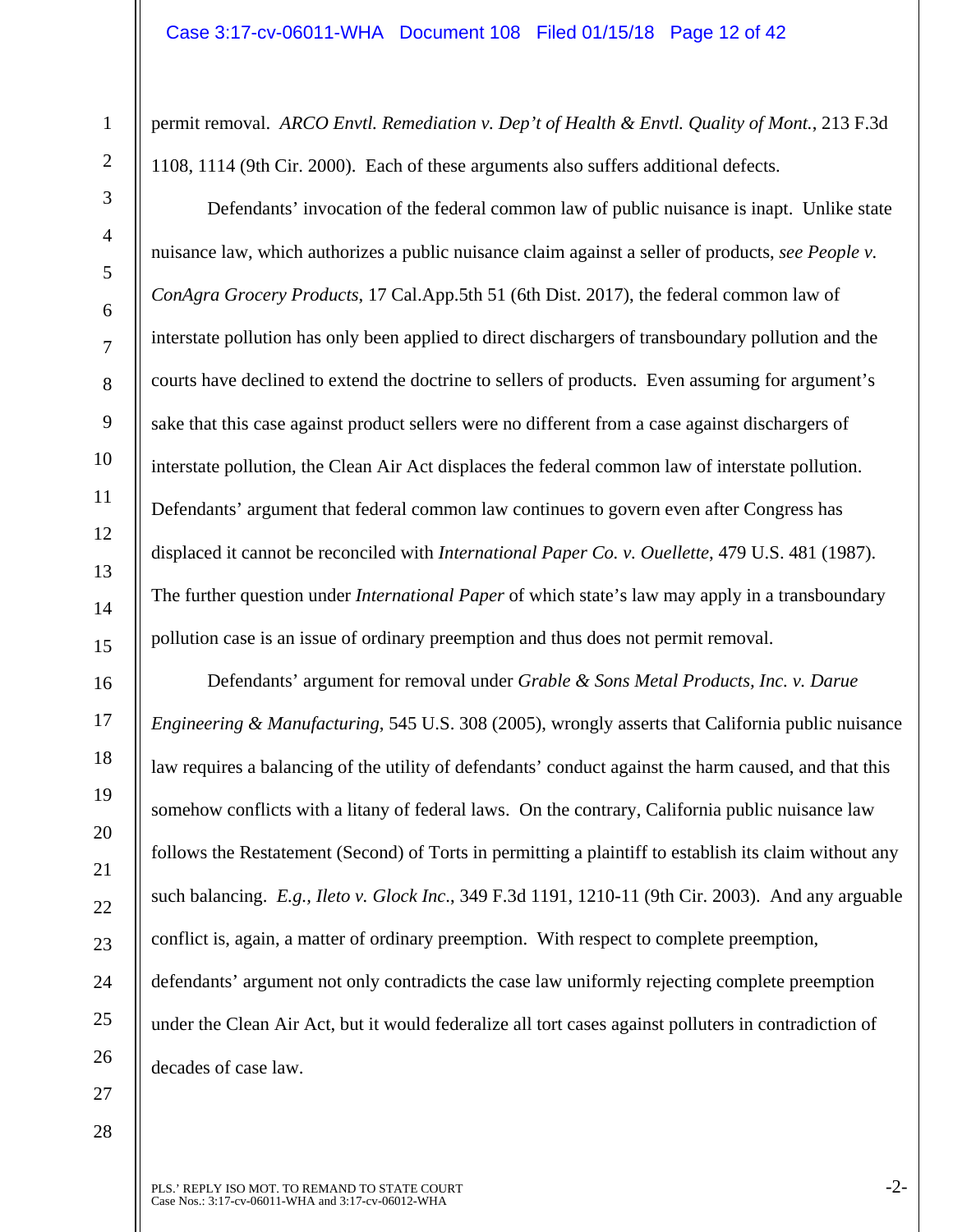### Case 3:17-cv-06011-WHA Document 108 Filed 01/15/18 Page 13 of 42

Defendants' other arguments for federal jurisdiction also fall short. They are based upon minor or even non-existent connections to alleged federal enclaves, to leases on the Outer Continental Shelf ("OCS"), to federal bankruptcy proceedings, and to contracts with federal officials. But defendants misstate key facts and, in any event, in each of these areas of federal jurisdiction, a variant of the same basic rule applies: minor connections between a state-law claim and a federal issue are not enough to confer federal jurisdiction. These cases should be remanded.

### **ARGUMENT**

**I. Federal common law does not confer federal jurisdiction over the People's claim.** 

# **A. Federal common law does not apply to defendants' production and sales of fossil fuels.**

Defendants all but ignore the primary reason that federal common law does not govern here: this is a case against producers and sellers (hereinafter "sellers") of products, *i.e.*, fossil fuels. Federal common law is narrow; it has never been extended to sellers of products. By contrast, California public nuisance law applies to a product seller. *ConAgra, supra*; *see also City of Modesto v. Dow Chem*., 2018 WL 317043, at \*20-21 (Cal. Ct. App., 1st Dist. Jan. 8, 2018).

The appropriate instances for developing federal common law are "few and restricted." *United States v. Guillen-Cervantes*, 748 F.3d 870, 874 (9th Cir. 2014). There must be a "uniquely federal interest," *id*., as well as a "significant conflict" with such an interest and the application of state law, *City of Milwaukee v. Illinois*, 451 U.S. 304, 313 (1981) ("*Milwaukee II*") (quotation omitted). Defendants satisfy neither element and in fact concede that they can offer "no federal common law precedent" for extending federal common law to sellers of products. Opp. 9:12.

No "uniquely federal interest." Courts have rejected similar attempts to expand federal common law to sellers of products even where there are clear national interests at stake. For example, in *Jackson v. Johns-Manville Sales Corp*., 750 F.2d 1314, 1323-25 (5th Circ. 1985) (*en banc*), the court held that state tort law, not federal common law, governed cases against manufacturers of asbestos. It did so even as it acknowledged the national interests at stake given the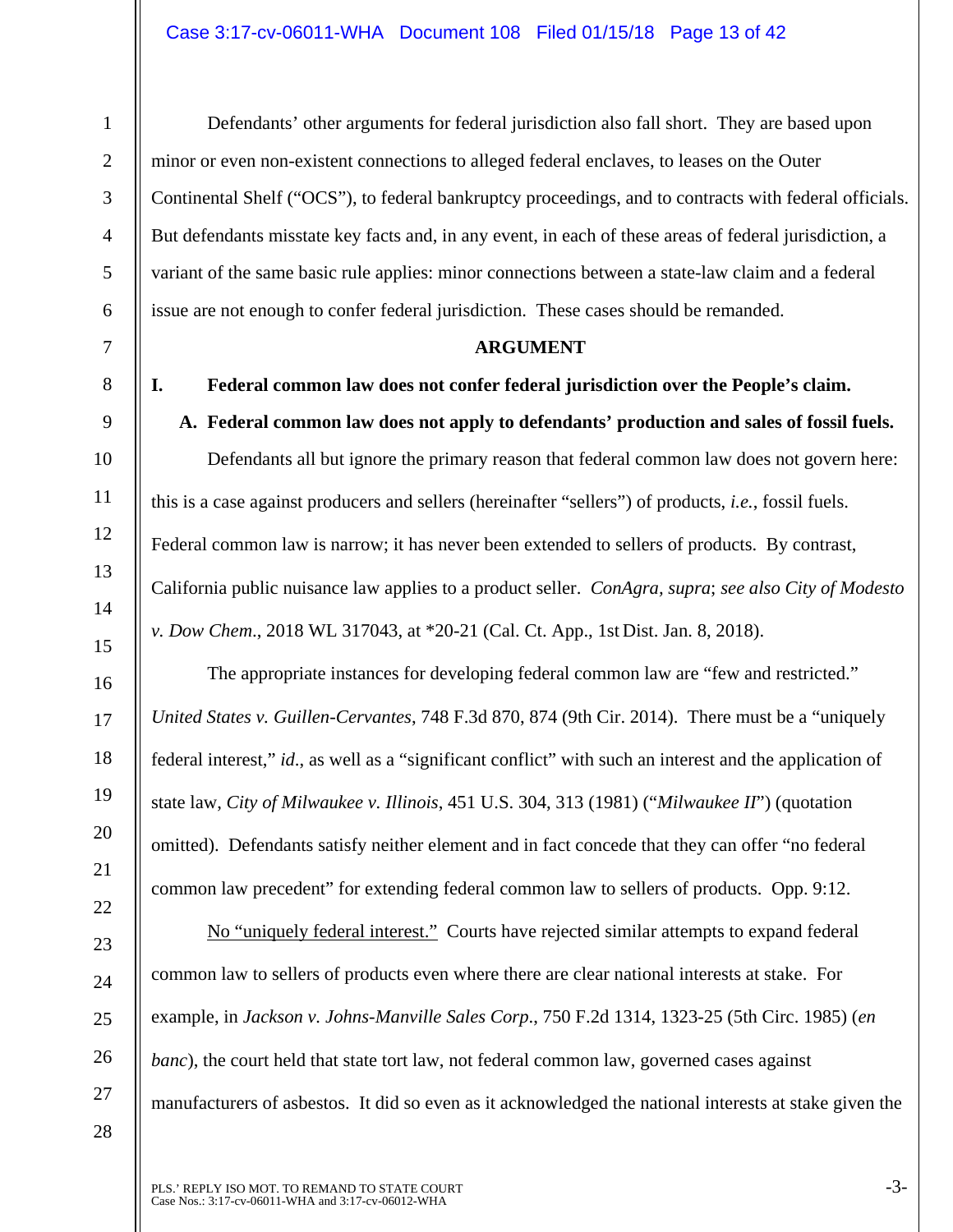### Case 3:17-cv-06011-WHA Document 108 Filed 01/15/18 Page 14 of 42

tens of thousands of cases spread across the country, hundreds of thousands of additional potential claimants, state legal systems competing for limited funds with a series of jurisdiction-by-jurisdiction rulings, and billions of dollars of damages. "'[U]niquely federal interests' are not merely national interests, and the existence of national interests, no matter their significance, cannot by themselves give federal courts the authority to supersede state policy." *Id.* at 1324-25. Notably, the Ninth Circuit relied on *Jackson* in *Sederquist v. Court*, 861 F.2d 554, 556-57 (9th Cir. 1988), when it held that there was no basis to create federal common law (and thus no federal question jurisdiction) in a case seeking attorneys' fees based upon the substantial benefit doctrine because, "although there are a number of federal statutes that govern the award of attorneys' fees in various circumstances, the award of attorneys' fees is a task undertaken in both the state and federal courts." And in *Guillen-Cervantes*, the Ninth Circuit held that the extensive number of federal immigration statutes counseled *against* creation of a federal common law contribution claim by a party liable for forfeiture for alien smuggling. 748 F.3d at 874.

The Second Circuit, also relying on *Jackson*, held in *In re Agent Orange Product Liability Litigation*, 635 F.2d 987, 994 (2d Cir. 1980), that state law, not federal common law, governed a class action tort case against producers of Agent Orange seeking damages for millions of U.S. soldiers who had served in Vietnam. The court recognized the "obvious interests" of the United States in both the welfare of its veterans and in ensuring the supplies of war materiel, *id*. at 994-95, but held that state law, not federal common law, should nonetheless apply.

28

1

2

3

4

5

6

7

8

9

10

11

12

13

14

15

16

17

18

19

20

Here, the federal energy and environmental statutes defendants identify do not constitute a "uniquely federal interest." States have important interests in global warming generally and in fossil fuels sold in interstate commerce specifically. *See Rocky Mountain Farmers Union v. Corey*, 730 F.3d 1070, 1079 (9th Cir. 2013) (upholding California global warming law regulating fossil fuels sold in interstate commerce). State tort cases against fossil fuel producers are legion. *E.g*., *In re*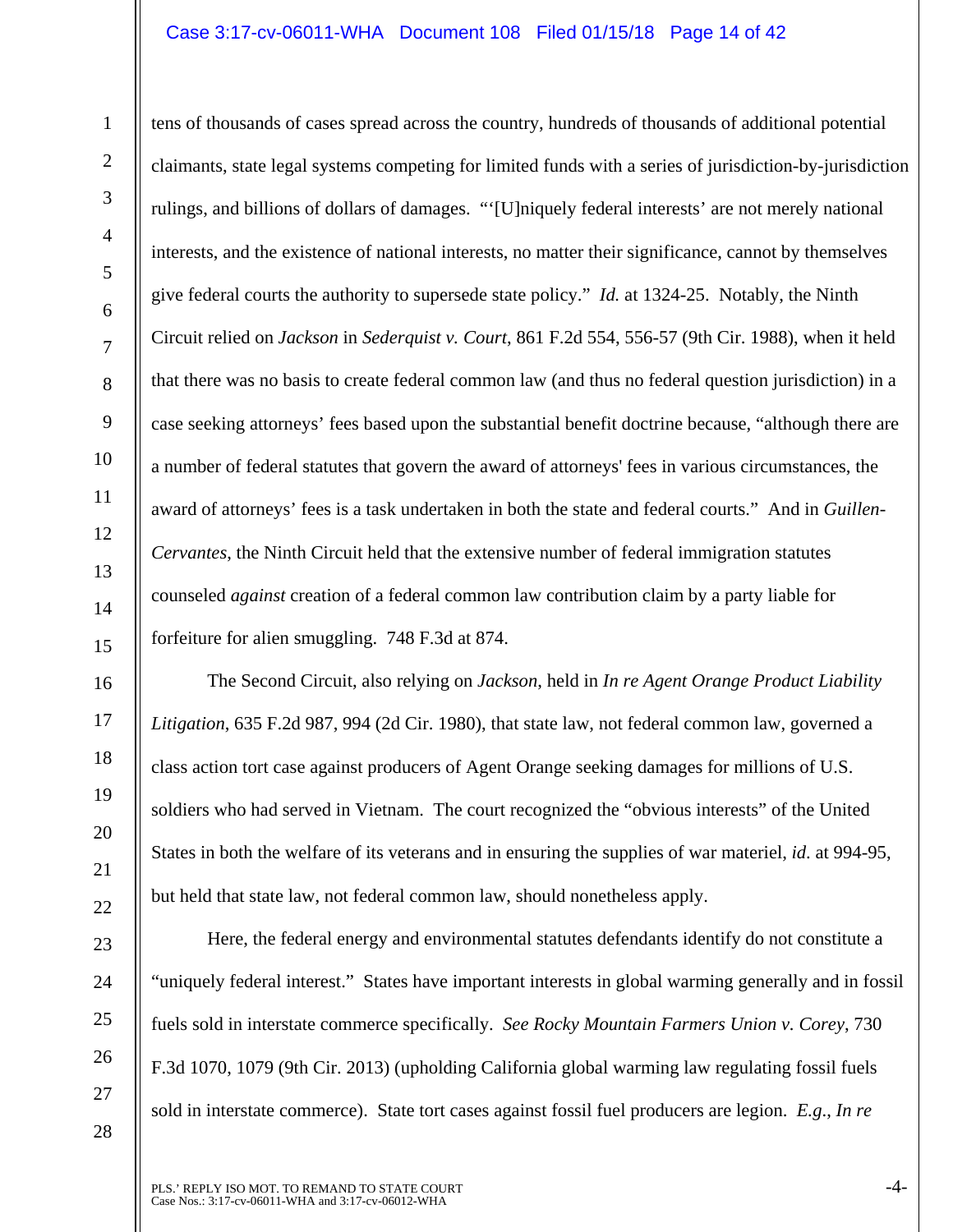*Methyl Tertiary Butyl Ether ("MTBE") Prods. Liab. Litig.*, 725 F.3d 65, 96 (2d Cir. 2013)

(upholding verdict in one of hundreds of groundwater contamination cases against producers of gasoline); *State of New Hampshire v. Exxon Mobil Corp.*, 126 A.3d 266, 285 (N.H. 2015) (same).

Nor is this the sort of "interstate" dispute, Opp. 5:21-7:14, that raises uniquely federal interests: defendants' fossil fuel products, like the lead paint in *ConAgra* and the asbestos in *Jackson*, are sold and consumed nationally. "Clearly, if federal courts are to remain courts of limited powers as required under *Erie*, a dispute . . . cannot become 'interstate,' in the sense of requiring the application of federal common law, merely because the conflict is not confined within the boundaries of a single state." *Jackson,* 750 F.2d at 1324; *accord In re Agent Orange*, 635 F.2d at 994 ("The fact that application of state law may produce a variety of results is of no moment. It is in the nature of a federal system that different states will apply different rules of law  $\dots$ ").<sup>3</sup>

Defendants' "interstate" argument here heavily relies upon *American Electric Power Co. v. Connecticut*, 564 U.S. 410 (2011) ("*AEP*"), and *Native Village of Kivalina v. ExxonMobil Corp.*, 696 F.3d 849 (9th Cir. 2012), but these were cases against direct dischargers of pollution, not product sellers. Nowhere in either case did the Supreme Court or the Ninth Circuit purport to extend federal common law to claims against sellers of fossil fuels (or any other product). Neither case even says anything about any "uniquely federal interests." As set forth in the People's opening brief, the basic justification underpinning the federal common law of interstate pollution is lacking where, rather than upwind and downwind states, the case involves products that are sold and consumed nationally. Plaintiffs' Motion to Remand to State Court ("Remand Br.") 9:6-22. Defendants offer no response.

24

25

26

27

28

1

2

3

4

5

6

7

8

9

10

11

12

13

14

15

16

17

18

19

20

21

22

 $\overline{\phantom{0}3}$  Defendants' reliance on *Texas Industries v. Radcliff Materials, Inc*., 451 U.S. 630 (1981), Opp. 12:22-23, is misplaced because that case *declined* to supplement an existing federal statutory remedy with a federal common law contribution claim. Nor does *United States v. Standard Oil Co*., 332 U.S. 301, 305 (1947), Opp. 3:4-6, 5:18-19, help defendants as that case turned on a uniquely federal interest not present here: "Perhaps no relation between the Government and a citizen is more distinctively federal in character than that between it and members of its armed forces." *Id*. at 305.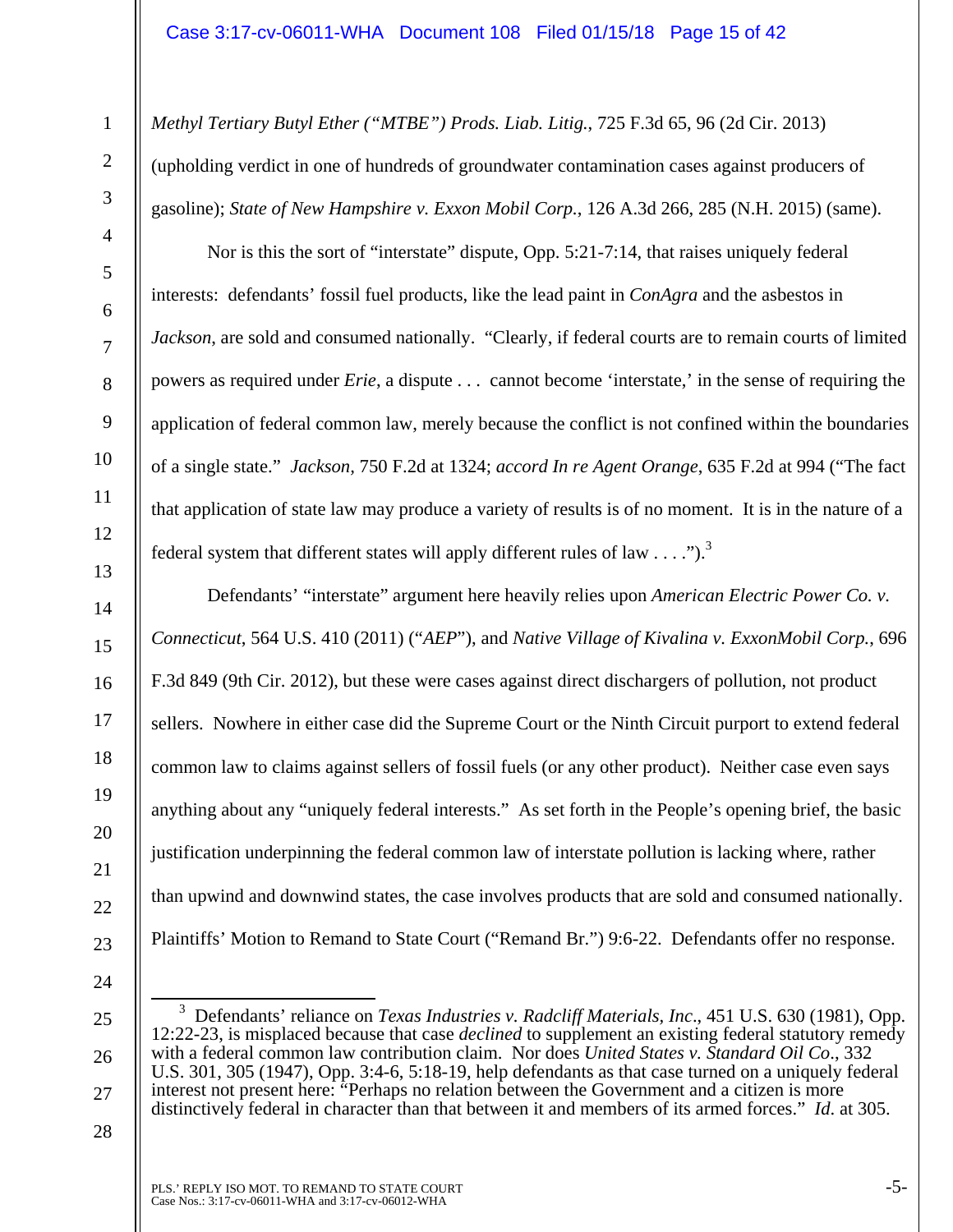### Case 3:17-cv-06011-WHA Document 108 Filed 01/15/18 Page 16 of 42

28

Defendants also make an inapt comparison of the People's claim here against product sellers to the conspiracy claim in *Kivalina*. Opp. 9:5-13. The plaintiffs in *Kivalina* pleaded their conspiracy claim under federal law because conspiracy requires an underlying claim, which, in that case, was a nuisance claim against direct dischargers of pollution that the plaintiffs expressly pleaded under federal common law. The fact that a conspiracy claim of joint liability against direct dischargers expressly pleaded under federal common law is contingent on its underlying claim sheds no light on the very different question of whether federal common law applies to sellers of products.

No "significant conflict." Applying state law also does not conflict with a federal interest. Defendants' contention that the "unreasonable" element of public nuisance law requires a global assessment of defendants' conduct that conflicts with the government's interests in energy, the environment and national security, Opp. 7-8, mischaracterizes California public nuisance law. In a public nuisance case that seeks to shift the costs of abating harm from the plaintiff to the defendant, as the abatement fund remedy here would do, the "unreasonable interference" with rights common to the general public is focused on the unreasonableness of the harm to the plaintiff. *See, e.g., Ileto,*  349 F.3d at 1210-11; *see also infra* at 11-14.4

Finally, defendants' reliance on cases interpreting the Airline Deregulation Act ("ADA") as authorizing removal, Opp. 11:16-12:17, is misplaced because, as those cases hold, Congress expressly preserved federal common law in the ADA. *See Wayne v. DHL Worldwide Express*, 294 F.3d 1179, 1185 (9th Cir. 2002) ("We have construed the ADA's savings clause to apply this federal common law to claims for loss of or damage to goods by interstate carriers by air."); *Sam L. Majors Jewelers v. ABX, Inc.*, 117 F.3d 922, 928 (5th Cir. 1997) (same). By contrast, here, as defendants

 $\overline{4}$  Defendants contend that *AEP* places the focus on the defendant's conduct, Opp. 8:3-5, but that case sought an injunction to restrain the defendants' conduct, which entails a different test. *See*  Restatement (Second) of Torts § 821B cmt. i (1979) (in case seeking monetary relief "the court's task is to decide whether it is unreasonable to engage in the conduct without paying for the harm done. Although a general activity may have great utility it may still be unreasonable to inflict the harm without compensating for it. In an action for an injunction the question is whether the activity itself is so unreasonable that it must be stopped.").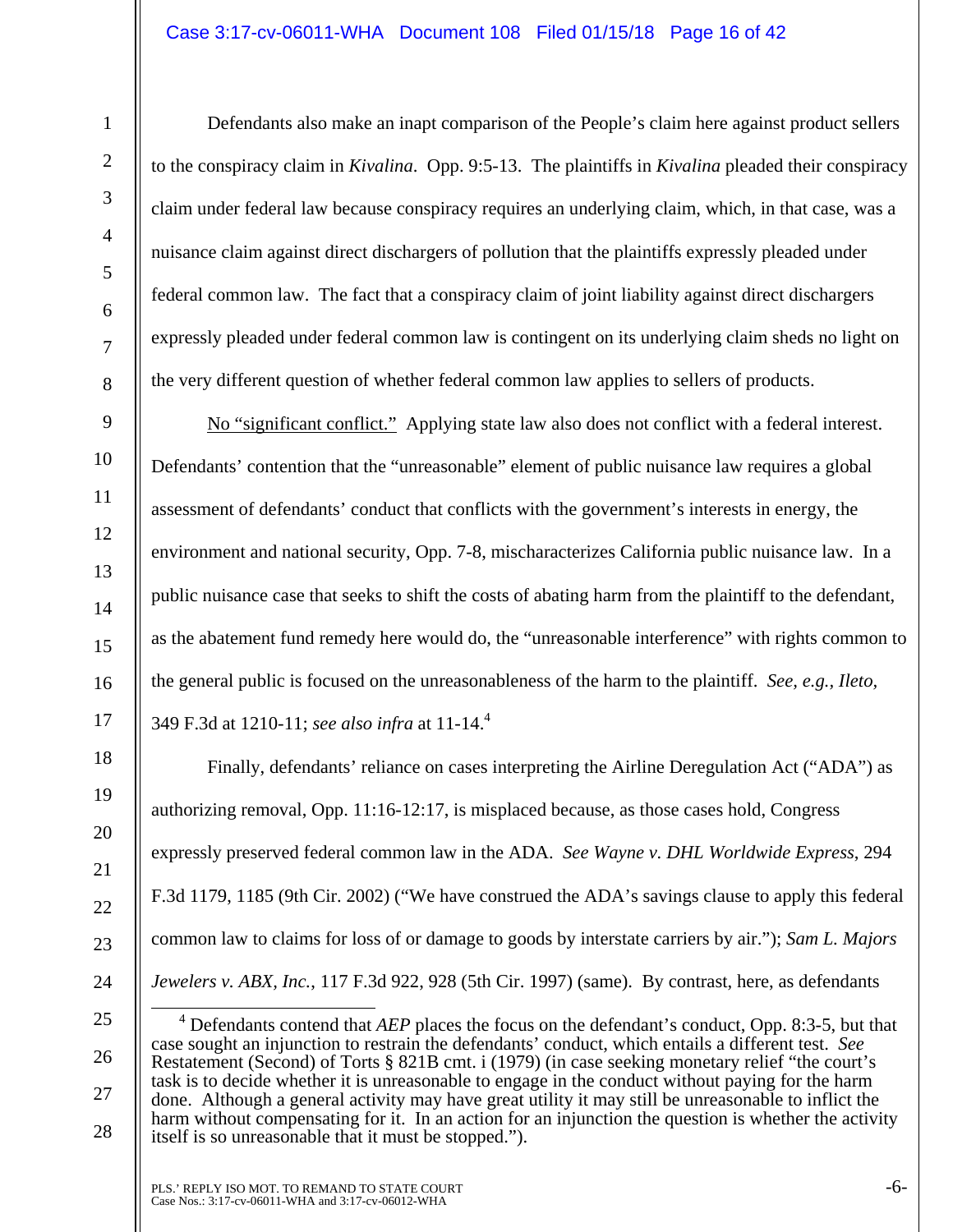concede, the CAA *displaces* the federal common law of interstate pollution. *AEP*, 564 U.S. at 425.5 Defendants are thus left without a single applicable case authorizing the use of federal common law to remove a case pleaded purely under state law.

In short, state law can, and must, apply to the public nuisance claim that the People have pleaded here, which means that there is no need for federal common law: "If state law can be applied, there is no need for federal common law." *Milwaukee II*, 451 U.S. at 313 n.7.

### **B. Congress' displacement of federal common law leaves only an ordinary preemption of state law question, which cannot support removal.**

Defendants spill much ink on an argument that the federal common law of interstate pollution displaces state law, but such federal common law must itself "exist" in order to displace state law. *Milwaukee II*, 451 U.S. at 313 n.7. Yet defendants admit that Congress has displaced the very federal common law doctrine they seek to invoke. Opp. 12:19-20. Under *International Paper*, state law can and does apply where the federal common law of interstate pollution has been displaced by Congress. *AEP* and *Kivalina* follow this very framework in their treatment of the supplemental state law claims in those cases. *See* Remand Br. 12:9-13:5.<sup>6</sup> Thus, defendants' argument that *Kivalina requires* automatic displacement of state nuisance law cannot be squared with those decisions.

Defendants' response is to debate repeatedly an ordinary preemption issue, i.e., whether, under *International Paper* a state law claim against a direct discharger of interstate pollution is restricted to the law of the state where the discharges occur. Opp. 10:8-21; 11 n.7; 13:1-2 & n.9. But this aspect of *International Paper, i.e.,* determining which state's law may apply, is based upon

 5 Defendants cite *New SD, Inc. v. Rockwell Int'l Corp*., 79 F.3d 953 (9th Cir. 1996), Opp. 5:1-4, 12:11-13, but that case is of questionable continuing validity and deals with a narrow exception for national security. *See, e.g.*, *Babcock Servs. v. CH2M Hill Plateau Remediation Co*., 2013 WL 5724465, at \*5 (E.D. Wash. Oct. 21, 2013) ("Under *Grable* and *Empire*, [*New SD*'s] premise is no longer sound"); *Raytheon Co. v. Alliant Techsystems, Inc*., 2014 WL 29106, at \*5 (D. Ariz. Jan. 3,

1

2

3

4

5

6

7

8

9

10

11

12

13

14

15

16

17

18

19

20

- 23
- 
- 24
- 25

26

27



<sup>(</sup>N.D. Cal. Sept. 17, 2007), Opp. 2:20-21, but after dismissal of the federal common law claim there the court declined to exercise supplemental jurisdiction over state law claims. *See Gen. Motors Corp.,* 2007 WL 2726871 at \*16.

<sup>21</sup>  22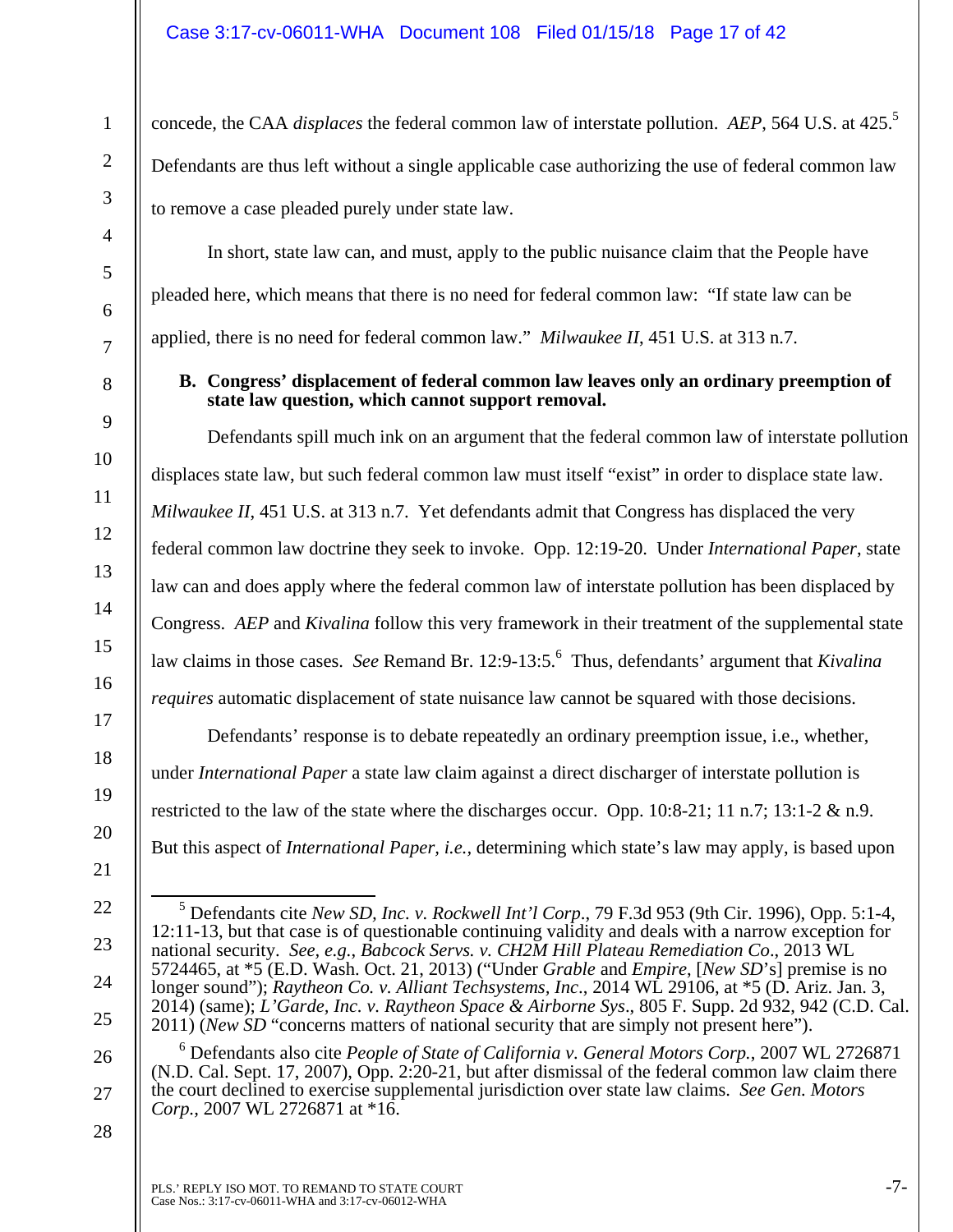the doctrine of conflict preemption, specifically the "obstacle" branch of conflict preemption. *See International Paper*, 479 U.S. at 493-94. This ordinary preemption doctrine cannot support removal.

Defendants are also incorrect in arguing that the existence of a federal statute on the subject matter necessarily counsels in favor of applying federal common law. Opp. 12:21-22 (contending the People's argument "would turn *Erie* on its head"). The Supreme Court's respect for state law evinced in *International Paper* is nothing more than a "return to normal," *i.e.*, under *Erie* it is state tort law that normally applies in our federal system. There is thus nothing improper about a federal statute that, by wiping away federal common law, effectively revives the state law that would normally apply. "[W]hen Congress addresses a question previously governed by a decision rested on federal common law the need for such an unusual exercise of lawmaking by federal courts *disappears*." *Milwaukee II*, 451 U.S. at 314 (emphasis added); *accord Guillen-Cervantes*, 748 F.3d at 874 ( "Federal governance of immigration and alien status is extensive and complex" under numerous statutes and thus "the expansion of federal common law into immigration law is hardly 'necessary to protect uniquely federal interests'"). Defendants have it exactly backwards.

As defendants admit, Congress has displaced the only federal common law doctrine they invoke (and even there, it is for a claim the People are not bringing).

17

1

2

3

4

5

6

7

8

9

10

11

12

13

14

15

16

18

19

20

21

22

23

24

25

26

27

28

### **C.** *AEP* **and** *Kivalina* **did not hold that federal common law governs all global warmingrelated tort claims.**

Finally, if it is even necessary to decide the question, *AEP* and *Kivalina* did not hold that lawsuits based on greenhouse gas emissions are governed by federal common law.

In both cases the plaintiffs pleaded federal common law claims on the face of their complaints and filed them in federal court. Subject matter jurisdiction was thus proper to reach the merits of the federal claim so long as it was not "completely devoid of merit." *Steel Co. v. Citizens for a Better Env't*, 523 U.S. 83, 89 (1998) (quotation omitted); *accord*, *Stream Pollution Control Bd. v. U.S. Steel Corp*., 512 F.2d 1036, 1040 (7th Cir. 1975) (Stevens, J.) ("Surely enough has been alleged [regarding pollution of navigable water body] to give the district court jurisdiction to decide whether the Board is entitled to some relief as a matter of federal common law."). Under the governing standard of *Steel Co.,* the only federal common law finding needed in *AEP* and *Kivalina* to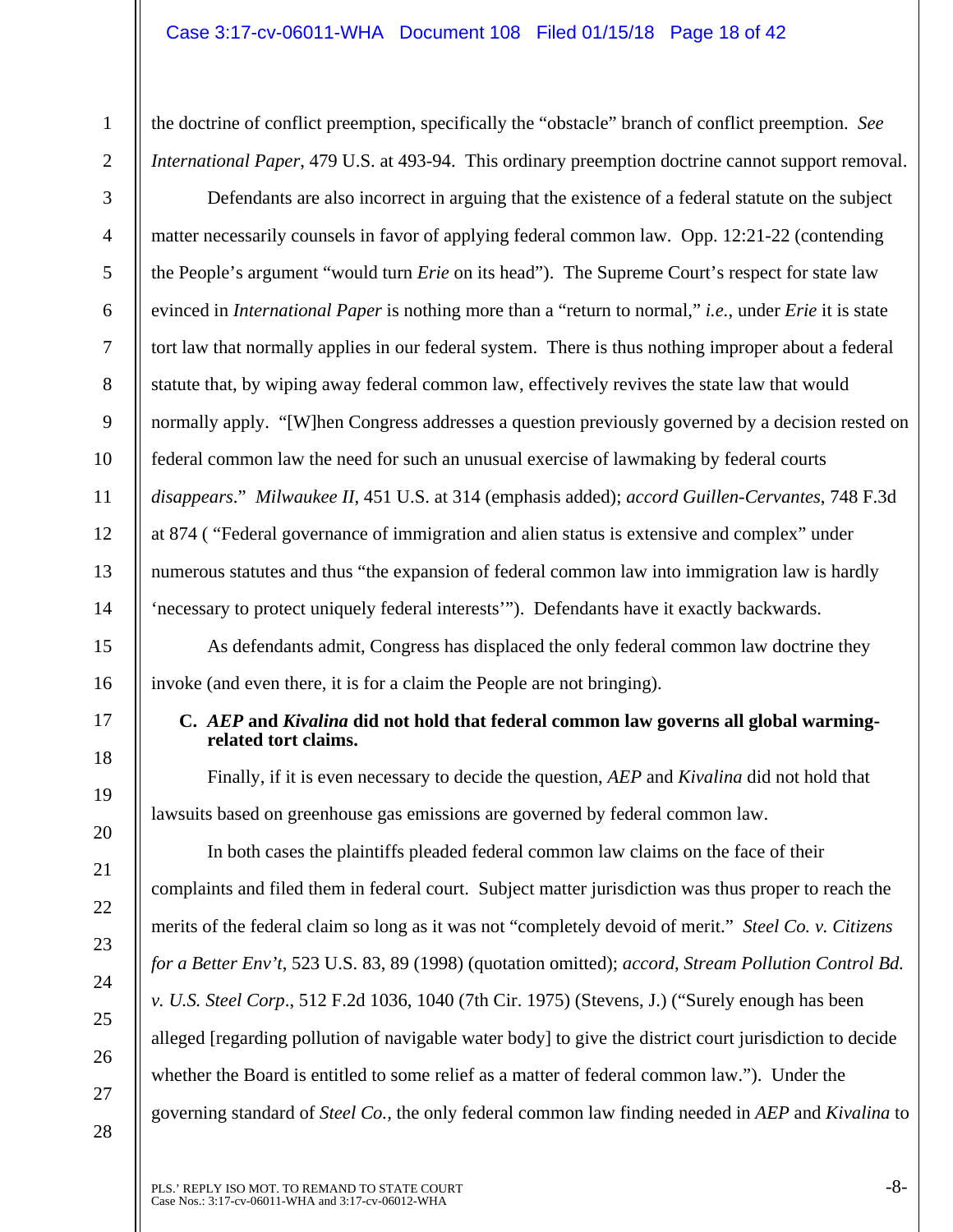### Case 3:17-cv-06011-WHA Document 108 Filed 01/15/18 Page 19 of 42

reach the merits was merely that the federal claim was non-frivolous. The People previously pointed out that defendants were overreading *Kivalina* and *AEP* in this way, Remand Br. 14:7-15:27; defendants offer no response.

3

4

5

6

7

1

2

In their extensive and detailed notices of removal, defendants cited *AEP* but did not contend that *AEP* held federal common law governs all (or any) global warming-related tort claims. This newly discovered basis for their argument has no merit. In *AEP* the Court merely summarized the parties' dueling positions on federal common law and declined to rule on an "academic" question.<sup>7</sup>

8 9 10 11 12 13 14 15 16 17 18 Defendants seize on the court's statement in *Kivalina* that, "'[p]ost-*Erie*, federal common law includes the general subject of environmental law and specifically includes ambient or interstate air pollution." Opp. 2:22-24 (quoting *Kivalina*, 696 F.3d at 855). But if this were meant to be a holding that federal common law governs, rather than an introductory description of the subject, then literally all environmental tort claims would be transformed into removable federal claims because they fall within the "general subject of environmental law." This is an utterly absurd proposition contradicting decades of law recognizing the primacy of state law, including tort law, in the environmental field.<sup>8</sup> Kivalina merely recognized the truism that federal common law "*can apply* to transboundary pollutions suits," 696 F.3d at 855 (emphasis added), but had no need to decide whether such law applied to the case before it. Its decision to affirm a judgment that preserved supplemental state law claims for re-filing in state court contradicts defendants' argument.

- 19
- 20

21

22

<sup>&</sup>lt;sup>7</sup> Indeed, in *AEP* the Supreme Court implicitly questioned whether federal common law would apply to greenhouse gases. *AEP*, 564 U.S. at 422 ("Nor have we ever held that a State may sue [under federal common law] to abate any and all manner of pollution emanating from outside its borders."). The Court's statement that "borrowing the law of a particular State would be inappropriate," 564 U.S. at 422, was merely a recognition that  $i\tilde{f}$  it were to apply federal common law in that case, where eight States sought to enjoin emissions from out-of-state power plants, it would not be appropriate simply to borrow a single state's law to define the content of federal law.

<sup>23</sup>  24 25 26 27 <sup>8</sup> *See, e.g., Merrick v. Diageo Ams. Supply, Inc.*, 805 F.3d 685, 694 (6th Cir. 2015) (state tort law claims apply in air pollution case); *In re MTBE.*, 725 F.3d at 96 ("Imposing state tort law liability for negligence, trespass, public nuisance, and failure-to-warn—as the jury did here—falls well within the state's historic powers to protect the health, safety, and property rights of its citizens."); *Bell v. Cheswick Generating Station*, 734 F.3d 188, 197 (3d Cir. 2013) (state tort law applies to air pollution claims); *Brown-Forman Corp. v. Miller*, 528 S.W.3d 886, 893 (Ky. 2017) (same); *State v. Exxon Mobil Corp*., 126 A.3d 266, 285 (N.H. 2015) (upholding state tort law verdict for groundwater contamination).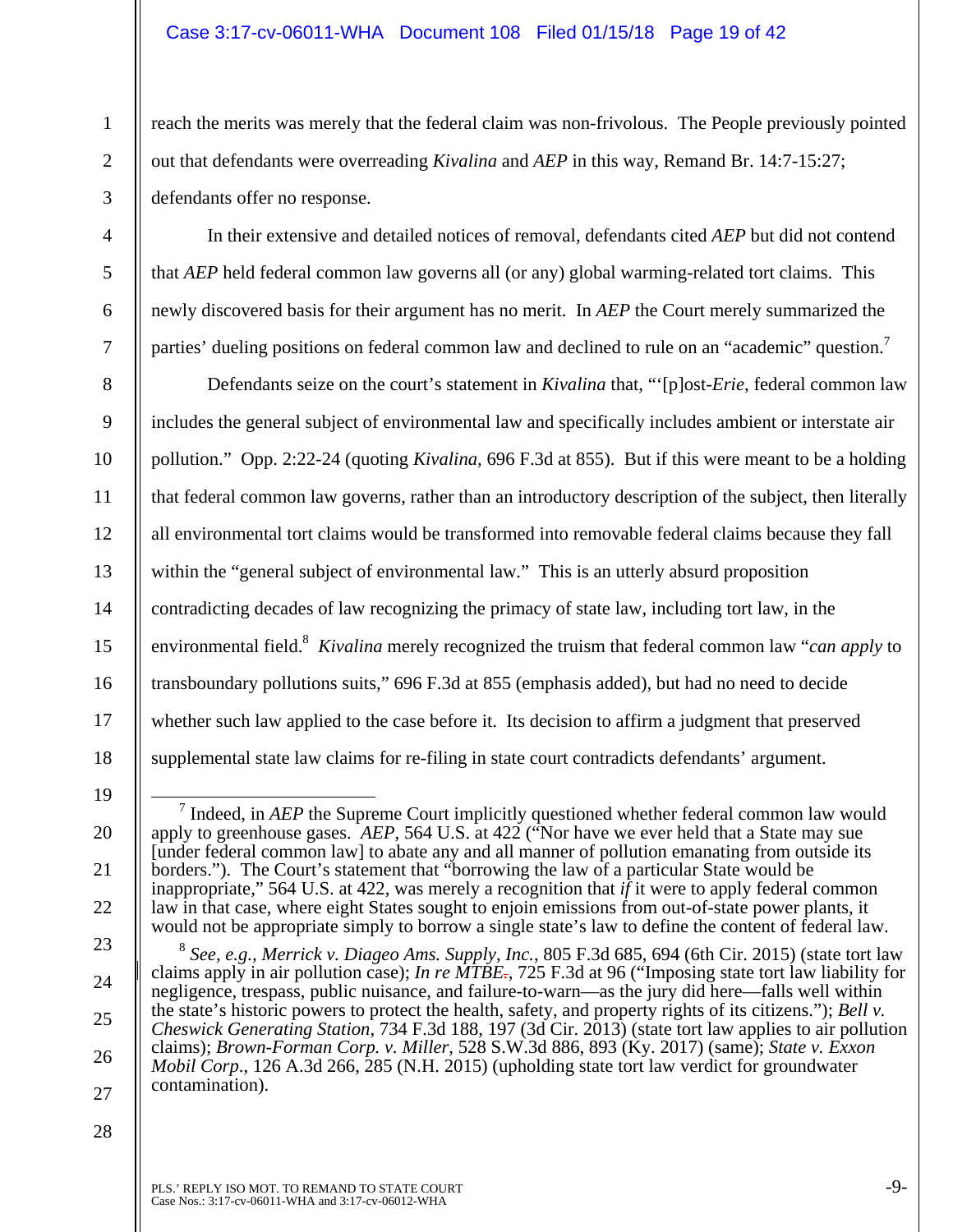1

2

3

4

5

6

7

8

9

10

# **II. There is no** *Grable* **jurisdiction over the People's claim.**

**A. There are no federal issues "necessarily raised" by the complaints.** 

*Grable* requires that a "federal issue" be "necessarily raised" by the complaint, which means that federal law must furnish an element of the People's claim. *See California Shock Trauma Air Rescue v. State Comp. Ins. Fund*, 636 F.3d 538, 542 (9th Cir. 2011). Defendants do not dispute this basic requirement, yet they do not show that any of the federal laws they cite are elements of the People's claim. Instead, defendants' argument boils down to an assertion that these federal rules conflict with the People's claim. But "preemption that stems from a conflict between federal and state law is a defense to a state law cause of action and, therefore, does not confer federal jurisdiction over the case." *ARCO*, 213 F.3d at 1114. Defendants' many attempts to invoke *Grable* jurisdiction repeatedly violate this basic rule.

12

13

14

15

16

17

18

19

20

21

22

23

24

25

26

27

28

11

# **1. Conflicts with U.S. foreign policy do not create jurisdiction.**

Defendants' first *Grable* argument mischaracterizes the People's public nuisance claim by contending that it would impose the People's "own preferred foreign policy," Opp. 15:9, and incorrectly seeks to base jurisdiction on an alleged conflict with U.S. foreign policy.

*First*, nothing in these complaints would conflict with U.S. foreign policy. The complaints do not request any emissions limits, and expressly state that they do not seek to restrain *any* of defendants' business activities. Compls. ¶ 11 ("The People … do *not* seek to restrain Defendants from engaging in their business operations."). In fact, the complaints allege that high levels of fossil fuel production and greenhouse gas emissions are likely to continue, *id.* ¶ 4, and the requested relief is limited to requiring defendants to pay into an abatement fund for infrastructure to protect the cities from the harm to which defendants have substantially contributed. The People's claim is not an attempt to impose emissions limits on the United States or on any other country.<sup>9</sup>

*Second*, even if a conflict did exist between the claim here and U.S. foreign policy, such a conflict might furnish a preemption defense but does not create federal jurisdiction. *Patrickson v. Dole Food Co.*, 251 F.3d 795, 799, 801 (2001) (federal issue must be "an element … of the

 $\frac{1}{9}$  Monetary relief can be granted in nuisance on the very *premise* that it will not cause the defendant to change operations. *City of Harrisonville v. W. S. Dickey Clay Mfg.*, 289 U.S. 334, 339 (1933).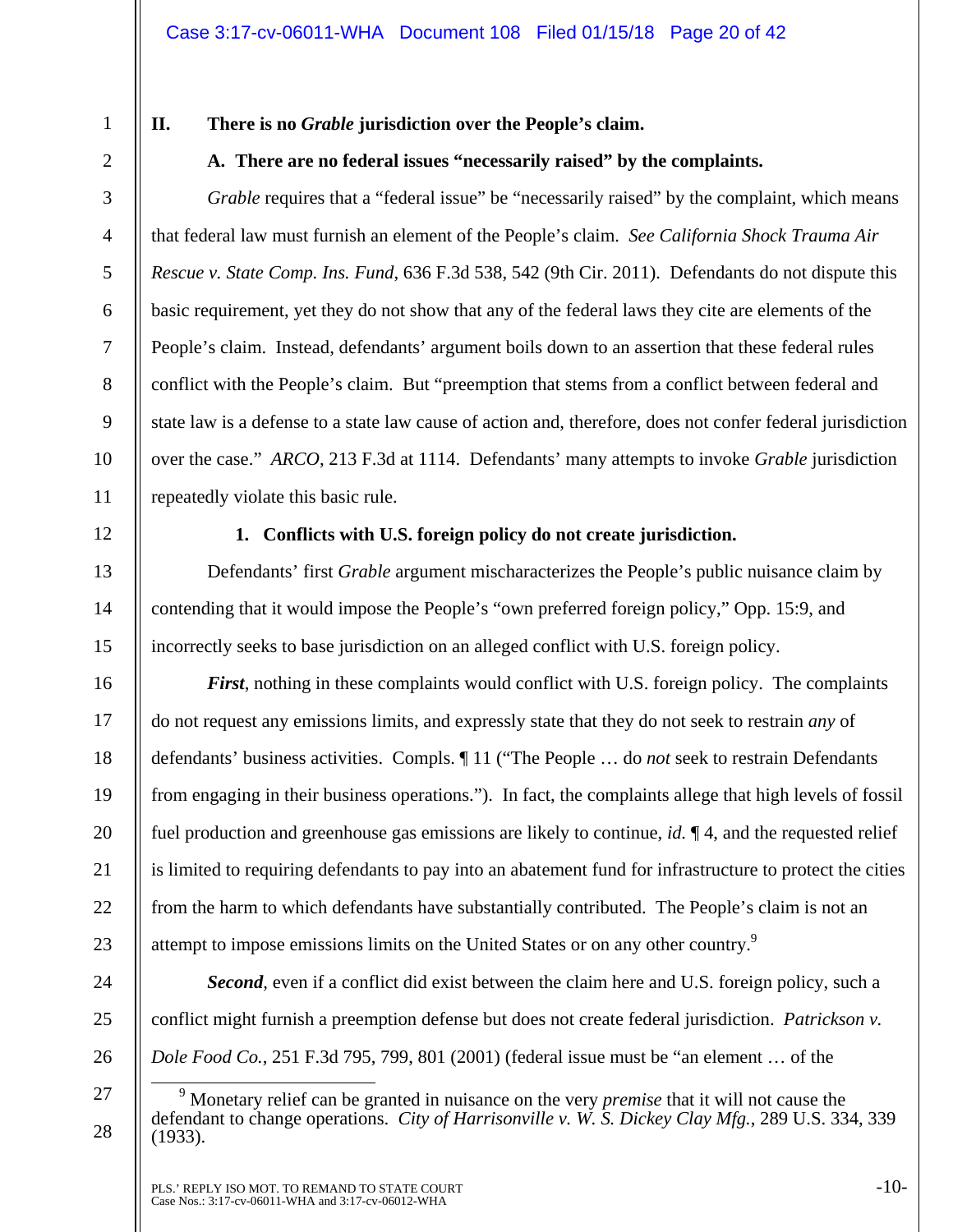### Case 3:17-cv-06011-WHA Document 108 Filed 01/15/18 Page 21 of 42

plaintiff's cause of action" and thus alleged foreign affairs impacts are not "an exception … to the well-pleaded complaint rule,"), *aff'd in part on other grounds, cert. dismissed in part*, 538 U.S. 468 (2003); *Provincial Gov't of Marinduque v. Placer Dome*, 582 F.3d 1083, 1092 (9th Cir. 2009) (complicity of Philippine government in defendant's torts was a federal issue under the federal common law of foreign relations but was a "defense to the [plaintiff's] claim and as such cannot support removal jurisdiction."). Conflicts with foreign policy do not create federal jurisdiction.

Defendants appear to concede that, under *Patrickson* and *Marinduque*, federal defenses cannot create jurisdiction. *See* Opp. 11 n.8, 14 n.10. Yet defendants never explain why any conflicts between the People's claim and foreign policy are not such defenses. The two cases defendants rely on, *American Insurance Ass'n v. Garamendi*, 539 U.S. 396 (2003), and *Crosby v. National Foreign Trade Council*, 530 U.S. 363 (2000), confirm this point. Both cases were originally filed in federal court, and the plaintiffs sought declarations that state law unconstitutionally conflicted with U.S. foreign policy. The Court did not consider jurisdiction, since in both cases the conflict with foreign policy was the central element of the plaintiff's claim and was an issue of ordinary preemption. But where, as here, the plaintiff's claim is based on state law and the defendant asserts a conflict with federal law, the purported conflict may create a defense but it does not create jurisdiction.

In short, the People's claim does not conflict with U.S. foreign policy, and –even if it did any arguable conflict would not create jurisdiction.<sup>10</sup>

19

1

2

3

4

5

6

7

8

9

10

11

12

13

14

15

16

17

18

20

21

22

23

24

27

**2. Conflicts with "federal cost-benefit analyses" do not create jurisdiction.** 

The story is the same with the alleged conflict between the People's claim and federal costbenefit analyses: there is no conflict, and even if there were, it would merely be a defense.

*First,* there is no conflict. Defendants' argument depends entirely on an incorrect premise – namely, that to prove defendants' conduct was "unreasonable," the People must balance the harms of defendants' conduct against its utility for society. Such a balancing is one method of proving

<sup>25</sup>  26  $10$  While the conflict preemption issue is for the state courts to decide on remand, it is notable that two courts have rejected alleged conflicts between U.S. foreign policy and state laws regulating products that emit greenhouse gases. *Cent. Valley Chrysler-Jeep v. Goldstene*, 529 F. Supp. 2d 1151, 1188 (E.D. Cal. 2008) (corrected decision); *Green Mountain Chrysler Plymouth Dodge Jeep v. Crombie*, 508 F. Supp. 2d 295, 396 (D. Vt. 2007); *see also*

<sup>28</sup>  https://www.state.gov/r/pa/prs/ps/2017/08/273050.htm (U.S. State Department on Paris withdrawal: "We will continue to reduce our … emissions.").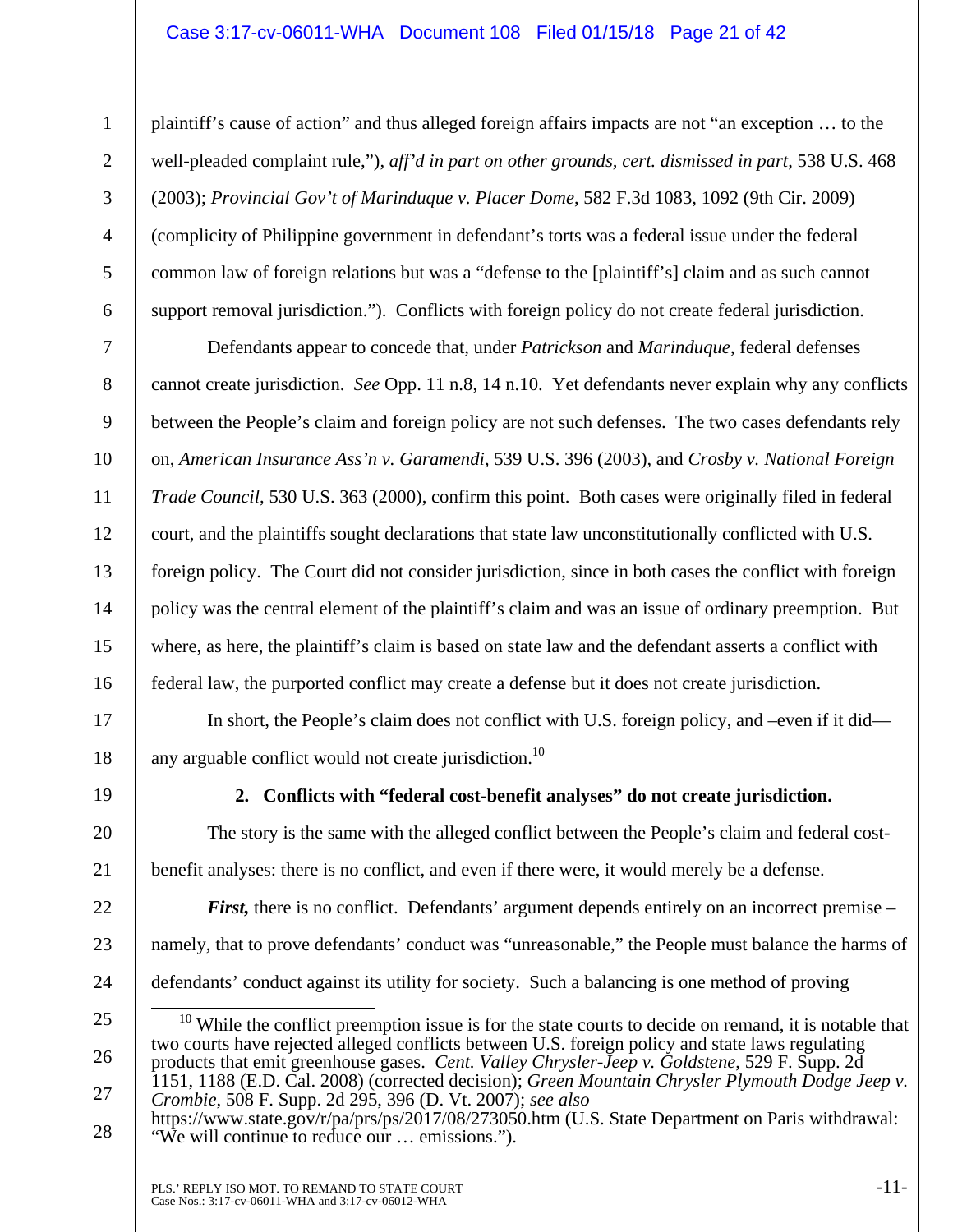### Case 3:17-cv-06011-WHA Document 108 Filed 01/15/18 Page 22 of 42

2 3 4 5 6 7 8 9 10 12 13 unreasonableness, *see Restatement (Second) of Torts* § 826(a), but it is not required and there are many other methods that require no balancing at all. For example, Section 821B of the *Restatement* sets out a series of alternative circumstances establishing "unreasonableness," none of which involves any balancing of harm against utility, and comment *e* states that "any one [of these findings] may warrant a holding of unreasonableness." Another example is section 829A, which applies where the harm is "severe and greater than the other should be required to bear without compensation" – which again does not require any weighing of utility. Defendants point out that a comment in section 826 of the *Restatement* describes sections 829 through 831 as "general rules … established for the guidance of trial courts and juries in weighing gravity against utility," Opp. 16 n.12 (*quoting Restatement* § 826 cmt. e). But the comments to Section 829A itself could not be clearer: "certain types of harm may be so severe as to require a holding of unreasonableness as a matter of law, regardless of the utility of the conduct." *Restatement* § 829A, cmt. b. The People allege severe harm; Section 829A is right on point.<sup>11</sup>

14 15 16 17 18 19 20 21 22 23 These rules are part of California law. *See Ileto*, 349 F.3d at 1210 (California law follows section 821B); *Wilson v. S. Cal. Edison Co.,* 234 Cal. App. 4th 123 (2d Dist. 2015) (same, section 829A). Defendants argue that *Wilson* did not ultimately require the jury to be instructed on section 829A on remand, Opp. 16 n.12, but this was not because the court did not endorse section 829A. In fact, *Wilson* expressly identified section 829A as an "alternate test" for imposing nuisance liability, and even faulted the trial court because its jury instruction "did not address any of these factors or alternate tests." 234 Cal. App. 4th at 162. Although the court did not require an 829A jury instruction on remand, this was because the plaintiff in *Wilson* had merely suffered "emotional distress"; "severe harm" was out of the question. *Id.* at 152<sup>12</sup> Defendants also contend that no court has "ever" applied the severe harm test, Opp. 16 n.12, but in fact many courts have done so and thus

24 25

26

1

<sup>&</sup>lt;sup>11</sup> Sections 826 through 831 of the *Restatement* are included in the Private Nuisance Topic but also apply to public nuisance. *See, e.g.*, *Restatement* § 829A, cmt. a.

<sup>27</sup>  28  $12$  Defendants' reliance on a California jury instruction, Opp. 16 n.12, is not determinative. *Wigfall v. Hamlet*, 2004 WL 1243897, \*8 (N.D Cal. May 26, 2004) ("A trial court is obligated to correctly state the law, but not use any particular jury instruction."). Cal. R. Court 2.1050 (2018) (use of instructions is not mandatory and interpretation of law is for the courts).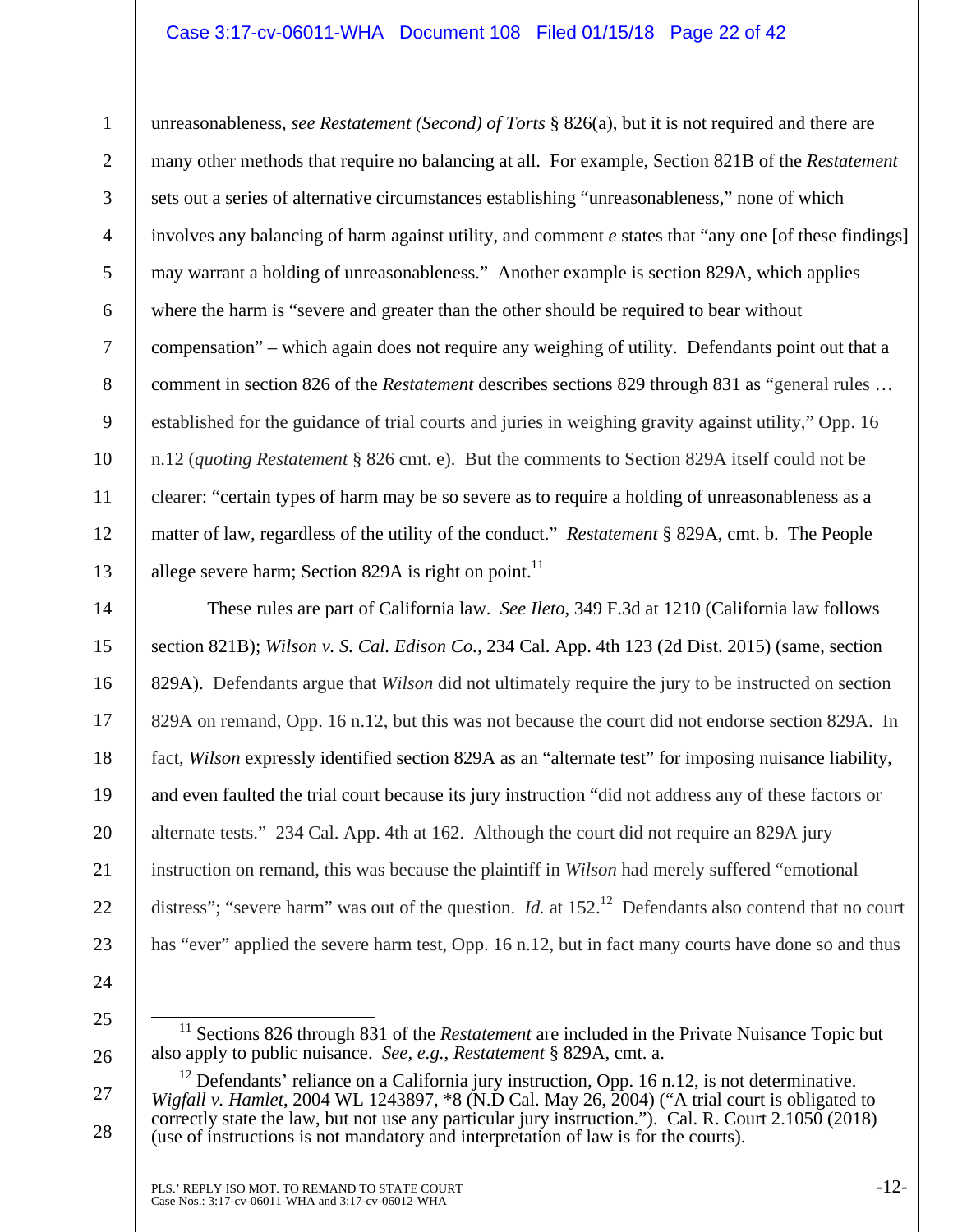dispensed with any weighing of the utility of a defendant's conduct.<sup>13</sup> California nuisance law does not require the application of defendants' balancing test here.

2 3

4

5

6

7

8

9

10

11

12

13

14

15

16

17

18

19

20

21

22

23

1

*Second,* even if there were a conflict with federal cost-benefit analyses, this would not create federal jurisdiction. Defendants contend that a collection of federal laws constitutes an endorsement of their production and promotion of fossil fuel with which a state tort case would conflict. Opp. 16:7-19:8.14 But under *ARCO* and *California Shock Trauma*, an alleged conflict with federal law is, once again, merely a defense that cannot confer jurisdiction. Defendants rely on *Board of Commissioners v. Tennessee Gas Pipeline*, 850 F.3d 714, 723 (5th Cir. 2017), but that case is easily distinguished. There, the complaint expressly cited federal law "as the exclusive basis" for holding the defendants liable for some of their actions. *Id.* at 722. Although the *Tennessee Gas* complaint cited some "similar" state laws as well, these state laws could not be used to impose tort liability, and so the "absence of any state law" basis of liability left only the federal law as a source of liability. *Id.* at 722-23. By contrast, the People's complaints do not cite any federal law, and California nuisance law authorizes claims against those who produce and promote products. *See Ileto*, 349 F.3d at 1214-

 <sup>13</sup> *See, e.g*., *Pendergrast v. Aiken*, 293 N.C. 201, 217-18 (1977) (nuisance liability can be imposed "if the resulting interference with another's use and enjoyment of land is greater than it is reasonable to require the other to bear under the circumstances without compensation"); *Jost v. Dairyland Power Coop.*, 172 N.W.2d 647, 653-54 (Wis. 1969) ("injuries caused by air pollution or other nuisance must be compensated irrespective of the utility of the offending conduct as compared to the injury."); *Furrer v. Talent Irrigation Dist.*, 258 Or. 494, 509-10 (1970) ("The requested instruction, in effect, would have told the jury that it could deny plaintiff recovery if it decided that the social value of operating the canal was sufficiently great. This would clearly have constituted reversible error."); *Hughes v. Emerald Mines Corp.*, 450 A.2d 1, 7 (Pa. Super. Ct. 1982) (harm to plaintiffs "was undeniably 'severe' and we are inclined to agree with the finder of fact that the loss is 'greater than they should be required to bear without compensation' *regardless of the utility of the conduct*") (quoting *Restatement* § 829A). Defendants are well aware of these cases as they were cited in the Ninth Circuit briefs in *Kivalina*.

<sup>24</sup>  25 26 27 28 <sup>14</sup> For example, defendants rely on an order requiring a cost-benefit analysis before a new federal regulation is imposed, *see* Exec. Order No., 12,866, 58 Fed. Reg. 51,735 (Sept. 30, 1993); a 1992 law that required a report on emissions by the Department of Energy to Congress, *see* 42 U.S.C. § 13384; laws regulating federal leases, *see, e.g.*, 43 C.F.R. § 3162.1(a); and laws authorizing purchases for the Strategic Petroleum Reserve, *see* 10 C.F.R. § 626.6. *See* Opp. 16:15-18:6. Defendants also have a long footnote citing the broad purpose of statutes like the National Environmental Policy Act. Opp. 17 n.13. But defendants cite no law that required the defendants to engage in the conduct described in the complaints; still less is the People's claim based on any of these laws.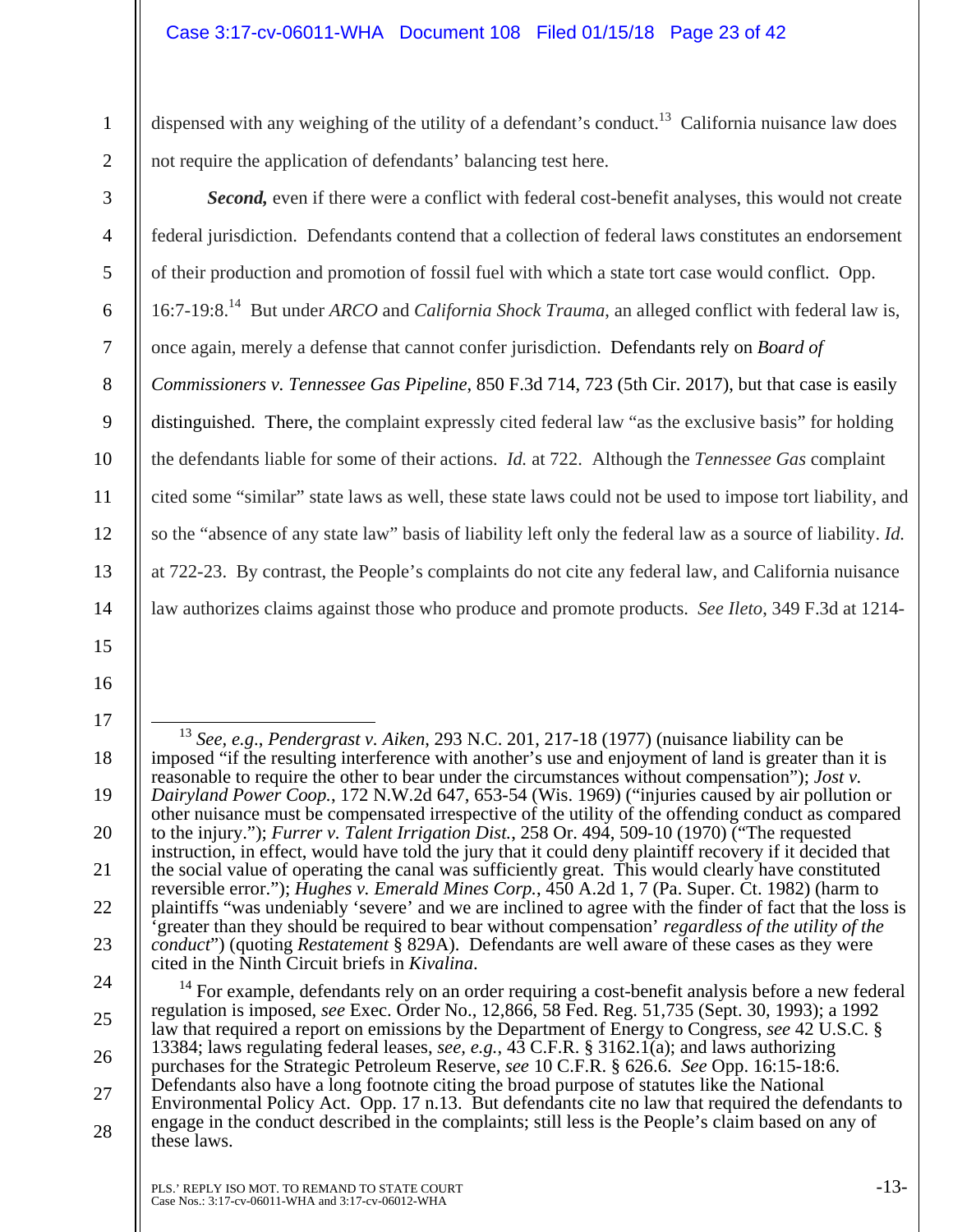15; *ConAgra*, *supra*.<sup>15</sup> Unlike *Tennessee Gas*, federal cost-benefit analyses are not part of the People's claim, and cannot create jurisdiction.

2 3

4

5

6

7

8

9

10

11

12

13

14

15

1

Finally, defendants incorrectly contend that the People's complaints use "artful pleading" to try to "obscure necessary federal questions raised by their claims." Opp. 18:26-27. The argument is apparently that the People should have listed federal laws like the one establishing the Strategic Petroleum Reserve in their complaints, *see* Opp. 16:7-18:8, and that doing so would have shown that the People's claim in fact arises under federal law. But federal issues – whether "artfully" omitted from a complaint or expressly included – can create *Grable* jurisdiction only if these issues are elements of the plaintiff's claim; the artful pleading cases do not change this basic rule. *See Rivet v. Regions Bank of La.*, 522 U.S. 470, 478 (1998) (no artful pleading where federal issue omitted from complaint was a defense). And in all the artful pleading cases cited by defendants, the "omitted" federal issue was an element of the claim.<sup>16</sup> The federal issues the People have supposedly omitted are not elements of their claim.

In short, the People's claim does not require them to balance the costs and benefits of fossil fuels, and even if a conflict with any federal balancing did exist, it would not create jurisdiction.

16

17

18

19

20

21

22

### **3. The People's claim is not a "collateral attack" on a federal agency's decisions.**

Defendants also argue that the People's claim is a "collateral attack" on federal decisions (*i.e.*, the same federal laws they invoke in their cost-benefit argument), Opp. 19, but this is incorrect on both the facts and the law. First and foremost, it is incorrect factually, because the People do not seek to impose emissions limits or change defendants' business decisions. And it is incorrect legally, because the People's claim does not require them to prove that the costs of fossil fuels outweigh the

<sup>23</sup>  24  $\overline{a}$ 15 Defendants argue that the *ConAgra* nuisance was caused by a product that had no "interstate effects," Opp. 18:20-22, but this point is neither true, *ConAgra*, 2017 WL 5437485, at \*23 (describing interstate promotion of lead paint). nor relevant; *i.e.*, it is not a factor that shows that the People's claim really relies on federal rules as an essential element.

<sup>25</sup>  26 27 28 <sup>16</sup> *Cal. ex rel. Lockyer v. Dynegy, Inc.*, 375 F.3d 831, 841 n.6 (9th Cir. 2004) ("the gravamen of the complaint" was defendants' "alleged violations of federal tariff obligations"); *Cal. ex rel. Lockyer v. Powerex Corp.*, 2006 WL 997717, at \*3 (E.D. Cal. Apr. 14, 2006) (plaintiff's claim required it to prove that defendants' power was not "out of market" power under federal regulations, and/or that defendants had charged a rate in excess of the federal rate); *see also Nat'l Credit Reporting Ass'n, v. Experian Info. Sols*, 2004 WL 1888769, at \*2 (N.D. Cal. July 21, 2004) (artful pleading applied where "[p]laintiff's claim is merely a naked attempt to enforce the Sherman Act").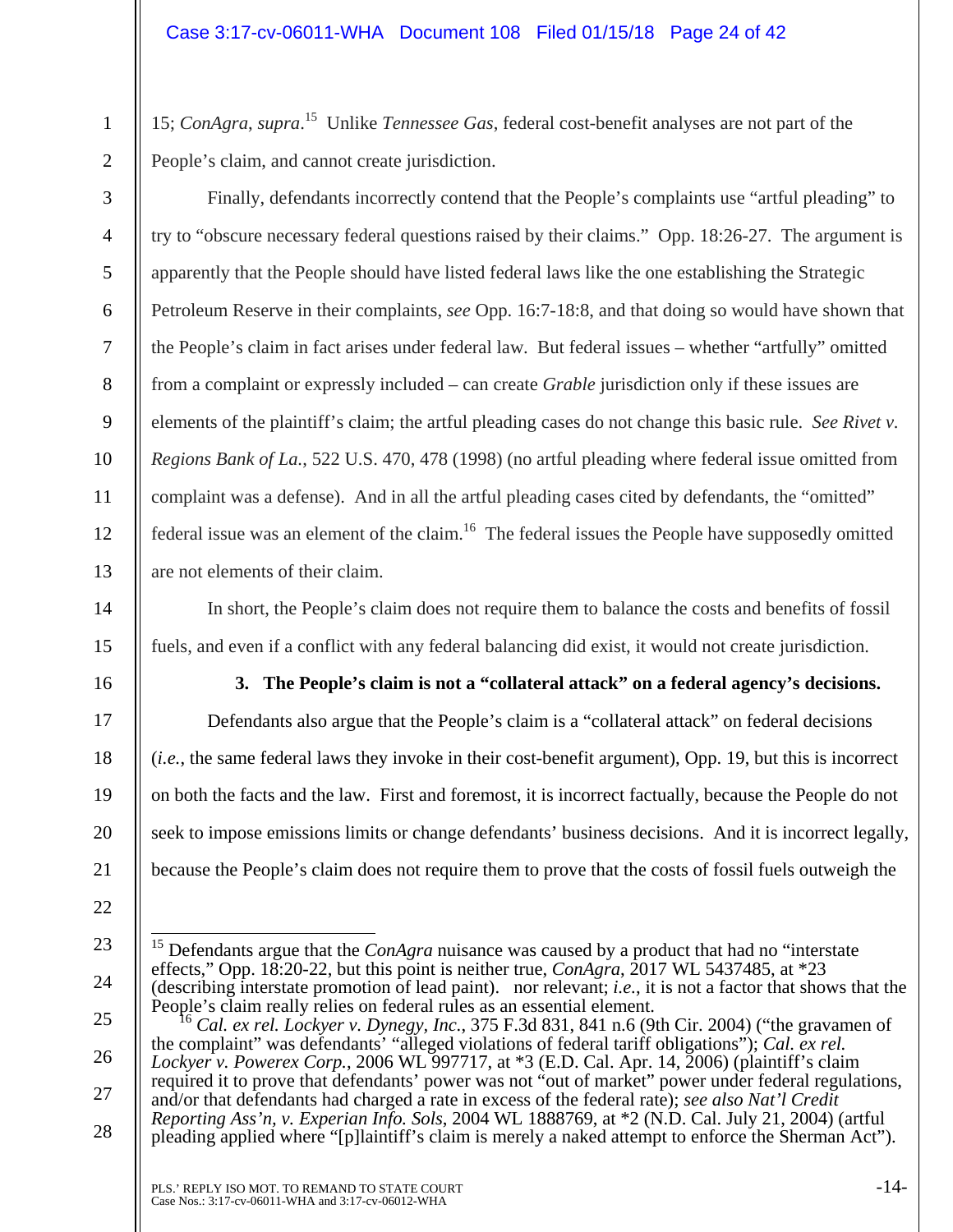### Case 3:17-cv-06011-WHA Document 108 Filed 01/15/18 Page 25 of 42

benefits, and because "attacks" on federal rules are a repackaged version of "a conflict between federal and state law," which "does not confer federal jurisdiction." *ARCO*, 213 F.3d at 1114.

2 3 4

5

6

7

8

9

10

11

1

Defendants' cases (*see* Opp. 19:10-19) are not to the contrary. In *Tennessee Gas*, the "collateral attack" language is part of the finding on the *significance* of the federal issue; the court did *not* say that a complaint that attacks a federal rule is a complaint that "necessarily raises" a federal question. *Tennessee Gas*, 850 F.3d at 724. And in *Bader Farms v. Monsanto Co.*, 2017 WL 633815 (E.D. Mo. Feb. 16, 2017), the plaintiff's fraud claim required it to prove that federal regulators would have regulated Monsanto's seeds had they known the truth – which meant that the claim "necessarily depends on the interpretation and application" of federal regulations. *Id.* at \*3. A construction of federal law was required to prove the claim in both *Tennessee Gas* and *Monsanto*, which is not the case here.

12 13 14 15 16 17 18 19 20 21 22 Defendants cite two other cases in a footnote, Opp. 20 n.15, but those cases were overt challenges to specific decisions by federal agencies.<sup>17</sup> Defendants have not identified any similar, overt attack on a federal agency decision in the People's complaints. Instead, defendants are content to wave vaguely at whole bodies of federal law that the People's nuisance claim supposedly "implicates" or "calls into question," Notices of Removal ("NORs") ¶¶ 28, 29, or that supposedly impose a "different balancing" of costs and benefits, Opp. 19:20. The People's claim does no such thing, but in any event, such vague talk of implicit conflicts is not enough to sustain jurisdiction. *See California Shock Trauma*, 636 F.3d at 542 ("*Grable* did not implicitly overturn the well-pleaded complaint rule … in favor of a new 'implicates significant federal issues' test); *In re MTBE Prod. Liab. Litig.*, 488 F.3d 112, 135 (2d Cir. 2007) (rejecting jurisdiction over claim based on federally regulated product).

23

- 24 25
- 26

 $\overline{1}$ 

27

28

<sup>17</sup> *See Pet Quarters, Inc. v. Depository Tr. & Clearing Corp.*, 559 F.3d 772, 779 (8th Cir. 2009) (complaint explicitly alleged that SEC's decision to create program on securities trading was unlawful); *McKay v. City & Cty. of S.F.*, 2016 WL 7425927, at \*4 (N.D. Cal. Dec. 23, 2016) (plaintiff's overt attempt to invalidate flight paths approved by FAA was "a challenge to the FAA's rulemaking" which by federal statute was required to be heard "exclusively" in federal court).

relies on two mischaracterizations of California law. Defendants argue first that section 3479 of the

Defendants also argue that federal law really *is* part of the People's claim – but that argument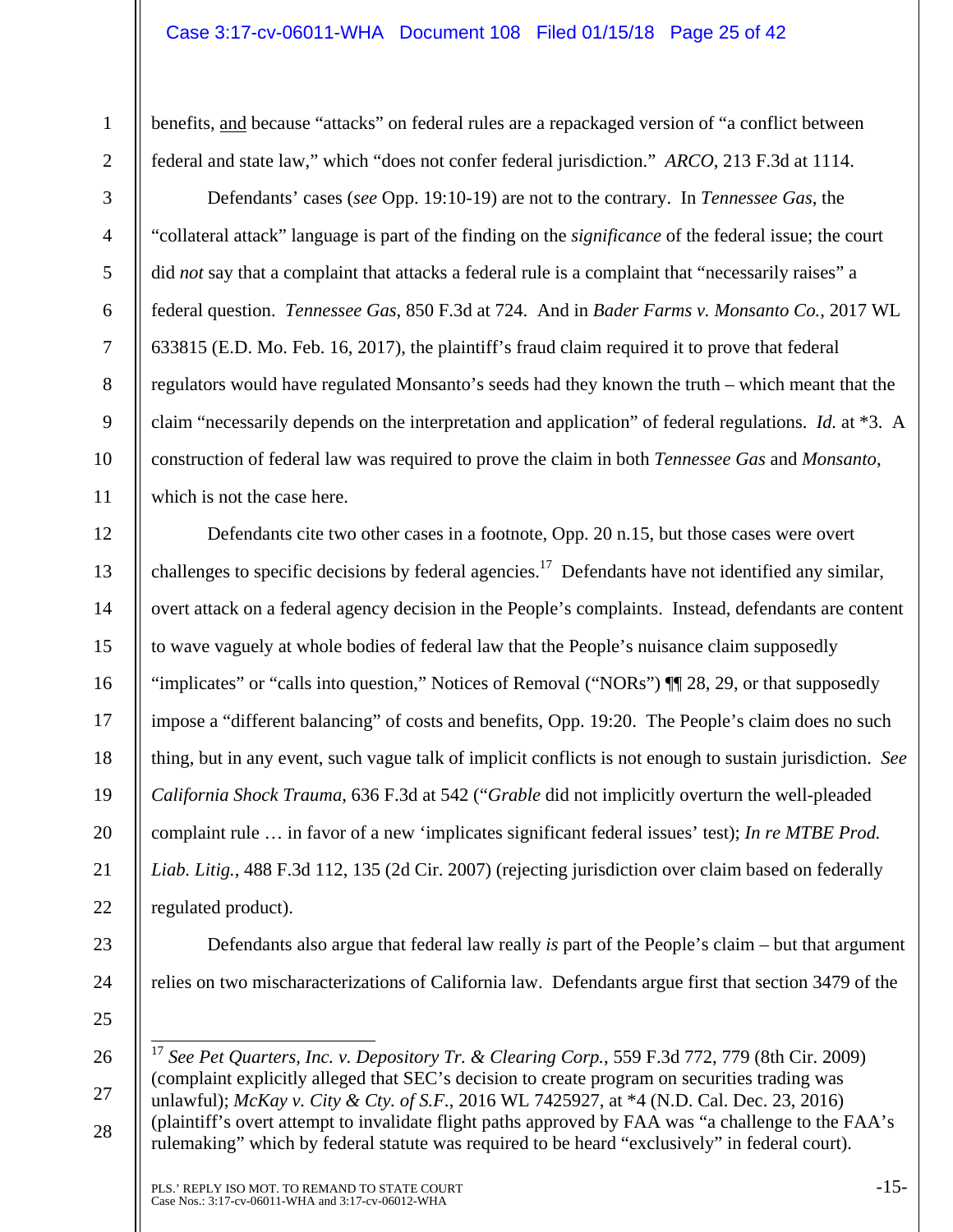### Case 3:17-cv-06011-WHA Document 108 Filed 01/15/18 Page 26 of 42

California Civil Code supposedly requires proving that defendants' conduct is "unlawful." *See* Opp. 20:6-10. Not so. Defendants have simply omitted the relevant portion of the statute, which prohibits obstructing the free use of property in a way that interferes with the comfortable enjoyment of life or property, without requiring unlawfulness.<sup>18</sup> Defendants also rely on California Civil Code section 3482, which says that "nothing done or maintained under the express authority of a statute can be deemed a nuisance." Opp. 20:10-12. But the California Supreme Court has repeatedly held that authority to engage in a business is not authority to do so in a way that causes a nuisance.<sup>19</sup> In any event, section 3482 is a defense, *see Friends of H Street v. City of Sacramento*, 20 Cal. App. 4th 152, 160 (3d Dist. 1993), and not an element of the People's claim. Any federal law it brings into the case cannot create jurisdiction. The People's claim is not an attack on any federal decision, and any implicit conflict would not create jurisdiction anyway.

12

13

14

15

16

17

18

19

20

21

22

23

24

25

26

27

28

11

1

2

3

4

5

6

7

8

9

10

### **4. The People's claim is not based on deceptions of federal regulators.**

Defendants' final attempt to find an issue "necessarily raised" by the complaints once again mischaracterizes the complaints. Defendants say the complaints allege that defendants attempted "to fool federal agencies and avoid regulation" with their campaign of deception on global warming. Opp. 21:32-32:2. But the complaints do not make this allegation; instead they say that defendants deceived the public. *See* Compls. ¶ 7 ("[t]he purpose of … [the] efforts to undermine mainstream climate science, like all marketing, was to increase sales and protect market share"). The People pointed this out in their opening brief, Remand Br. 19:3-12, but defendants' only response is to keep repeating something that is not true. Defendants' final attempt to find a federal issue "necessarily raised" by the complaint fails. On this ground alone, defendants' *Grable* argument should be

<sup>&</sup>lt;sup>18</sup> Section 3479 states in full: "Anything which is injurious to health, including, but not limited to, the illegal sale of controlled substances, or is indecent or offensive to the senses, or an obstruction to the free use of property, so as to interfere with the comfortable enjoyment of life or property, or unlawfully obstructs the free passage or use, in the customary manner, of any navigable lake, or river, bay, stream, canal, or basin, or any public park, square, street, or highway, is a nuisance."

<sup>19</sup> *Greater Westchester Homeowners Assn. v. City of Los Angeles*, 26 Cal. 3d 86, 101 (1979) (extensive regulation of aviation was not approval of noise); *Hassell v. San Francisco*, 11 Cal. 2d 168, 171 (1938) (even if the conduct at issue is generally authorized by law, that authority "may not be exercised in such manner as to create a nuisance"); *cf. Ileto*, 349 F.3d at 1214-15 (although gun sales are legal, "the distribution and marketing of guns in a way that creates and contributes to a danger to the public generally and to the plaintiffs in particular is not permitted under law").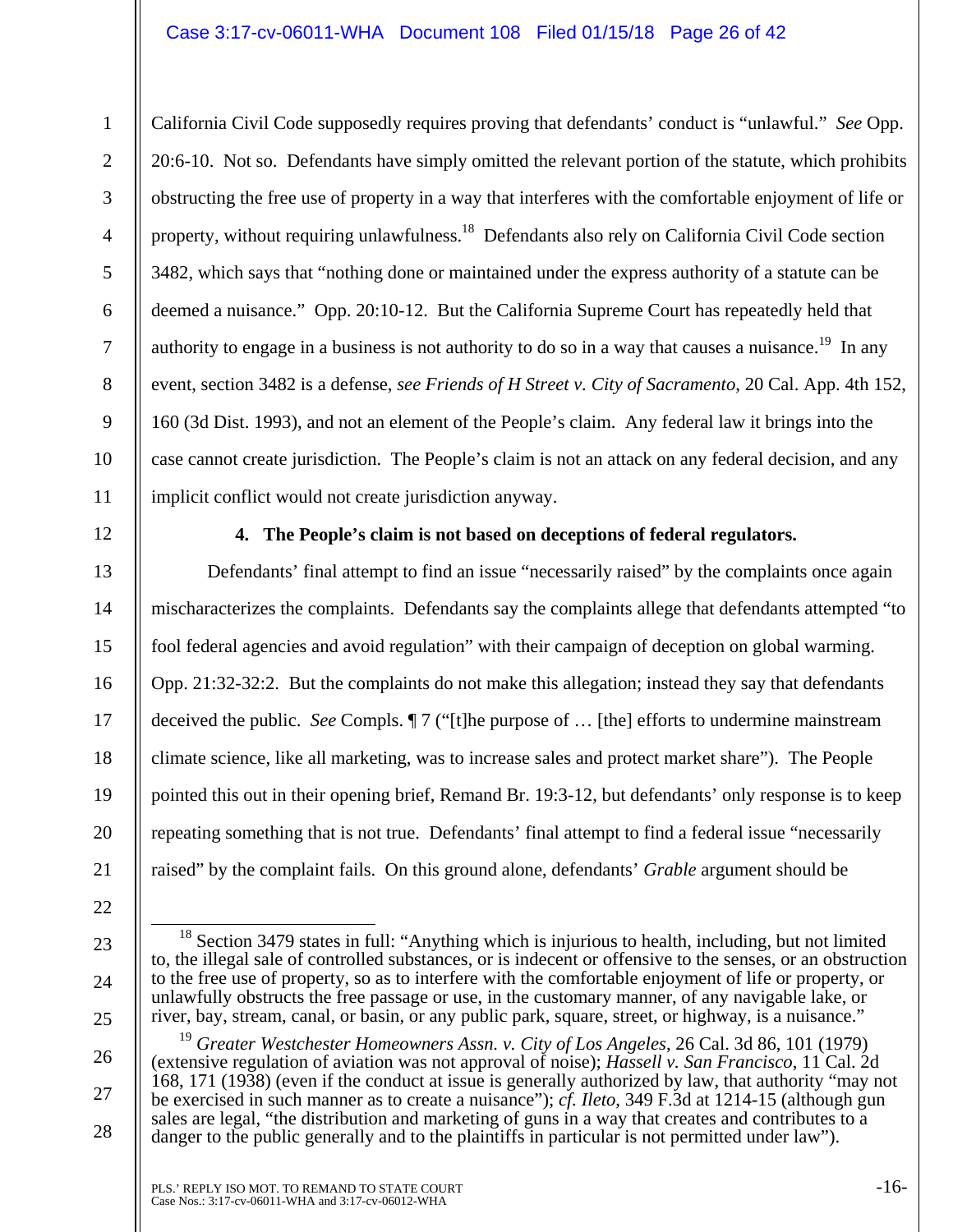rejected.

1

2

3

4

5

6

7

8

9

10

11

12

13

# **B. Defendants do not satisfy the other** *Grable* **requirements.**

*Grable* also requires that there be a "real and substantial" dispute about a federal law. *Grable*, 545 U.S. at 316 (quotation marks omitted). As the Supreme Court later emphasized, the only dispute in *Grable* itself was about whether a federal statute required the government to serve a tax notice deficiency by mail or by personal service – "a nearly pure issue of law, one that could be settled once and for all and thereafter would govern numerous tax sale cases." *Empire Healthchoice Assur. v. McVeigh*, 547 U.S. 677, 700–01 (2006) (no jurisdiction, federal issue was "fact-bound and situation-specific") (quotation marks omitted). Here, defendants merely make the vague argument that the People's "entire pleading is a collateral attack on federal energy policy," Opp. 22:13-14, without identifying which federal laws the complaints have misinterpreted, or how these misinterpretations would affect other cases. Defendants have not identified a substantial, disputed question.

14 15 16 17 18 19 20 21 22 23 The final *Grable* requirement is that the removing defendant must show that deciding these cases in federal court will not disrupt the balance between federal and state court systems. *See Gunn v. Minton*, 568 U.S. 251, 258 (2013). But public nuisance claims have been tried in state courts for many years, including cases against a subset of a large number of contributors to pollution,  $20$  and federal courts are especially reluctant to remove claims brought by a state in its own courts. *See Nevada v. Bank of Am.*, 672 F.3d 661, 676 (9th Cir. 2012). Defendants try to show that remanding these cases to state court "would threaten the balance in federal-state relations," Opp. 23:18-19, but their argument is merely that foreign affairs issues and Clean Air Act emissions limits are traditionally litigated in federal court. Opp. 23:11-25:11. State courts are fully competent to resolve these federal defenses. *Patrickson*, 251 F.3d at 804.

24 25

# **III. The Clean Air Act does not "completely preempt" the People's nuisance claim.**

Complete preemption requires proving that federal law provides the "exclusive cause of action." *Beneficial Nat. Bank v. Anderson*, 539 U.S. 1, 9 (2003). Defendants' complete preemption

27

28

<sup>&</sup>lt;sup>20</sup> *ConAgra*, *supra* (claim based on sale and promotion of lead paint causing indoor air pollution); *People v. Gold Run Ditch & Mining Co.*, 66 Cal. 138 (1884) (pollution of a river).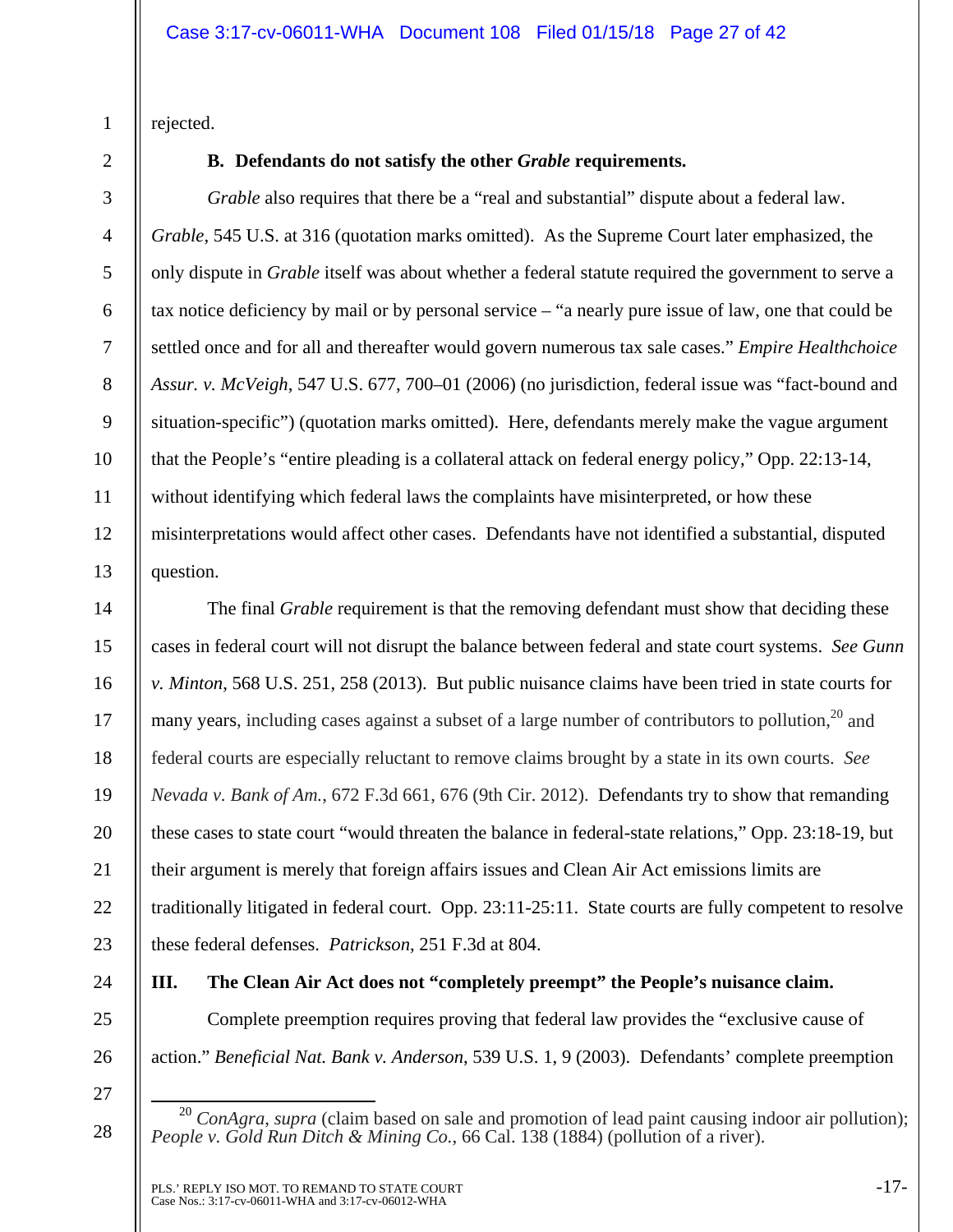argument fails because (1) a nuisance claim against fossil fuel producers is completely different from a petition for EPA to set emissions limits under the CAA, and (2) courts routinely reject arguments that the CAA "completely preempts" nuisance claims.

2 3

4

5

6

7

8

9

10

11

12

13

14

15

16

17

18

19

20

21

22

23

1

*First,* the People's claim is not a "regulation of nationwide emissions." Opp. 26:10-11. As already noted, the only relief the People seek is an abatement fund, and the wrongful conduct is the production and promotion of fossil fuels; the complaints "do *not* seek to impose liability on Defendants for their direct emission of greenhouse gases and do *not* seek to restrain Defendants from engaging in their business operations." Compls. ¶ 11 (emphasis in original). According to defendants, the complaints require "immediate reductions" in emissions to stabilize carbon dioxide concentrations, Opp. 26:3-4 – but this was a paraphrase of a factual statement made by scientists in 1990, not an allegation that a court should reduce emissions as part of the remedy. Compls. ¶ 46. On the contrary, the complaints allege that high levels of fossil fuel production and greenhouse gas emissions are likely to continue. Oakland Compl. ¶¶ 4, 55; SF Compl. ¶¶ 4, 56. The People's claim is not an emissions regulation.

And for this reason (among others), the People's claim is not "within the scope" of the CAA provisions authorizing review of EPA emissions rules or other actions, as they must be for complete preemption to apply. *See Dennis v. Hart*, 724 F.3d 1249, 1254-55 (9th Cir. 2013); Opp. 28:8-11. The People's claim is "within the scope" only if defendants show that (1) the People "could have brought [their] claim" under the CAA, and (2) there is "no other independent legal duty" imposed by California nuisance law. *Marin Gen. Hosp. v. Modesto & Empire Traction Co.*, 581 F.3d 941, 946 (9th Cir. 2009).<sup>21</sup> Defendants' only attempt to meet these tests is to assert that the People's claim falls "squarely within the scope of the CAA," Opp. 29 n.20, but this statement is not supported by any analysis. It is also plainly not true. The People "could not have brought [their] claim" under the

24

25

26

27

 $21\,$ Defendants contend that state law claims have been completely preempted even though they are based on independent state duties. Opp. 29 n.20. But this argument contradicts *Marin*, and is not supported by the cases defendants cite. *See*, *e.g.*, *Aetna Health Inc. v. Davila*, 542 U.S. 200, 210 (2004) (state law duties "do not arise independently" of exclusive federal scheme); *Botsford v. Blue Cross & Blue Shield of Mont., Inc.*, 314 F.3d 390, 396 (9th Cir. 2002), *opinion amended on denial of reh'g*, 319 F.3d 1078 (9th Cir. 2003) (pre-*Marin* and pre-*Aetna* case, "dispute over benefits" was exclusively governed by Federal Employees Health Benefits).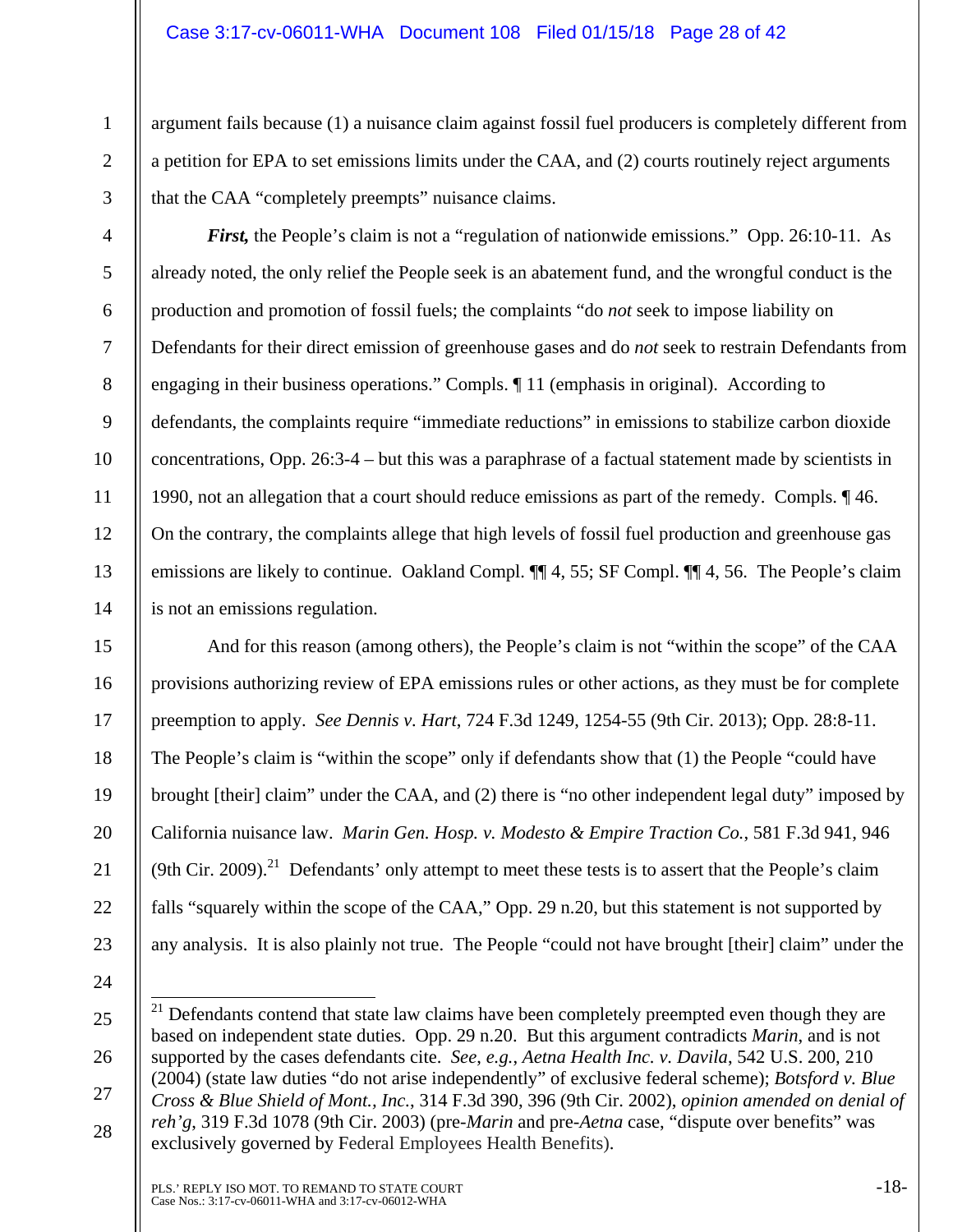CAA because the CAA merely authorizes administrative challenges to undo EPA action or inaction, and does not remotely authorize claims to fund abatement against oil and gas companies for their production and promotion of fossil fuels. Defendants also cannot meet the "no other independent legal duty" test, because California law imposes (among other things) a duty not to sell and promote products that cause a nuisance. *E.g.,* Cal. Civ. Code § 3479; *ConAgra*, *supra*. This state-law duty is different from any regulatory duties EPA imposes on defendants under the CAA.<sup>22</sup>

*Second,* the cases are clear that even nuisance claims that (unlike the People's claim) *are* against emitters are not "completely preempted." If defendants were correct that the CAA provides the only cause of action for injuries caused by interstate pollution, then the Supreme Court's ruling in *International Paper* would be inexplicable, because that case authorized state-law nuisance claims against interstate pollution sources.<sup>23</sup> Defendants attempt to distinguish the many cases that have rejected complete preemption based on the CAA, s*ee* Remand Br. 23:5-19 and n.13, as cases in which only the law of the source state was applied, Opp. 28:14-20. But there is nothing in the CAA's judicial review provisions or in the CAA's "comprehensive administrative scheme" that limits the statute to interstate pollution. *See Am. Petroleum Inst. v. Costle*, 665 F.2d 1176, 1181 (D.C. Cir. 1981) (CAA applies to "local sources of pollution."). Instead, the distinction between interstate and intrastate pollution is based solely on *conflict* preemption, *International Paper*, 479 U.S. at 493; it has never been grounded on the idea that the CAA "completely preempts" state law. Defendants' other cases are not complete preemption cases either. The decisions in *North Carolina ex rel. Cooper v. Tennessee Valley Auth.*, 615 F.3d 291, 309 (4th Cir. 2010), and *New England Legal Foundation v. Costle*, 666 F.2d 30, 33 (2d Cir. 1981) were not jurisdictional rulings but rather *merits* decisions: *Cooper* was an ordinary preemption ruling requiring the use of the source state law in a case against direct dischargers, while *Costle* dealt with the availability of injunctive

25

26

1

2

3

4

5

6

7

8

9

10

11

12

13

14

15

16

17

18

19

20

21

22

23

24

relief under *federal* common law to challenge an EPA decision. The only jurisdiction-related

<sup>&</sup>lt;sup>22</sup> Defendants also say the "foreign affairs power" completely preempts the People's claim, Opp. 25:16-18, but *Patrickson* holds that foreign policy conflicts do not create jurisdiction. 251 F.3d at 803.

<sup>27</sup>  28 <sup>23</sup> *International Paper* was a water case, but its framework for dealing with direct discharges of interstate pollution applies to air cases as well. *See AEP*, 564 U.S. at 429; *Kivalina*, 696 F.3d at 866 (Pro, J., concurring). Defendants agree. *See* Opp. 10:14.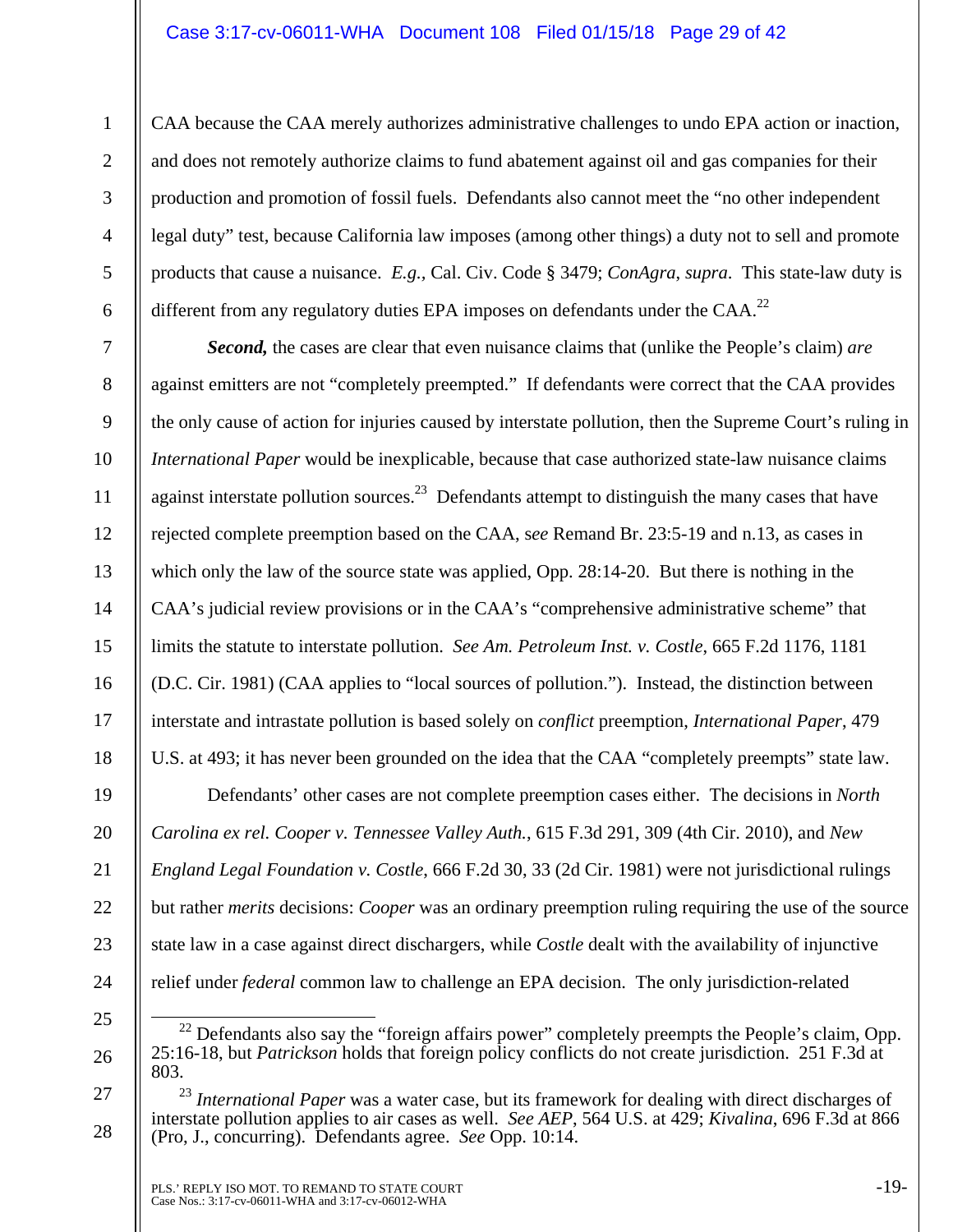### Case 3:17-cv-06011-WHA Document 108 Filed 01/15/18 Page 30 of 42

decision defendants cite is *California Dump Truck Owners Ass'n v. Nichols*, 784 F.3d 500 (9th Cir. 2015), which was a lawsuit by regulated parties against state officials implementing the CAA, and the sole claim was a challenge to a pollution equipment requirement approved by EPA under the CAA. The Ninth Circuit held that such a challenge was covered by the judicial review provisions of CAA, 42 U.S.C. § 7607, and therefore had to be brought in the federal courts of appeals rather than federal district court. *Nichols* is a telling counterpoint to this case, which is a tort claim against fossil fuel sellers, not a lawsuit against public officials for their actions implementing the CAA.

At bottom, defendants admit their argument comes down to "'field and conflict preemption principles,'" Opp. 29:5-8 (quoting *Cooper*, 615 F.3d at 303). But ordinary preemption rules do not confer jurisdiction*. See Retail Prop. Tr. v. United Bhd. of Carpenters & Joiners*, 768 F.3d 938, 949 (9th Cir. 2014) (distinguishing jurisdictional doctrine of complete preemption from defensive doctrine of field preemption). The People's claim is not "completely preempted" by the CAA.

13

1

2

3

4

5

6

7

8

9

10

11

12

14

15

16

17

18

19

20

21

22

23

24

25

26

27

28

**IV. OCSLA does not confer federal jurisdiction over the People's claim.** 

It is undisputed that defendants' activities on the OCS are only a small subset of the overall fossil fuel production and promotion activities upon which the People's state-law public nuisance claim is based. *See* Opp. 30:6-7. For this reason, defendants cannot show the People's claim would not have arisen "but for" OCS activities. *See In re Deepwater Horizon*, 745 F.3d 157, 163 (5th Cir. 2014). This failure dooms defendants' attempt to remove under the Outer Continental Shelf Lands Act ("OCSLA"), 43 U.S.C. §§ 1331-1356.

Defendants cite no case law from the Ninth Circuit to support their OCSLA argument. But even under the Fifth Circuit test defendants rely on, there is no OCSLA jurisdiction here. *Cf. Plains Gas Sols. v. Tenn. Gas Pipeline*, 46 F. Supp. 3d 701, 704-05 (S.D. Tex. 2014) (rejecting "blind application" of OCSLA that would create jurisdiction over claims "even tangentially related to offshore oil production on the OCS."). Defendants cannot meet the first element of this test – that the activities that caused the People's injuries constitute an operation conducted on the OCS involving the exploration and production of minerals. *See* Opp. 29:19-30:3. It may be true that defendants' fossil fuel production has *in part* been conducted on the OCS. But by defendants' own accounting, their OCS activities constitute, at most, "in some years," less than a third of all *domestic*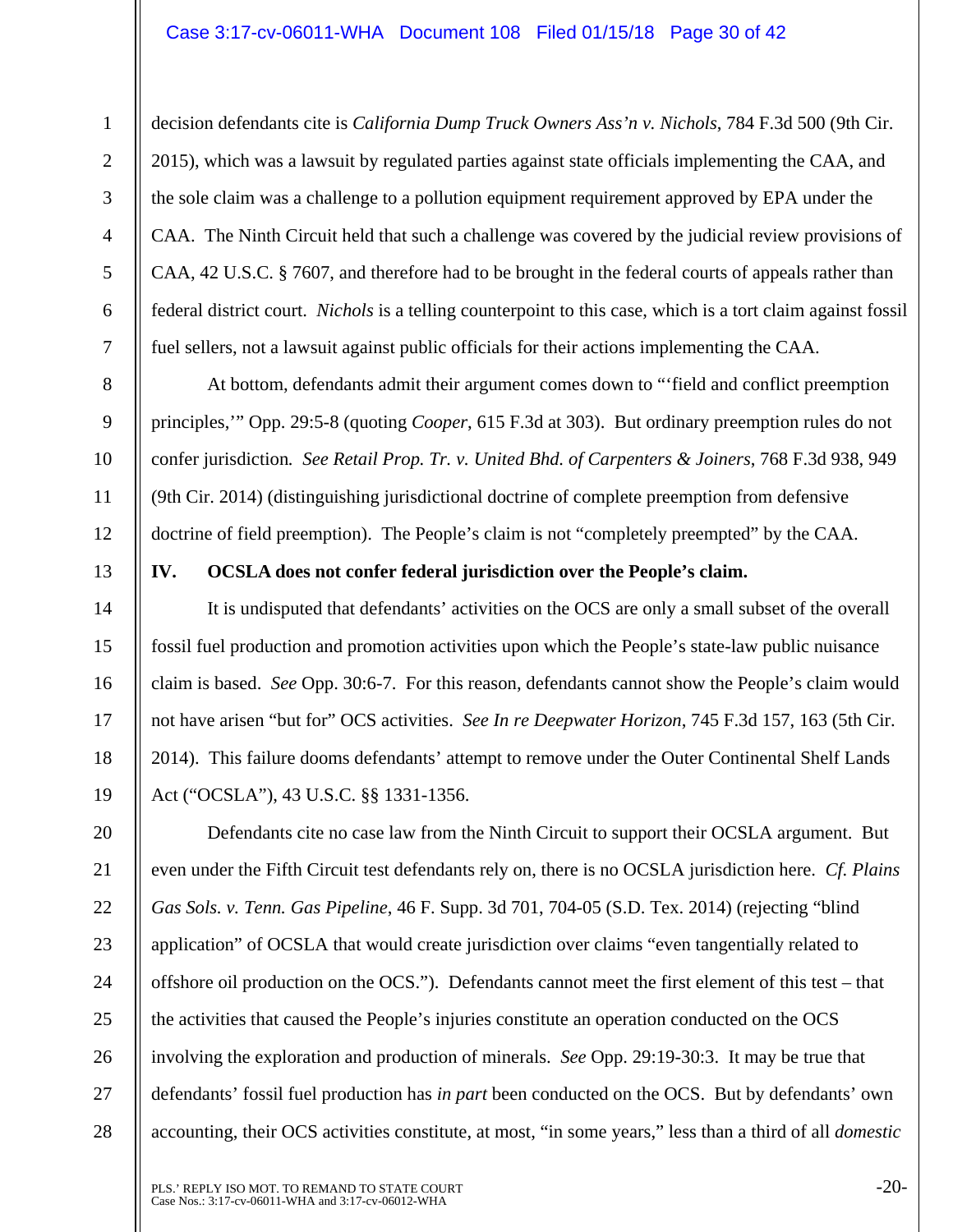1

2

3

4

5

6

7

8

9

oil and gas production. Opp. 30:6-7. This means the People's claim is based primarily on non-OCS conduct, including most domestic and all foreign production, as well as all of defendants' promotion of fossil fuels. Defendants rely on cases involving spills from OCS wellheads, accidents and injuries occurring on the OCS, or contractual disputes regarding the construction of OCS platforms or the sale of natural gas extracted from the OCS. *See* Opp. 30:17-22. Unlike those cases, the People's claim is primarily dependent on allegations regarding defendants' activities *off* the OCS. *See Bd. of Comm'rs of the Se. La. Flood Prot. Auth.-E. v. Tenn. Gas Pipeline*, 29 F. Supp. 3d 808, 837 (E.D. La. 2014) (rejecting OCSLA jurisdiction where plaintiff's claims were "factually dependent" on non-OCS conduct). Defendants' OCS conduct is not a but-for cause of the People's injuries.

10 11 12 13 14 15 16 17 18 19 20 21 22 23 24 25 26 27 28 Defendants also fail to satisfy the second element required by the Fifth Circuit – that the case must arise out of, or in connection with, OCS operations. Defendants erroneously peddle what amounts to a virtually limitless "partial causation" test, Opp. 30:23-31:23, under which OCSLA purportedly confers jurisdiction because "some portion of [the People's] injuries – *i.e.*, some amount of sea-level rise – is attributable to defendants' fossil-fuel extraction on the OCS." *Id.* 31:13-15. But this concedes that the People *would* have a claim even absent any OCS conduct, and, as such, it flagrantly violates the basic "but for" test. Defendants' argument would "open the floodgates to cases that could invoke OCSLA jurisdiction far beyond its intended purpose." *Stutes v. Gulfport Energy Corp.*, 2017 WL 4286846, at \*12 (W.D. La. June 30, 2017), *adopted*, 2017 WL 4274353 (W.D. La. Sept. 26, 2017). Defendants attempt to ground their "partial causation" theory on an unpublished district court order in the Fifth Circuit. *See Ronquille v. Aminoil Inc.*, 2014 WL 4387337 (E.D. La. Sept. 4, 2014); Opp. 31:20-23. But *Ronquille* is not on point. It involved an asbestos exposure claim by an employee who worked on land, loading and unloading equipment used on rigs later deployed to the OCS. 2014 WL 4387337 at \*2. The case was not about whether *enough* asbestos exposure occurred on the OCS, but whether exposure to asbestos on "structures and materials" *used* on the OCS but not located on the OCS at the relevant time counts at all as being sufficiently connected with the OCS. *Id.* Here is it undisputed that *most* of defendants' fossil fuel production and *all* of its promotional activities are totally unconnected to the OCS. These cases do not "arise out of" OCS operations.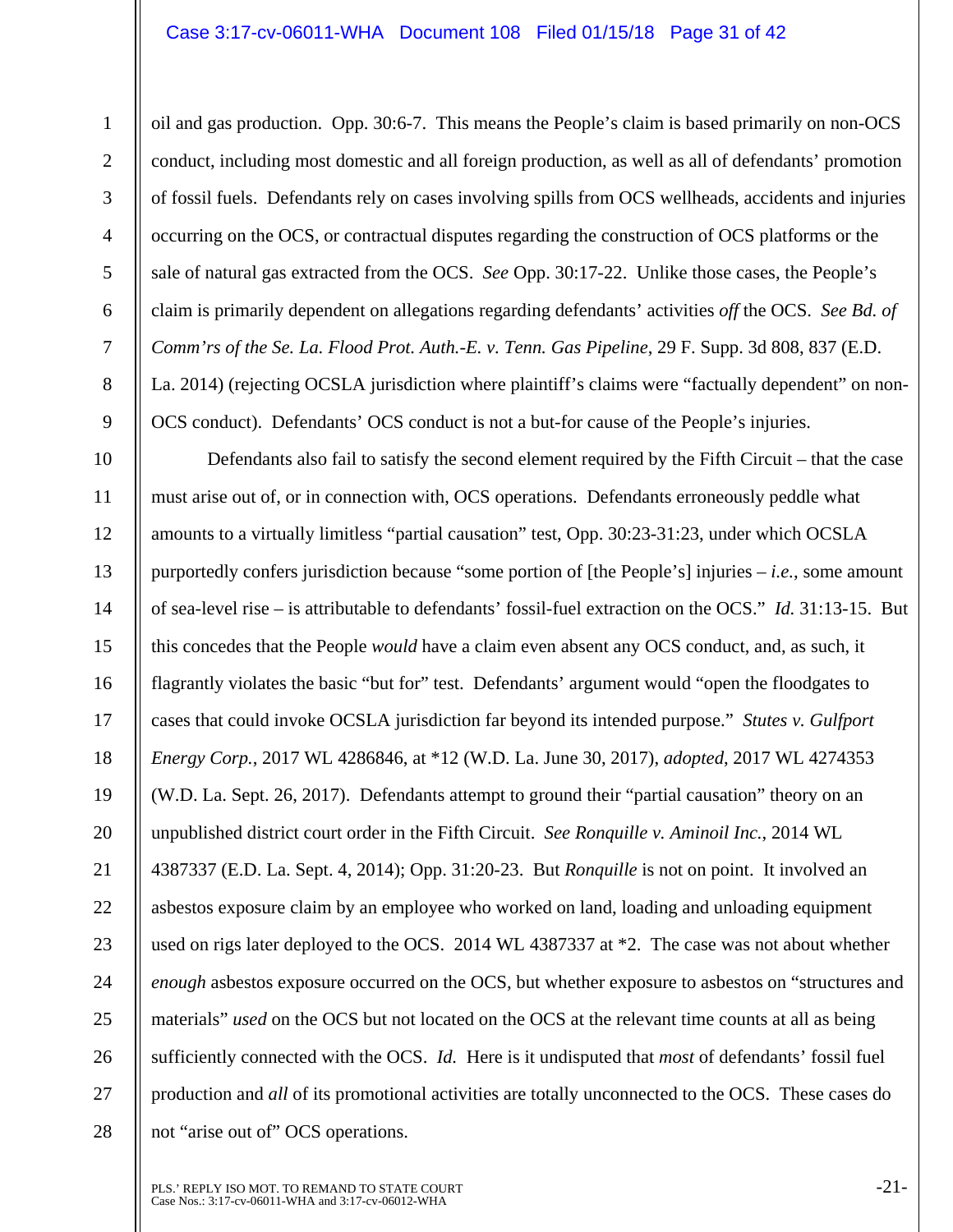### Case 3:17-cv-06011-WHA Document 108 Filed 01/15/18 Page 32 of 42

4

5

6

7

8

9

10

11

13

14

15

16

17

1

Defendants also erroneously say that *Amoco Production Co. v. Sea Robin Pipeline Co.*, 844 F.2d 1202 (5th Cir. 1988), creates an independent test for OCSLA jurisdiction under which removal is permitted in any dispute that may affect the total recovery of OCS minerals. Opp. 32:6-9. But the Fifth Circuit has since refined its interpretation of OCSLA into the two-part test applied in *Deepwater Horizon*, 745 F.3d at 163, including the but-for requirement described above. In any event, *Sea Robin* involved a dispute over contracts that "necessarily and physically ha[d] an immediate bearing on the production of [a] particular well . . . in the sense of the volume of gas actually produced." 844 F.2d at 1210; *see also Se. La. Flood Prot. Auth.*, 29 F. Supp. 3d at 837 (distinguishing *Sea Robin*). The People seek an abatement fund that would have no "immediate bearing" on the production of any particular OCS well. In fact, the People have expressly disclaimed any attempt to limit defendants' fossil fuel production activities.

12

# **V. No enclave jurisdiction exists; the People disavow relief for injuries to federal land.**

There is no federal enclave jurisdiction. Courts "strictly construe[]" federal enclave removal. *See Azhocar v. Coastal Marine Servs*., *Inc*., 2013 WL 2177784, at \*1 (S.D. Cal. May 20, 2013). Defendants cite *Durham v. Lockheed Martin Corp*., 445 F.3d 1247, 1250 (9th Cir. 2006) in arguing that courts "broadly construe" enclave jurisdiction, Opp. 5:5-6, but the court made no such holding and enclave removal was not at issue there. *Durham*, 445 F.3d at 1250-51.

18 19 20 21 22 23 24 25 26 27 28 Defendants' entire enclave argument depends on the incorrect premise – that the People's claim is based on "conduct and injuries suffered on federal enclaves." Opp. 33:2. The complaints contradict this premise by alleging injuries in San Francisco and Oakland, SF Compl., ¶¶ 85-93, 97; Oak. Compl., ¶¶ 84-92, 95, and expressly state that the People "do not seek abatement with respect to any federal land." SF Compl., ¶ 99 n.108; Oak. Compl., ¶ 98 n.39. Defendants completely ignore the People's primary arguments for why there is no federal enclave jurisdiction, which are dispositive here. *Compare* Remand Br. at 30:12-32:20, *with* Opp. 33:1-34:4. First, federal enclave jurisdiction is determined "from the face of the plaintiff's complaint." *See Zuniga v. Chugach Maint. Servs.*, 2006 WL 769317, at \*6 n.1 (E.D. Cal. Mar. 24, 2006). Second, the "key factor in determining whether federal enclave jurisdiction exists is the location of the plaintiff's injury," *id.* at \*6, which here is in San Francisco and Oakland.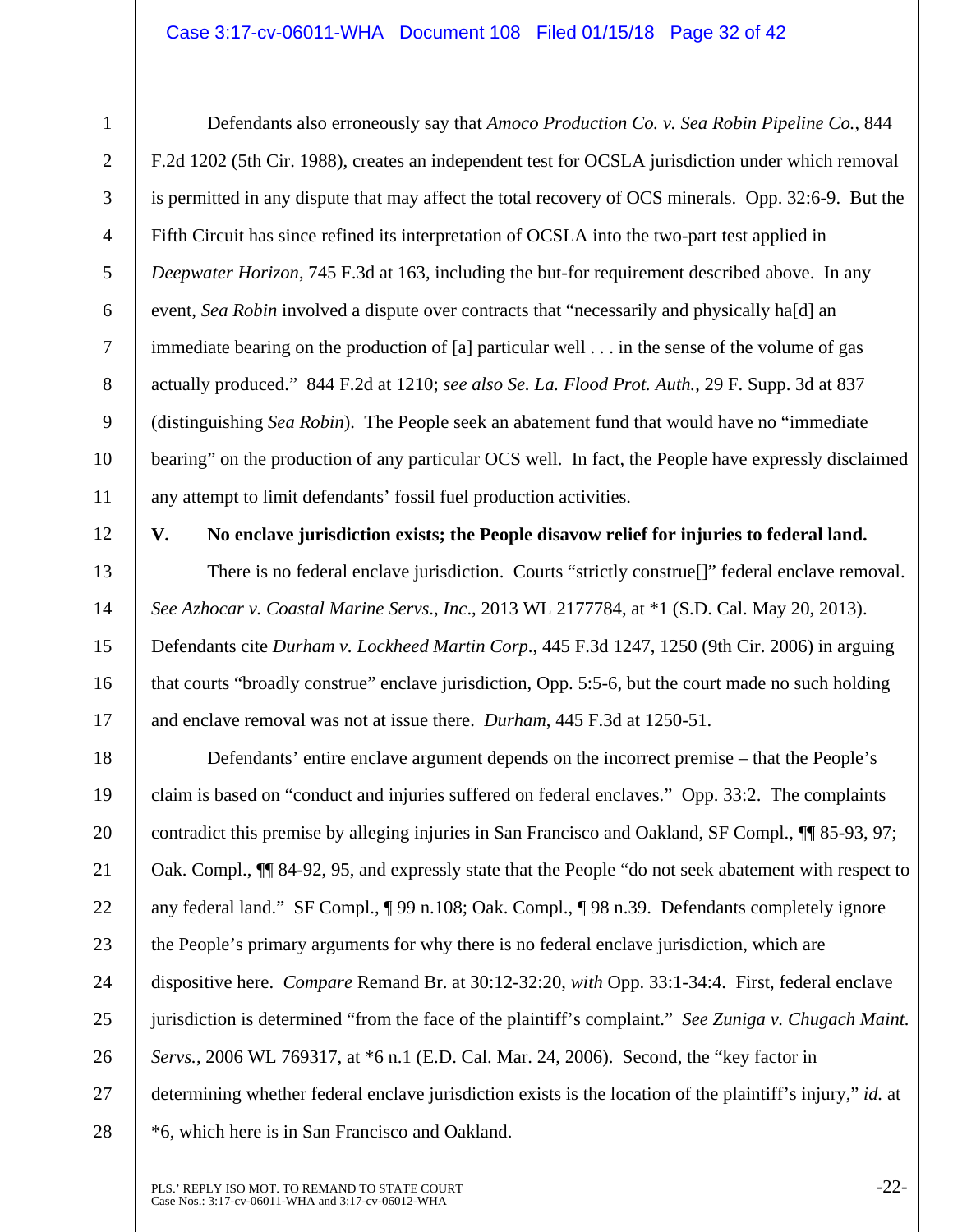### Case 3:17-cv-06011-WHA Document 108 Filed 01/15/18 Page 33 of 42

8

9

10

11

13

15

17

18

19

20

1

12 14 16 Defendants instead argue for an alternative test, *i.e.,* that as long as "pertinent events" on which liability is based occur on a federal enclave, there is enclave jurisdiction. *See* Opp. 33:16-17. But none of defendants' cases refute the principle that the "key factor" is the location of the injury.<sup>24</sup> Defendants rely on employment discrimination cases where removal was not at issue, and where the plaintiff conceded there was enclave jurisdiction, or where the conduct and injury clearly both occurred on an enclave. *See Klausner v. Lucas Film Entm't Co., Ltd.*, 2010 WL 1038228, at \*1, 4 (N.D. Cal. Mar. 19, 2010) ("vast majority of the alleged acts of discrimination took place" on federal enclave); *Rosseter v. Indus. Light & Magic*, 2009 WL 210452, at \*1-2 (N.D. Cal. Jan. 27, 2009) (plaintiff "admit[ted]" that "all acts of discrimination took place while he worked at the Presidio" and "concedes that the federal-enclave doctrine applies to private companies in the Presidio and to claims like his"); *Stiefel v. Bechtel Corp.*, 497 F. Supp. 2d 1138, 1144 (S.D. Cal. 2007) (plaintiff conceded he worked on federal enclave). In the employment context, a "plaintiff's place of employment is the significant factor in determining where the plaintiff's employment claims arose under the federal-enclave doctrine." *Haining v. Boeing Co.*, 2013 WL 4874975, at \*3 (C.D. Cal. Sept. 11, 2013). In contrast, a public nuisance claim accrues upon injury, *Pinole Point Properties, Inc. v. Bethlehem Steel Corp*., 596 F. Supp. 283, 292 (N.D. Cal. 1984), and here the injuries occur in San Francisco and Oakland. And, defendants cannot even satisfy their own formulation of the test – they omit the key qualification that "all" pertinent events must occur on the enclave. *See Rosseter*, 2009 WL 210452, at \*2; *Stiefel*, 497 F. Supp. 2d at 1144. Here, the People's injuries did not occur on enclaves.

21 22 23 24 25 26 Defendants also argue that enclave jurisdiction exists regardless of how much of the conduct occurs outside federal enclaves if the "'federal interest' in regulating the conduct at issue is high enough," Opp. 33:22-24 (quoting *Ballard v. Ameron Int'l Corp*., 2016 WL 6216194, at \*3 (N.D. Cal. Oct. 25, 2016)), and point to alleged federalism and foreign affairs interests, *id*. But *Ballard* expressly tied the "federal interest" to the proportion of conduct occurring on and off enclaves: "[w]hen exposures allegedly occur partially inside and partially outside the boundaries of an enclave,

27

 $24$  The "all pertinent events" formulation is from dicta in a case in which removal was not at issue and plaintiff conceded that all pertinent events occurred on a federal enclave. *See Snow v. Bechtel Constr. Inc.*, 647 F. Supp. 1514, 1521 (C.D. Cal. 1986).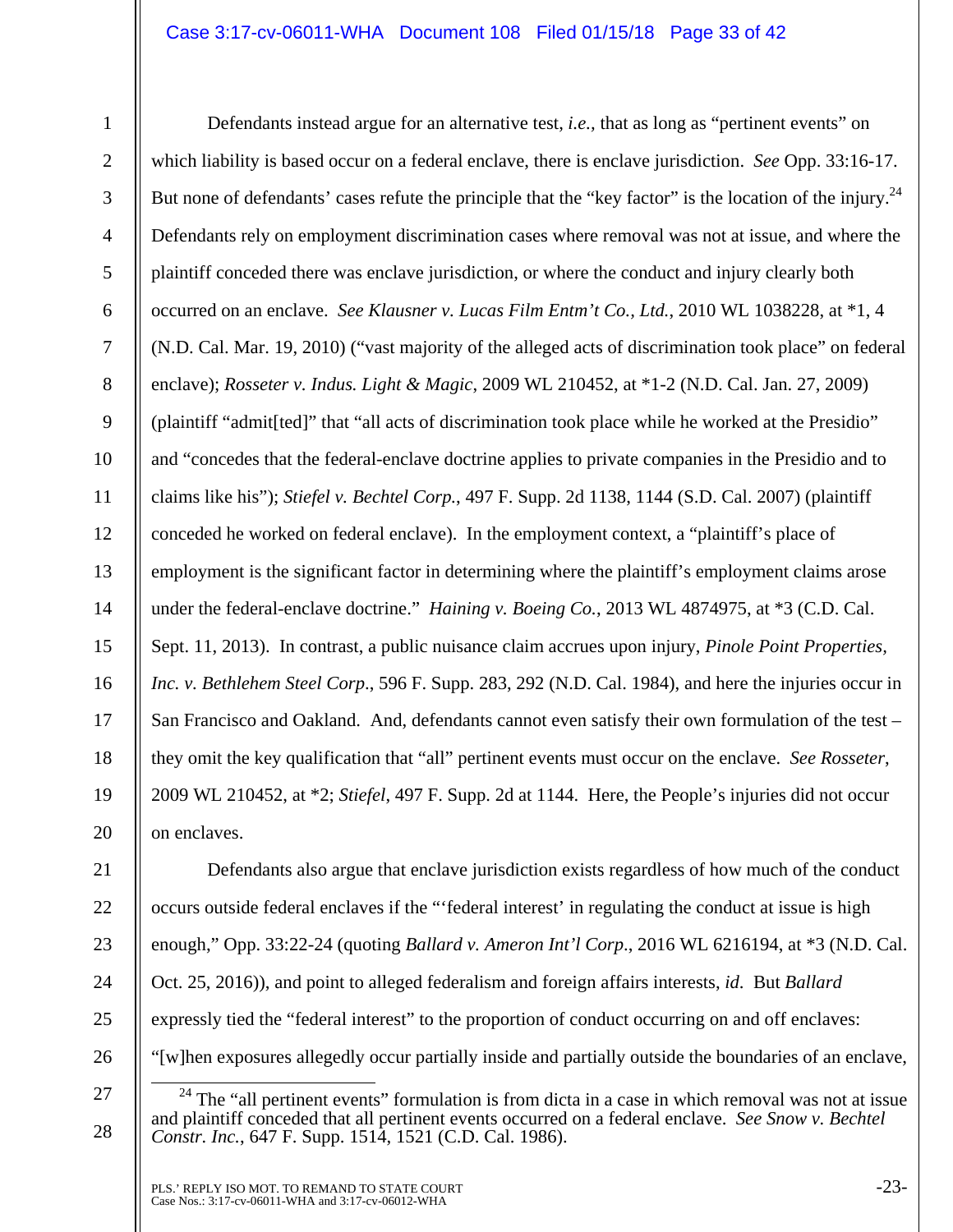### Case 3:17-cv-06011-WHA Document 108 Filed 01/15/18 Page 34 of 42

1 2

3

4

5

6

7

8

9

10

11

12

13

14

15

16

17

18

19

20

21

22

23

24

an argument would surface that the state's interest increases proportionally, while the federal interest decreases." 2016 WL 6216194, at \*3 (quotation omitted); *see also In re High-Tech Emp. Antitrust*  Litig., 856 F. Supp. 2d 1103, 1125 (N.D. Cal. 2012) (not enough that "some of the alleged events occurred on the federal enclave"). Here, the Complaints disavow any enclave injuries at all.

Finally, defendants have not established that each individual parcel of land on which they produce fossil fuels is a federal enclave. *See Ballard*, 2016 WL 6216194, at \*3 ("mere conclusory statement that the [land] is a federal enclave does not meet [defendant's] burden to demonstrate that it is so for the purposes of removal"); *Zuniga*, 2006 WL 769317, at \*6 & n.1 (assertions of federal enclave status "made without any evidentiary support" are insufficient). The People have not conceded that any such lands are federal enclaves, the issue is jurisdictional and defendants have not carried their burden. Defendants fail to establish enclave jurisdiction.

### **VI. Defendants have not "acted under" federal officers.**

The federal officer removal statute, 28 U.S.C. § 1442, also does not provide federal jurisdiction. Defendants have not shown that a "causal nexus" exists between the People's claim and actions defendants have taken pursuant to government "subjection, guidance, or control."25 *See Watson v. Philip Morris Cos., Inc.*, 551 U.S. 142, 151 (2007) (reversing denial of remand); *Cabalce v. Thomas E. Blanchard & Assocs., Inc.*, 797 F.3d 720, 730, 732 n.6 (9th Cir. 2015).

First, defendants have not satisfied the "causal nexus" requirement because the conduct allegedly directed by the government involves only a small portion of defendants' overall fossil fuel production and has nothing to do with defendants' promotion of fossil fuels. Indeed, although defendants assert that some of their fossil fuel production activities have been an effort to "assist the government," Opp. 36:18, they identify only two instances of such alleged "activities," *see id.* 34:24- 36:4, and they cannot show that these isolated examples are the gravamen of the People's claim. In decades of producing and promoting fossil fuels, defendants can now say only that *some* of them

<sup>25</sup>  26 27 28  $25$  Defendants point to the Supreme Court's statement against a "grudging interpretation" of the federal officer removal statute, Opp. 34:12, but the Supreme Court has cautioned that federal officer removal issues are "to be construed with highest regard for [the] equality" of state and federal interests, *Colorado v. Symes*, 286 U.S. 510, 518 (1932). Indeed, the federal officer removal statute was not intended "to be construed so broadly that it would federalize a broad spectrum of state-law tort claims against entities regulated by—though not acting under—officers or agencies of the United States." *In re MTBE*, 488 F.3d at 132.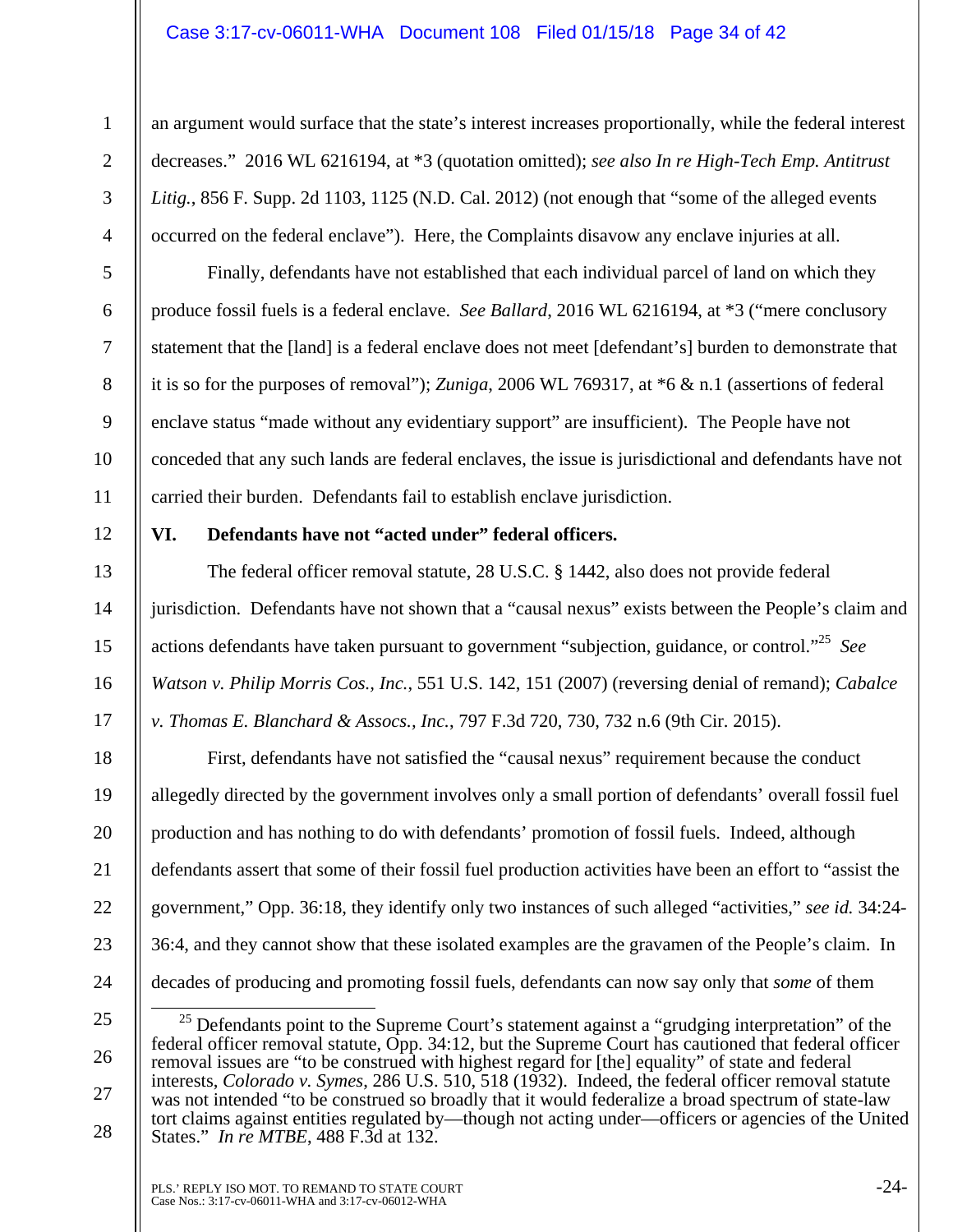### Case 3:17-cv-06011-WHA Document 108 Filed 01/15/18 Page 35 of 42

were in *some* instances bound to comply with the terms and conditions of self-interested agreements with the government. That does not transform the vast landscape of defendants' collective fossil fuel businesses into an enterprise of national service.

2 3

4

5

6

7

8

9

10

11

21

1

The "critical question" is not whether one or more defendants have "acted under" a federal officer in *some* manner or at *some* point, but "to what extent [D]efendants acted under federal direction at the time they engaged in the conduct now being sued upon." *Arness v. Boeing N. Am., Inc.*, 997 F. Supp. 1268, 1275 (C.D. Cal. 1998) (quoting *Ryan v. Dow Chem. Co.*, 781 F. Supp. 934, 946 (E.D.N.Y. 1992)). This causal requirement for removal under 28 U.S.C. § 1442 is satisfied where a defendant's relationship to a plaintiff's alleged injuries is "derived solely from [the defendant's] official duties" for the government. *Ruppel v. CBS Corp.*, 701 F.3d 1176, 1181 (7th Cir. 2012) (quoting *Willingham v. Morgan*, 395 U.S. 402, 409 (1969)).

12 13 14 15 16 17 18 19 20 22 Here, neither defendants' compliance with OCS leases nor Standard Oil's adherence to terms in its Elk Hills contract, standing alone, constitutes the basis of the People's claim. That claim is based instead on defendants' promotional activities, none of which were directed by the government, as well as *all* of defendants' fossil fuel production, the vast majority of which is not associated with the OCS or Elk Hills. A few specific instances of fossil fuel production under contracts with the government do not suffice for federal officer jurisdiction. This is especially true where many terms and conditions in those contracts – such as the percentage of oil extracted from the OCS that must be sold to small refiners, *see* Opp. 36:12-13, or how Elk Hills oil was to be conserved – have little to do with the overall scope of defendants' production and promotion of fossil fuels or the overall basis for the People's public nuisance claim.<sup>26</sup> The People's injuries would be largely the same whether these particular federal agreements existed or not.

<sup>23</sup>  24 25 26 27 28 <sup>26</sup> Defendants dispute that the purpose of this contract was to conserve rather than to produce oil. Opp 36 n.25. But while it contemplated "the *eventual* receipt by Navy and Standard" of the "maximum *ultimate* recovery" of fossil fuels underlying their respective lands, NORs Ex. H, Recitals ¶ 6(d) (emphasis added), the contract's primary purpose was indisputably to "conserve in the ground all of Navy's share of the oil in the Reserve as well as a substantial portion of Standard's share . . . ." *Id.*; *see also United States v. Standard Oil Co.*, 545 F.2d 624, 627-28 (9th Cir. 1976) (contract designed to conserve the Navy's oil). To the extent Standard's activity increased in 1976, as defendants claim, Opp. 35:24-27, the increased activity was to Standard's benefit and at its own option, *see* Pub. L. No. 94-258, 90 Stat. 303 (1976) (codified as amended at 10 U.S.C. § 7422) (conditioning increased production upon Standard's agreement with the Navy; authorizing purchase of private lands by eminent domain if agreement not reached).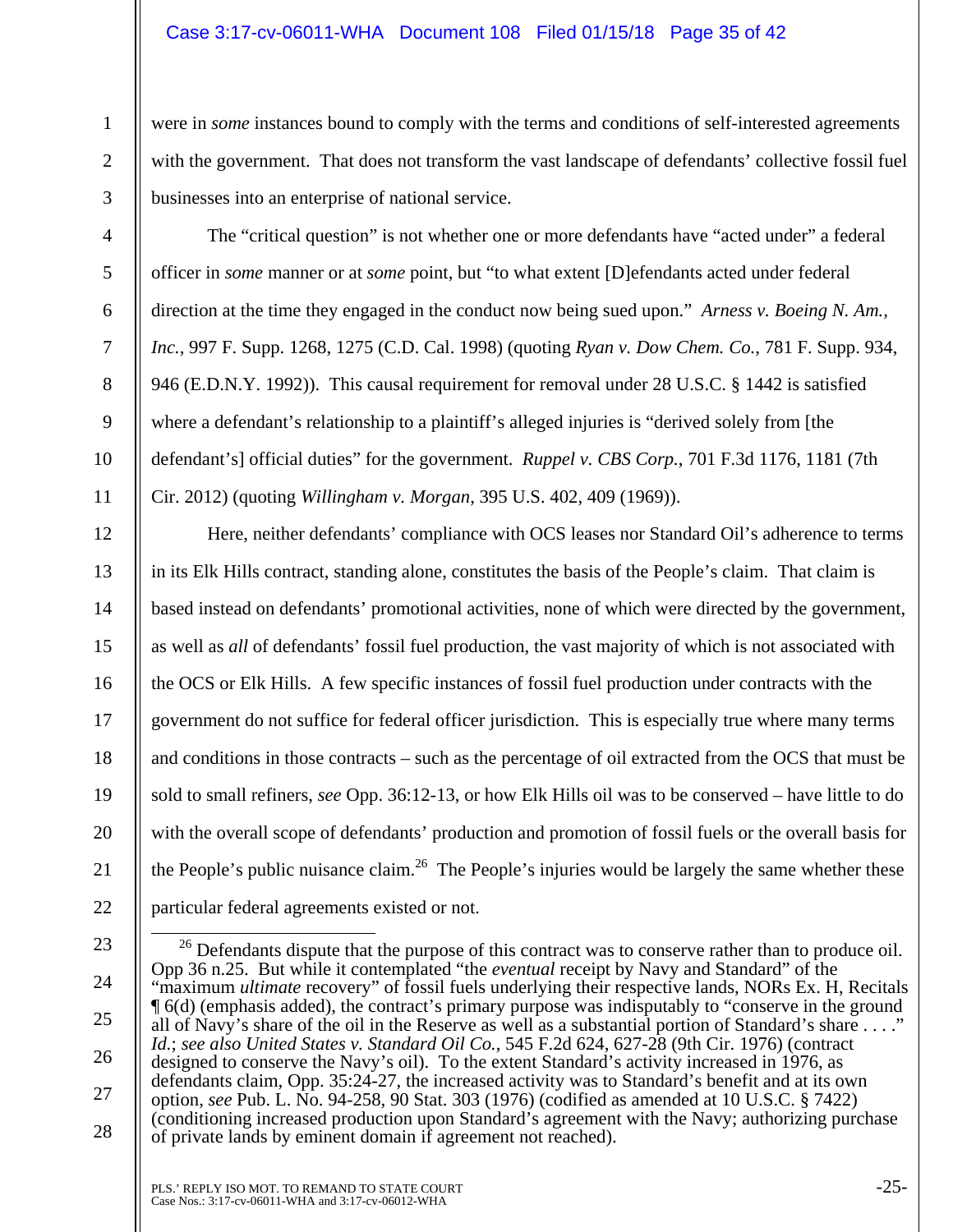### Case 3:17-cv-06011-WHA Document 108 Filed 01/15/18 Page 36 of 42

1

Second, defendants also fail to show that the two types government contracts they identify actually involve their "subjection" to the government's complete "control." Both Standard Oil's Elk Hills agreement and defendants' OCS leases involve mutually beneficial arrangements with the government whereby certain defendants simply acquired or preserved the right to produce fossil fuels. Defendants were primarily helping themselves, not the government, and it is irrelevant whether these arrangements required certain defendants to comply with general contractual terms or with federal laws and regulations more generally.

8 9 15 16 17 18 19 20 21 22 23 24 25 Defendants' first specific contract -- Standard Oil's historical unit plan contract with the government for joint exploration and production on the Elk Hills oil field -- was a "common arrangement" under which multiple owners of a single underground resource pool agreed to coordinate their extraction efforts for mutual benefit. *See Standard Oil Co.*, 545 F.2d at 627; *see also Chevron U.S.A., Inc. v. United States*, 110 Fed. Cl. 747, 752-53 (2013) (describing agreement between Standard and Navy for "*joint* operation and production") (emphasis added).<sup>27</sup> Defendants cite general language from the contract purporting to give the Navy "complete control" over Standard's Elk Hills operations, *see* Opp. 35:7, but more specific contractual terms demonstrate that operational control was divided equally between Standard and the Navy as partners, *see* NORs Ex. H, § 3(b) (establishing two-person Operating Committee with equal representation). The contract gave both parties an equal say in, among other things, (1) the number, location, and depth of all wells drilled on the Reserve; (2) the rate of each well's production; (3) and "[i]nspect[ing] and supervis[ing] all exploration, prospecting, development and producing operations on the Reserve." *Id.* Because the contract established a structure of shared responsibility under which Standard possessed equal control of most day-to-day operational and strategic decision-making, there is no evidence that the government "substantially supervised" Standard's "day-to-day" operations at Elk Hills. *See Cabalce*, 797 F.3d at 728-29 & n.3. Nor does the contract demonstrate an effort by Standard "to *assist*, or to help *carry out*, the duties or tasks of [a] federal superior." *See Watson*, 551

<sup>27</sup>  28  $\frac{27}{27}$  Standard was "the owner in fee simple" of "lands and interests in lands lying within the boundaries" of the Elk Hills field, NORs Ex. H, Recitals  $\P$  2. Standard and the Navy shared all fossil fuels recovered at Elk Hills in proportion to their estimated individual ownership of those resources prior to execution of the contract. *Id.* § 2(4)(b); *see also Chevron*, 110 Fed. Cl. at 753.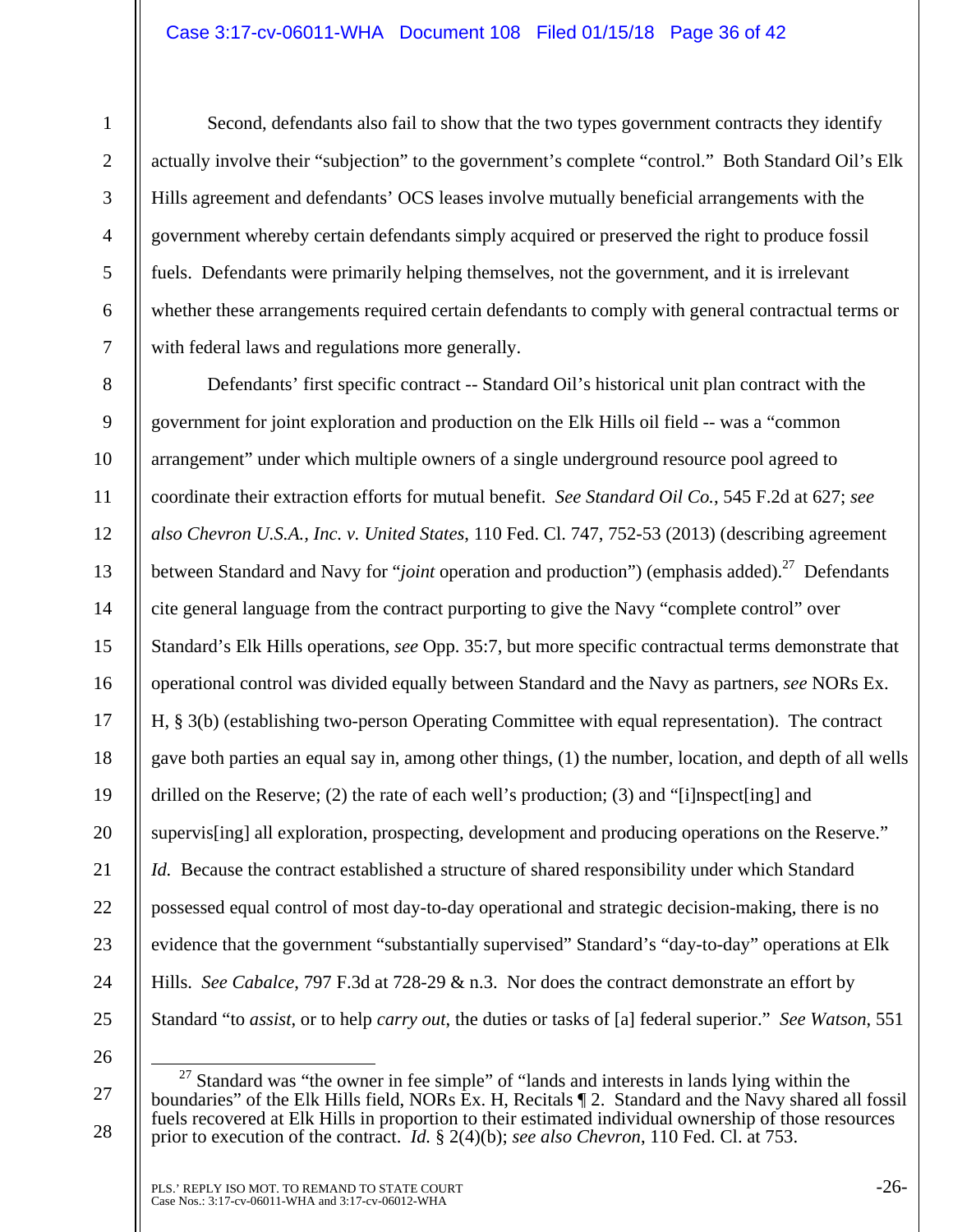U.S. at 152. Standard's voluntary participation in such a contract is evidence, at most, of a joint venture with the government.

Defendants' OCS leases also fail to justify removal. The form leases demonstrate only that defendants' right to produce fossil fuels from the OCS is conditioned on compliance with lease terms and federal law. *See* NORs, Ex. F § 1 (lease subject to federal statutes and regulations), Ex. G § 1 (same); *see also* Couvillion Decl., ¶ 1 (administration of OCS leases involves "ensur[ing] compliance with . . . leases and regulations."). The mere regulation of defendants' OCS activities does not justify federal officer removal. *See Watson*, 551 U.S. at 153.

Defendants also suggest that their OCS leases compel the production of oil and gas, Opp. 36:8-9, but the leases say no such thing. Defendants cite a lease provision requiring only that they "shall conduct all operations" in accordance with approved plans. *See* NORs, Ex. F § 9, Ex. G. § 9. That does not mean defendants have been conscripted into government service, or that defendants must produce oil and gas they do not want to produce, but only that their profitable use of federal lands is conditioned on adherence to a government-approved plan.

Finally, defendants' invocation of purported federal policy behind OCS leasing is irrelevant. *See* Opp. 36:3-37:4. The purpose of OCSLA is not just to expedite development but also to protect "the human, marine, and coastal environments." *See, e.g., Nat. Res. Def. Council, Inc. v. Hodel*, 865 F.2d 288, 292 (D.C. Cir. 1988). If compliance with federal law meant that regulated parties were helping to carry out general policy objectives like resource development and environmental protection, *any* regulated party could remove *any* case that might touch upon its regulatory compliance. Thus, private parties must have assisted the government with far more discrete and specific objectives, such as the manufacture of military equipment according to government specifications. *See, e.g., Goncalves By & Through Goncalves v. Rady Children's Hosp. San Diego*, 865 F.3d 1237, 1245 (9th Cir. 2017) (subrogation lien filed at government's specific direction to pursue subrogation).<sup>28</sup> At most, defendants' production of fossil fuels under OCS leases is an

26

27

28

1

2

3

4

5

6

7

8

9

10

11

12

13

14

15

16

17

18

19

20

21

22

23

24

 <sup>28</sup> Other cases cited by defendants are in accord. *See Leite v. Crane Co.*, 749 F.3d 1117, 1124 (9th Cir. 2014) (manufacture of military equipment pursuant to detailed specifications); *Ruppel v. CBS Corp.*, 701 F.3d 1176, 1181 (7th Cir. 2012) (private defendant "worked hand-in-hand with the government, assisting [it] in building warships"); *Benson v. Russell's Cuthand Creek Ranch, Ltd.*,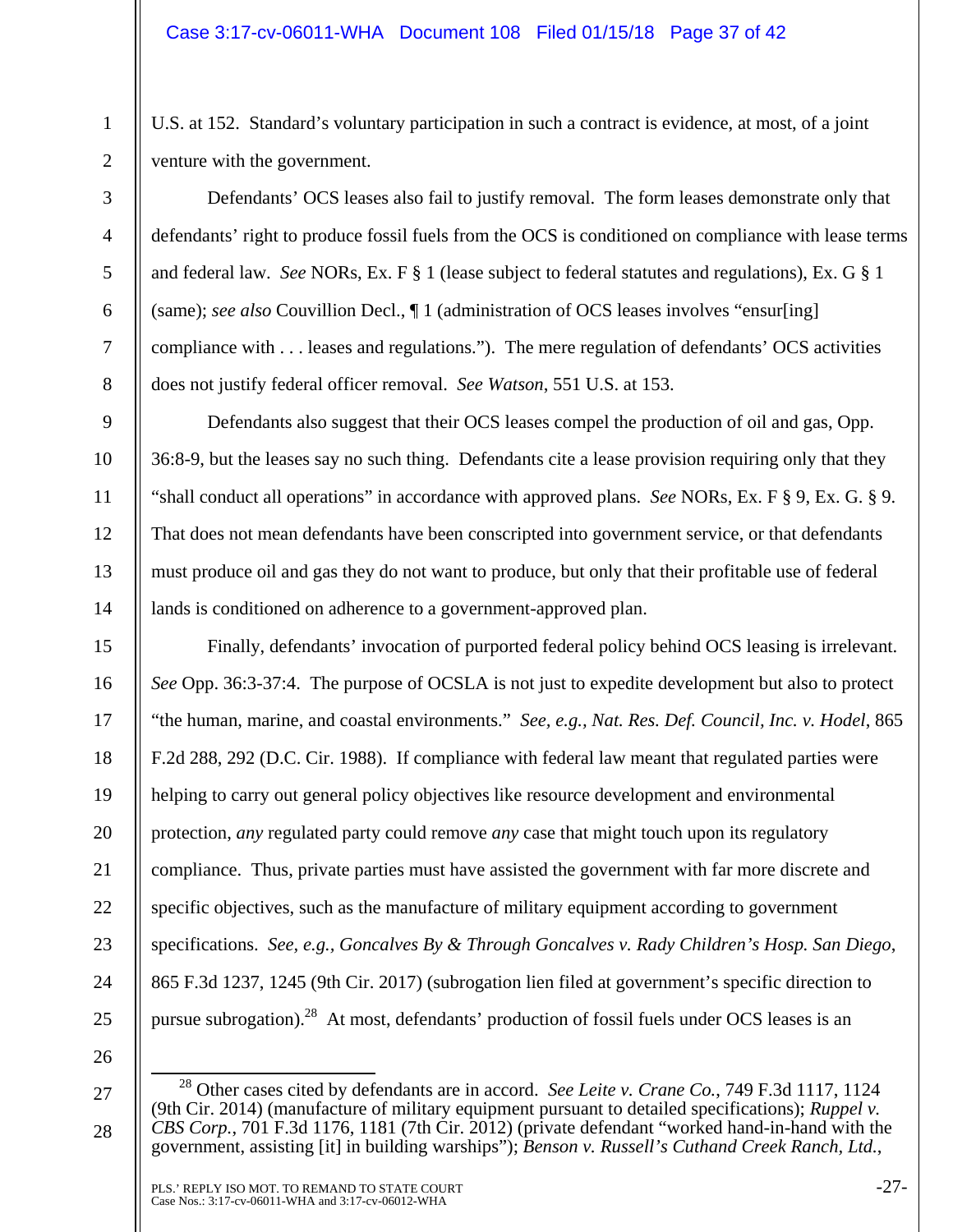activity that occurs under the "general auspices of federal direction," and that is not enough to support removal. *Cabalce*, 797 F.3d at 729; *see also Arness*, 997 F. Supp. at 1273, 1275.

3

1

2

4

5

6

7

8

9

10

11

13

15

17

18

19

20

21

# **VII. There is no bankruptcy jurisdiction.**

Defendants' assertion of bankruptcy jurisdiction should be rejected for three reasons.

12 14 16 22 23 *First*, these actions cannot be removed because they seek to protect public safety and welfare. A governmental lawsuit is exempt from bankruptcy removal if it meets either of two tests: (1) the "pecuniary purpose" test, which exempts suits to "protect public safety and welfare," or (2) the "public policy" test, which exempts suits on behalf of "some broader segment of the public," instead of "discrete and identifiable individuals or entities." *Lockyer v. Mirant Corp.*, 398 F.3d 1098, 1109 (9th Cir. 2005). Defendants ignore the People's actual claim here which seeks to protect "public safety and welfare" and a "broader segment of the public" from the grave threat of global warminginduced sea level rise. And defendants ignore entirely the People's leading case, *In re MTBE*, which applied Ninth Circuit law and held that claims seeking damages to clean up groundwater contamination were not removable under the governmental exception. 488 F.3d at133. Defendants' only argument on both tests is that these lawsuits seek "profits" and "money to pad local budgets rather than vindicate public rights," Opp. 39:27 and 40:6, and their only evidence is a confidential memo (obtained without authorization by unknown sources and published in a British tabloid) drafted almost three years ago by one of the People's lawyers about a different potential lawsuit and a different plaintiff.<sup>29</sup> Defendants falsely state the memo invites "putative plaintiffs" to sue for infrastructure projects "unrelated" to global warming, Opp. 40:8-9, but the memo actually says the exact opposite – that while "some portion of these [water infrastructure] costs may be unrelated to global warming, given the recognized impact of global warming in causing much of the underlying changes in water quantity and runoff timing that necessitate such infrastructure changes, it seems

- 24
- 25

 $\overline{a}$ 

<sup>183</sup> F. Supp. 3d 795, 802 (E.D. Tex. 2016) (defendant "was a partner with . . . and in many ways stood fully in the place of the government" in restoring specific wetland habitat).

<sup>27</sup>  28 <sup>29</sup> Defendants rely on and falsely characterize this hacked memo even though it is clearly labeled "Privileged & Confidential" and "Attorney Work Product." *See* N.D. Cal. Guidelines for Professional Conduct at introduction  $\&$  No. 18(c) (counsel should act "within highest bounds of professionalism," and should not "attribute to an opposing counsel a position not taken").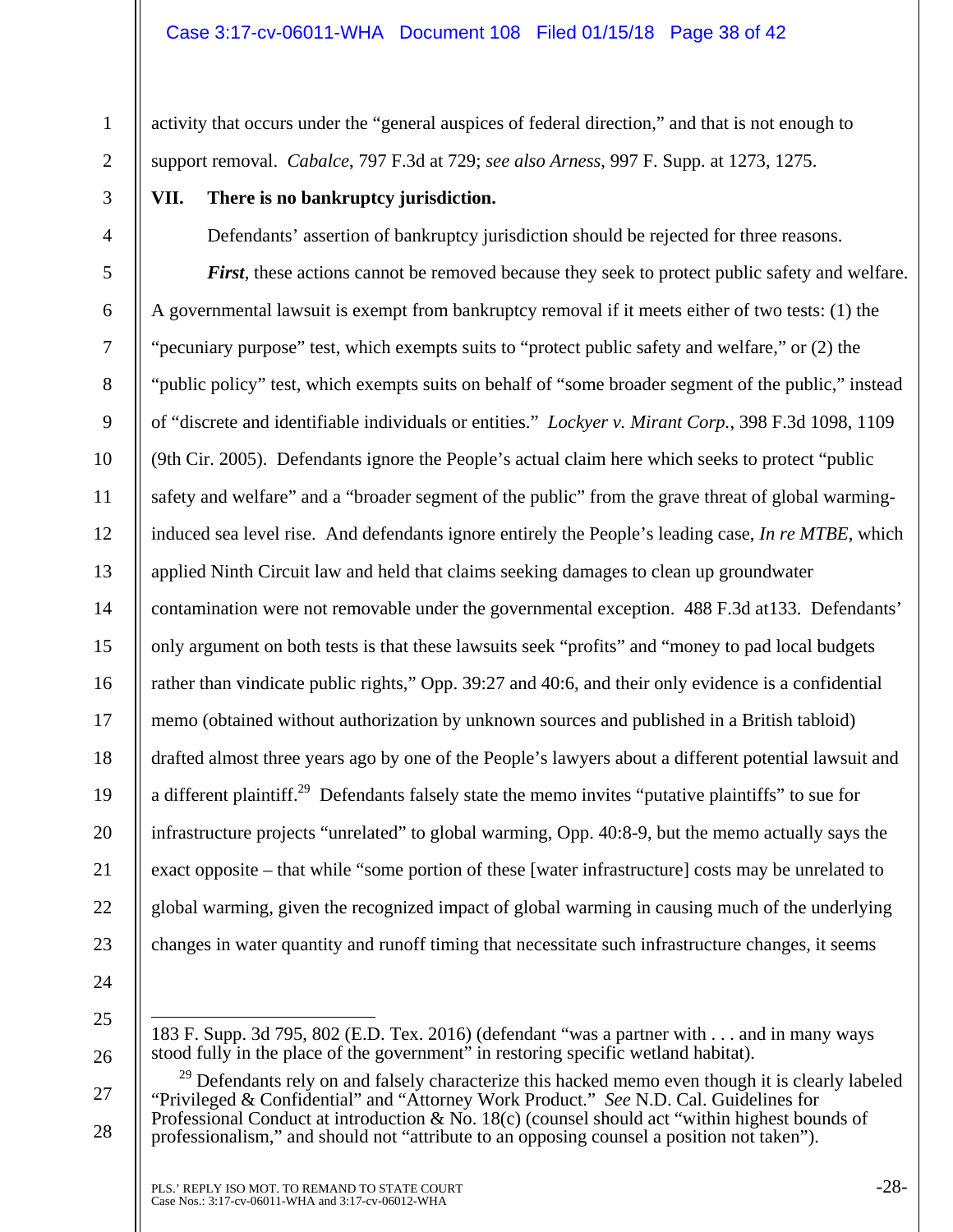clear that global warming is causing the state billions of dollars of damages." Thomson Decl., Ex. 26 at 3. The People's actions to protect public safety and welfare are not removable.

**Second**, defendants cannot show that these actions are "related to" Texaco's 30-year old bankruptcy or the bankruptcies of Arch Coal and Peabody Energy. Opp. 38:23-39:22. All three companies – none of them defendants – have emerged from bankruptcy with a confirmed plan,<sup>30</sup> and so the "any conceivable effect" test that applies only to pre-confirmation bankruptcies is irrelevant. *See* Opp. 38:18. Instead, defendants must demonstrate a "close nexus" between the People's lawsuits and the bankruptcy plan, *i.e.*, that the actions would affect "the interpretation, implementation, consummation, execution, or administration of the confirmed plan." *In re Wilshire Courtyard*, 729 F.3d 1279, 1288 (9th Cir. 2013) (quotation omitted). Defendants cannot meet this

11 12 13 14 15 16 17 18 19 20 test. Texaco's bankruptcy plan was confirmed *30 years ago*. Defendants' new theory (absent from the notices of removal) is that they supposedly "possess claims for equitable indemnity" against fossil fuel producers Arch Coal and Peabody. Opp. 39:7-8. But the mere possibility that defendants have "hypothetical indemnity and contribution claims" against former debtors does not establish that the People's claim against *non*-bankrupt entities have a close nexus to a bankruptcy plan.<sup>31</sup> *See In re Asbestos Litig.*, 2002 WL 649400, at  $*4$  (D. Or. Feb. 1, 2002).<sup>32</sup> And the other case defendants cite was decided under the broader "any conceivable effect" test for claims against pre-confirmation debtors, and it remanded on equitable grounds because of the "limited connection to a debtor's bankruptcy case." *Parke v. Cardsystems Sols., Inc.*, 2006 WL 2917604, at \*3 (N.D. Cal. Oct. 11, 2006). There is no "related to" jurisdiction.

21 22

1

2

3

4

5

6

7

8

9

10

- 23
- 

24

25

26

27

28

be remanded under equitable principles. Remand Br. 34:24-35:15. Defendants' only response is a

*Third*, even if there were bankruptcy jurisdiction, it is tenuous at best, and these cases should

 <sup>30</sup> *In re Arch Coal, Inc.*, No. 16-40120, Dkt. No. 1334 (Bankr. E.D. Mo. Sept. 15, 2016); *In re Peabody Energy Corp.*, 16-42529, Dkt. No. 2718 (Bankr. E.D. Mo. Mar. 15, 2017).

<sup>&</sup>lt;sup>31</sup> Defendants point out that a Missouri bankruptcy court has enjoined prosecution of other climate change claims brought directly against Peabody. Opp. 39:15. But Peabody is not a party here, and the Executive Committee of this Court even denied the defendants' motion to relate these actions to the actions against Peabody. *See Cty. of San Mateo v. Chevron Corp.*, No. 17-cv-04929- VC (Nov. 8, 2017), ECF No. 71.

<sup>32</sup> *See also MBIA Ins. Corp. v. Indymac ABS, Inc.*, 2009 WL 10675774, at \*2 (C.D. Cal. Dec. 23, 2009) ("hypothetical claims" against debtor not a sufficient nexus) (quotation omitted).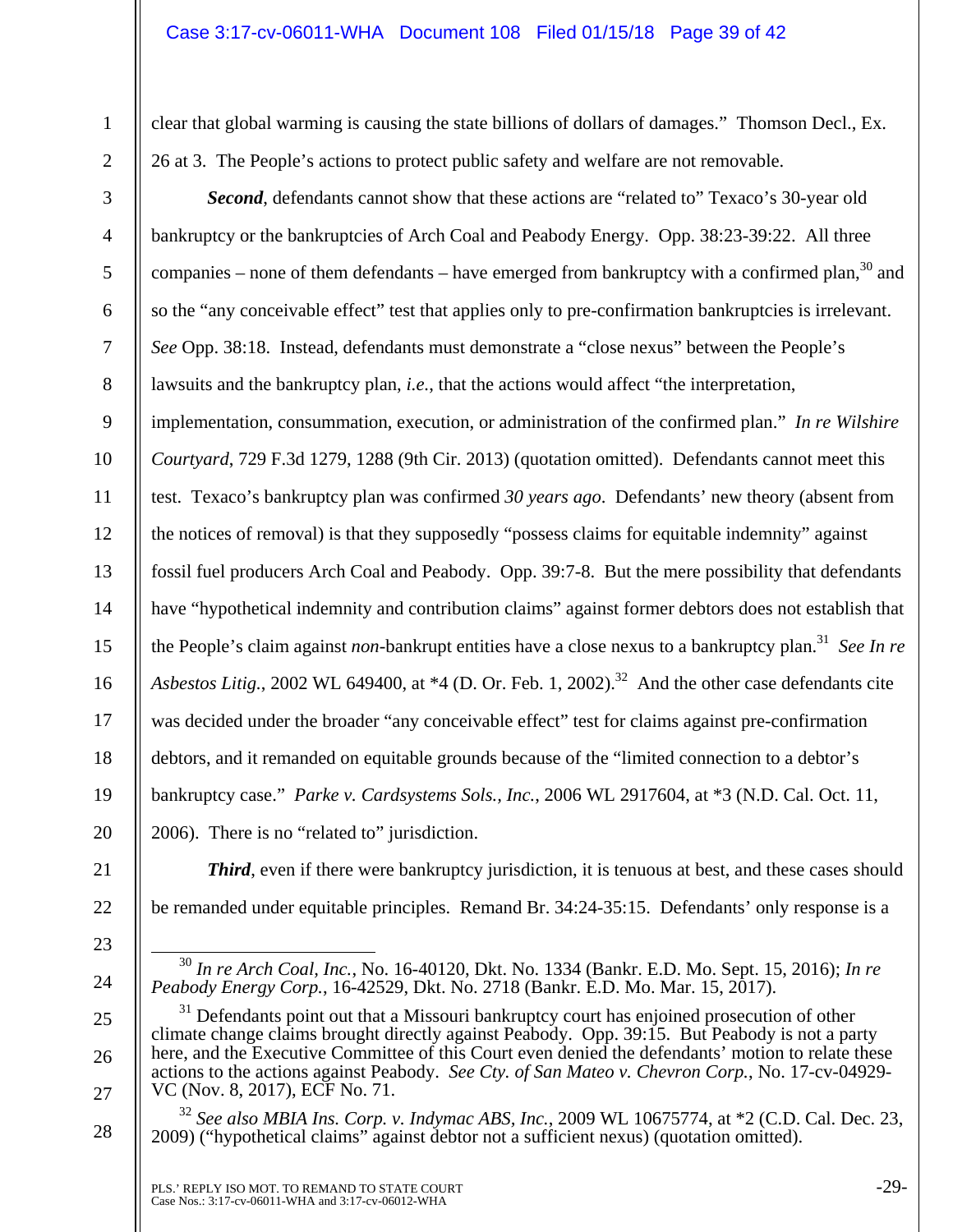# Case 3:17-cv-06011-WHA Document 108 Filed 01/15/18 Page 40 of 42

| 1              |                                                                                                     | case addressing Younger abstention, not bankruptcy removal, see Sprint Communications, Inc. v. |  |
|----------------|-----------------------------------------------------------------------------------------------------|------------------------------------------------------------------------------------------------|--|
| $\overline{2}$ | Jacobs, 134 S. Ct. 584, 588 (2013), and they fail to address the many cases cited by the People in  |                                                                                                |  |
| 3              | which courts abstained from asserting bankruptcy jurisdiction because "state law issues clearly     |                                                                                                |  |
| 4              |                                                                                                     | predominate." See, e.g., In re Schwartz, 2012 WL 899331, at *2 (N.D. Cal. Mar. 15, 2012).      |  |
| 5              |                                                                                                     | <b>CONCLUSION</b>                                                                              |  |
| 6              | The People's remand motion should be granted.                                                       |                                                                                                |  |
| 7              | Dated: January 15, 2018                                                                             | Respectfully submitted,                                                                        |  |
| 8              |                                                                                                     | ** /s/ Erin Bernstein                                                                          |  |
| 9              |                                                                                                     | BARBARA J. PARKER (State Bar #069722)<br><b>City Attorney</b>                                  |  |
| 10             |                                                                                                     | MARIA BEE (State Bar #167716)<br><b>Special Counsel</b>                                        |  |
| 11             |                                                                                                     | ERIN BERNSTEIN (State Bar #231539)<br>Senior Deputy City Attorney                              |  |
| 12             |                                                                                                     | MALIA MCPHERSON (State Bar #313918)<br>Attorney                                                |  |
| 13             |                                                                                                     | One Frank H. Ogawa Plaza, 6th Floor<br>Oakland, California 94612                               |  |
| 14             |                                                                                                     | Telephone: (510) 238-3601                                                                      |  |
| 15             |                                                                                                     | Facsimile: (510) 238-6500<br>Email: ebernstein@oaklandcityattorney.org                         |  |
| 16             |                                                                                                     | <b>Attorneys for The People</b>                                                                |  |
| 17             |                                                                                                     | ** Pursuant to Civ. L.R. $5-1(i)(3)$ , the electronic                                          |  |
|                |                                                                                                     | filer has obtained approval from this signatory.                                               |  |
| 18             |                                                                                                     | ** /s/ Matthew D. Goldberg<br>DENNIS J. HERRERA, State Bar #139669                             |  |
| 19             |                                                                                                     | <b>City Attorney</b>                                                                           |  |
| 20             |                                                                                                     | RONALD P. FLYNN, State Bar #184186<br>Chief Deputy City Attorney                               |  |
|                |                                                                                                     | YVONNE R. MERÉ, State Bar #173594                                                              |  |
| 21             |                                                                                                     | Chief of Complex and Affirmative Litigation<br>ROBB W. KAPLA, State Bar #238896                |  |
| 22             |                                                                                                     | Deputy City Attorney                                                                           |  |
| 23             |                                                                                                     | MATTHEW D. GOLDBERG, State Bar #240776<br>Deputy City Attorney                                 |  |
| 24             |                                                                                                     | City Hall, Room 234<br>1 Dr. Carlton B. Goodlett Place                                         |  |
| 25             |                                                                                                     | San Francisco, California 94102-4602<br>Telephone: (415) 554-4748                              |  |
| 26             |                                                                                                     | Facsimile: (415) 554-4715<br>Email: matthew.goldberg@sfcityatty.org                            |  |
| 27             |                                                                                                     | <b>Attorneys for The People</b>                                                                |  |
| 28             |                                                                                                     |                                                                                                |  |
|                |                                                                                                     |                                                                                                |  |
|                | PLS.' REPLY ISO MOT. TO REMAND TO STATE COURT<br>Case Nos.: 3:17-cv-06011-WHA and 3:17-cv-06012-WHA | $-30-$                                                                                         |  |

 $\mathsf{l}$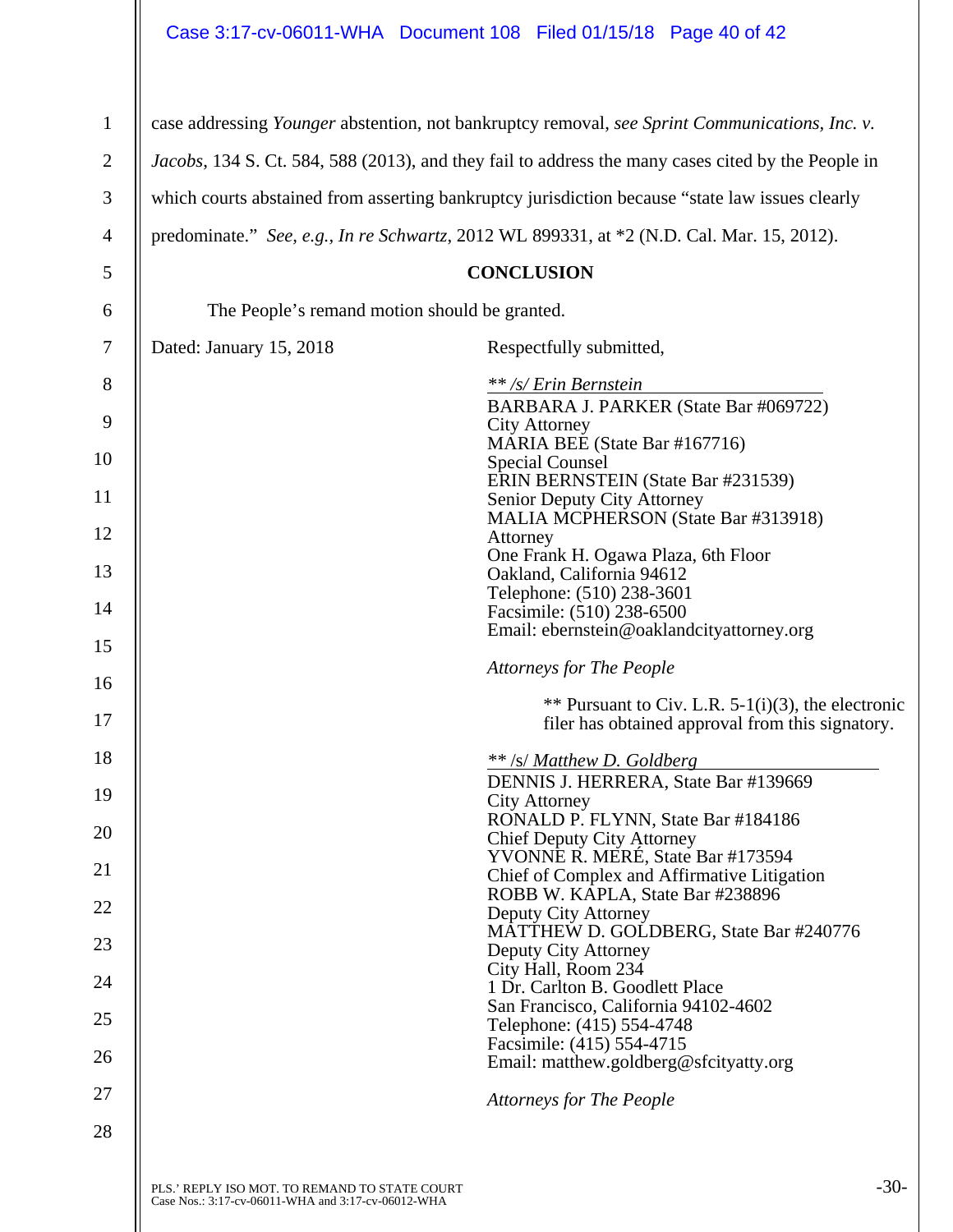| $\mathbf{1}$   |                                                    | ** Pursuant to Civ. L.R. $5-1(i)(3)$ , the electronic<br>filer has obtained approval from this signatory. |        |
|----------------|----------------------------------------------------|-----------------------------------------------------------------------------------------------------------|--------|
| $\overline{2}$ |                                                    |                                                                                                           |        |
| 3              |                                                    | /s/ Steve W. Berman<br>STEVE W. BERMAN (pro hac vice)                                                     |        |
| 4              |                                                    | steve@hbsslaw.com<br>HAGENS BERMAN SOBOL SHAPIRO LLP                                                      |        |
| 5              |                                                    | 1918 Eighth Ave. Suite 3300<br>Seattle, Washington 98101                                                  |        |
| 6              |                                                    | Telephone: (206) 623-7292<br>Facsimile: (206) 623-0594                                                    |        |
| 7              |                                                    | SHANA E. SCARLETT (State Bar #217895)<br>HAGENS BERMAN SOBOL SHAPIRO LLP                                  |        |
| 8              |                                                    | 715 Hearst Avenue, Suite 202<br>Berkeley, California 94710                                                |        |
| 9              |                                                    | Telephone: (510) 725-3000<br>Facsimile: (510) 725-3001                                                    |        |
| 10             |                                                    | MATTHEW F. PAWA (pro hac vice)                                                                            |        |
| 11             |                                                    | mattp@hbsslaw.com<br>BENJAMIN A. KRASS (pro hac vice)                                                     |        |
| 12             |                                                    | benk@hbsslaw.com<br>HAGENS BERMAN SOBOL SHAPIRO LLP                                                       |        |
| 13             |                                                    | 1280 Centre Street, Suite 230                                                                             |        |
| 14             |                                                    | Newton Centre, Massachusetts 02459<br>Telephone: (617) 641-9550                                           |        |
| 15             |                                                    | Facsimile: (617) 641-9551                                                                                 |        |
| 16             |                                                    | Of Counsel Attorneys for The People                                                                       |        |
| 17             |                                                    |                                                                                                           |        |
| 18             |                                                    |                                                                                                           |        |
| 19             |                                                    |                                                                                                           |        |
| 20             |                                                    |                                                                                                           |        |
| 21             |                                                    |                                                                                                           |        |
| 22             |                                                    |                                                                                                           |        |
| 23             |                                                    |                                                                                                           |        |
| 24             |                                                    |                                                                                                           |        |
| 25             |                                                    |                                                                                                           |        |
| 26             |                                                    |                                                                                                           |        |
| 27             |                                                    |                                                                                                           |        |
| 28             |                                                    |                                                                                                           |        |
|                | PLS.' REPLY ISO MOT. TO REMAND TO STATE COURT      |                                                                                                           | $-31-$ |
|                | Case Nos.: 3:17-cv-06011-WHA and 3:17-cv-06012-WHA |                                                                                                           |        |

 $\overline{\phantom{a}}$